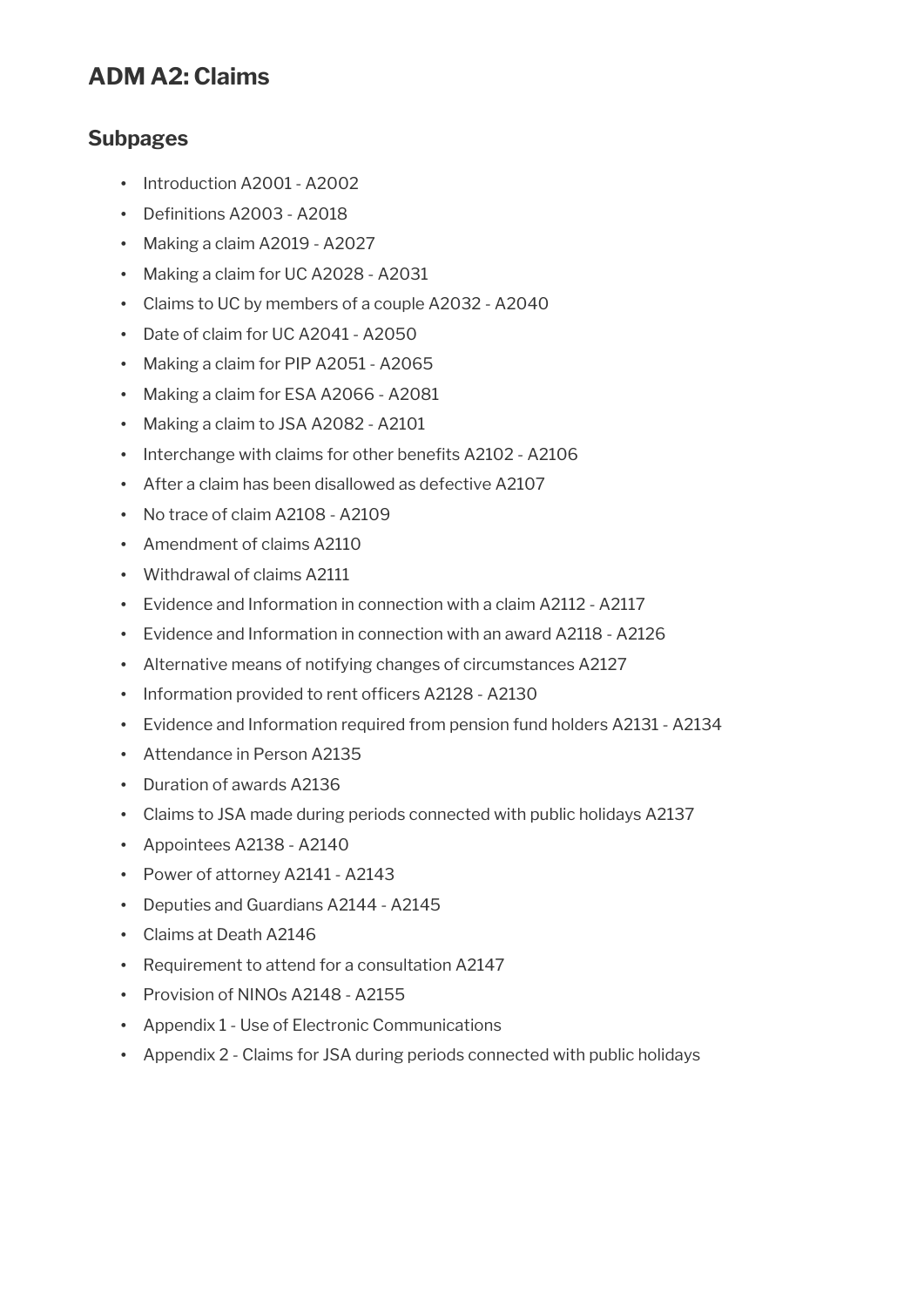## **Introduction A2001 - A2002**

## **Introduction**

A2001 This chapter is about decision making on claims for

**1.** UC

**2.** PIP

**3.** new style JSA (hereafter referred to as JSA)

**4.** new style ESA(hereafter referred to as ESA).

**Note 1:** ADM Chapter S8 contains guidance on the meaning of new style JSA and ADM Chapter V8 contains guidance on the meaning of new style ESA.

Note 2: Guidance on claims for benefits not listed above is in DMG Chapter 02.

 $\mathsf{Note} \, 3\mathpunct{:}$  The guidance came into effect $^1$  from 8.4.13 for PIP and from 29.4.13 for UC, JSA and ESA.

1 [UC, PIP, JSA & ESA \(C&P\) Regs, reg 1\(2\) & 1\(3\)](http://www.legislation.gov.uk/uksi/2013/380/regulation/1)

### **National insurance credits**

A2002 DWP is responsible for making decisions on NI credits. Because the method of claiming or applying for them is not the same as it is for benefits, information about them is contained in the relevant operational guides.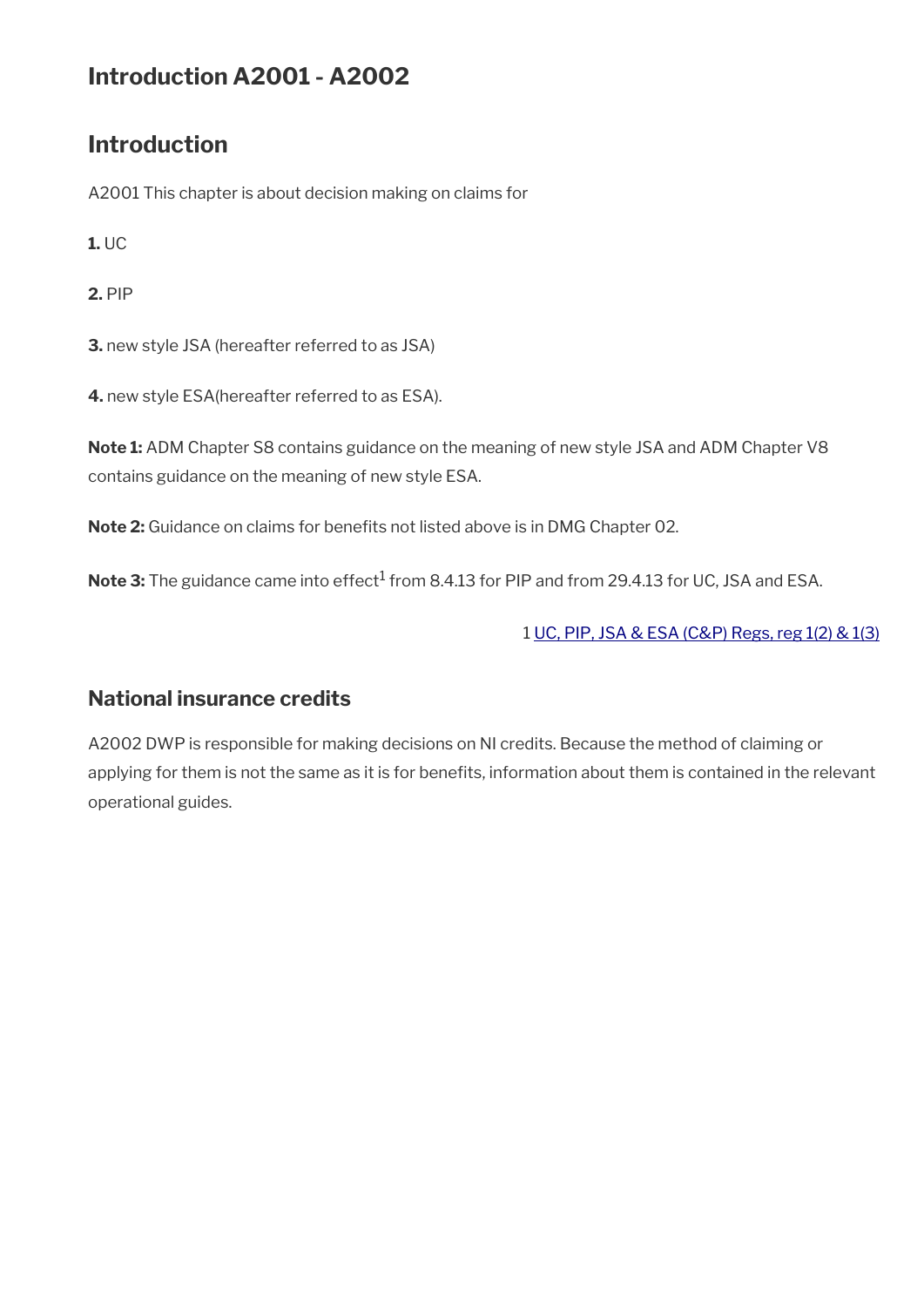## **Defnitions A2003 - A2018**

Appropriate Office A2003

[Assessment Period](#page-2-1) A2004

Benefit A2005 - A2007

[Claimant](#page-3-3) A2008

[Couple](#page-3-2) A2009

[Earned income](#page-3-1) A2010

[Electronic communications](#page-3-0) A2011

[Partner](#page-4-1) A2012 - A2016

[Writing](#page-4-0) A2017 - A2018

<span id="page-2-2"></span>A2003 "Appropriate Office" means $<sup>1</sup>$ </sup>

**1.** an office of DWP or

**2.** any other place designated by the Secretary of State in relation to any case or class of case as a place to, or at which, any claim, notice, document, evidence or other information may be sent, delivered or received, including a postal address specifed for that purpose **or**

**3.** in the case of a person who is authorised or required to use an electronic communication for any purpose, an address to which such communications may be sent in accordance with prescribed regulations<sup>2</sup>.

**Note:** Where an individual office or address has been specified e.g. for PIP then this is where correspondence must be sent.

#### 1 [UC, PIP, JSA & ESA \(C&P\) Regs, reg 2;](http://www.legislation.gov.uk/uksi/2013/380/regulation/2) [2 Sch 2](http://www.legislation.gov.uk/uksi/2013/380/schedule/2)

<span id="page-2-1"></span>A2004 "Assessment Period" means a period as defined in prescribed legislation $^1$  see ADM Chapter E2.

1 [UC, PIP, JSA & ESA \(C&P\) Regs, reg 2;](http://www.legislation.gov.uk/uksi/2013/380/regulation/2) [UC Regs, reg 21](http://www.legislation.gov.uk/uksi/2013/376/regulation/21)

<span id="page-2-0"></span>A2005 "Benefit" means UC, PIP, ESA or JSA $^1$ .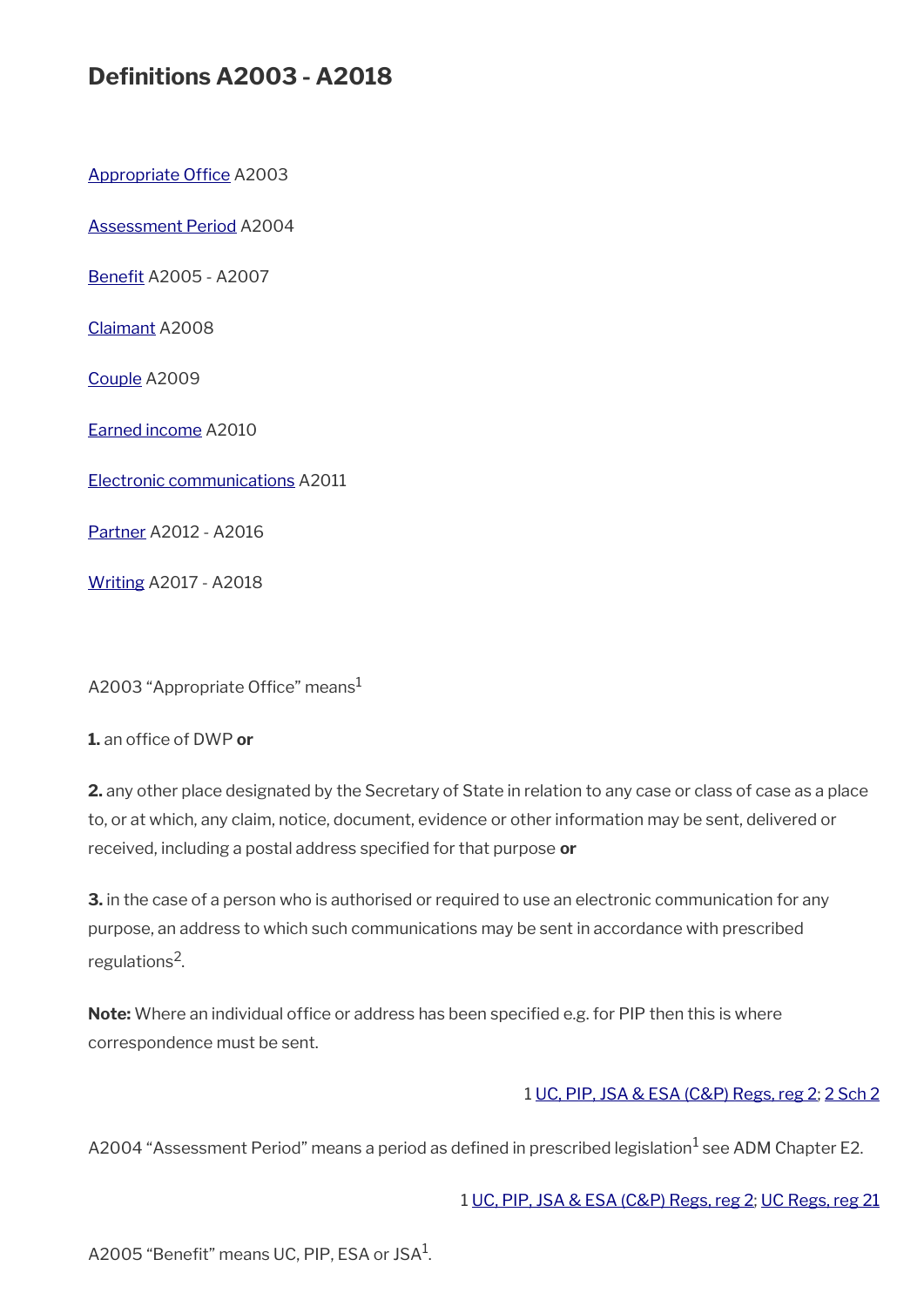A2006 – A2007

<span id="page-3-3"></span>A2008 "Claimant" means for

 ${\bf 1}$ . UC $^1$ , a single claimant or each of joint claimants

**2.** PIP<sup>2</sup> , a person who has made a claim or is entitled to PIP

**3.** JSA<sup>3</sup> , a person who claims JSA

**4.** ESA $^4$ , a person who has claimed ESA.

<u>[1WR Act 12, s 40](http://www.legislation.gov.uk/ukpga/2012/5/section/40)<sup>;</sup>; 2 [Part 4, PIP \(Regs\) 2013, reg 2](http://www.legislation.gov.uk/uksi/2013/377/part/4); 3 [JS Act 95, s 35\(1\)](http://www.legislation.gov.uk/ukpga/1995/18/section/35); 4 [WR Act 07, s 24\(1\)](http://www.legislation.gov.uk/ukpga/2007/5/section/24)</u>

<span id="page-3-2"></span>A2009 "Couple" means $1$ 

**1.** two people who are married to, or civil partners of, each other and are members of the same household **or**

**2.** two people who are not married to, or civil partners of, each other but are living together as if they were a married couple or civil partners.

**Note:** For guidance on "living together" See ADM Chapter E4.

1 [WR Act 12, s 39](http://www.legislation.gov.uk/ukpga/2012/5/section/39)

<span id="page-3-1"></span>A2010 "Earned income" means $^{\rm 1}$  remuneration or profits derived from

**1.** employment under a contract of service or in an office, including elective office or

- **2.** a trade, profession or vocation **or**
- **3.** any other paid work **or**

**4.** any income treated as earned income under prescribed legislation $^2$ .

#### 1 [UC Regs, reg 52;](http://www.legislation.gov.uk/uksi/2013/376/regulation/52) 2 [Chapter 2](http://www.legislation.gov.uk/uksi/2013/376/part/6/chapter/2)

<span id="page-3-0"></span>A2011 "Electronic communications" means $^1$  a communication transmitted (whether from one person to another, from one device to another or from a person to a device or vice versa) by

**1.** means of an electronic communications network **or**

**2.** other means but while in an electronic form.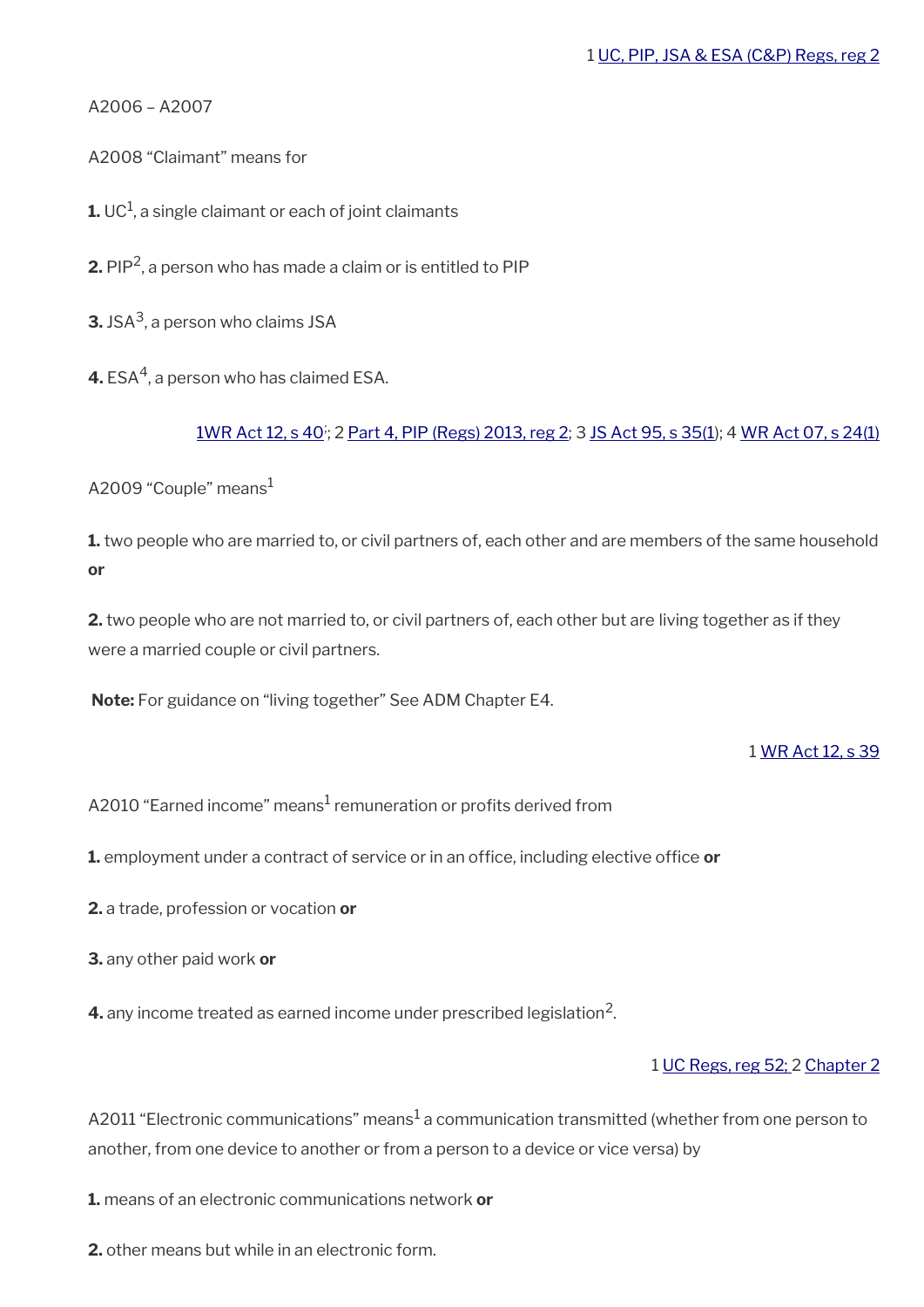A2012

<span id="page-4-1"></span>A2013 "Partner" means one of a couple $^{\rm 1}$ .

1 [UC, PIP, JSA & ESA \(C&P\) Regs, reg 2](http://www.legislation.gov.uk/uksi/2013/380/regulation/2)

A2014 - A2016

<span id="page-4-0"></span>A2017 "Writing" includes writing produced by means of an electronic communication $^{\mathrm{1}}$ .

1 [UC, PIP, JSA & ESA \(C&P\) Regs, reg 2](http://www.legislation.gov.uk/uksi/2013/380/regulation/2) & [Sch 2](http://www.legislation.gov.uk/uksi/2013/380/schedule/2)

A2018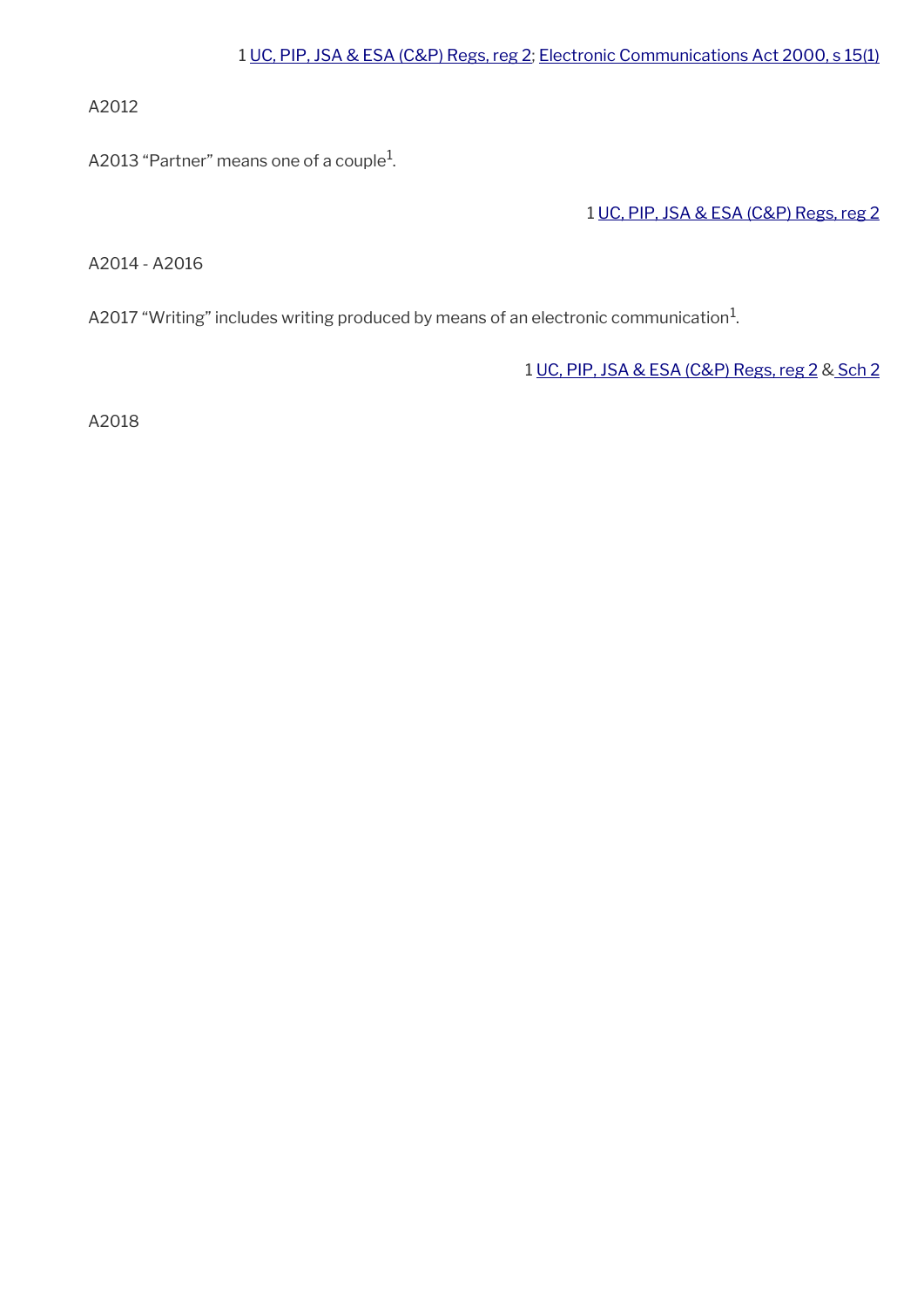## **Making a claim A2019 - A2027**

[General Requirement to make a claim](#page-5-1) A2019 - A2020

[Considering the claimant's entitlement down to the date of decision](#page-5-0) A2021 - A2023

[Staying a decision](#page-6-1) A2024

[Circumstances where a claim for UC is not required](#page-6-0) A2025 - A2026

[Circumstances when a claim for ESA is not required](#page-7-0) A2027

### <span id="page-5-1"></span>**General requirement to make a claim**

A2019 In general, it is a condition of entitlement to benefit that a claim is made, or is treated as made, in the time and manner specified for that benefit in the regulations $^1$ . If this condition is not satisfied there is no entitlement to beneft. It is not necessary for the other conditions of entitlement to be considered. There are some instances when a claim is not required for UC or ESA<sup>2</sup>, see A2025 to A2027.

#### 1 [SS A Act 92, s 1\(1](http://www.legislation.gov.uk/ukpga/1992/5/contents)); 2 [UC, PIP, JSA & ESA \(C&P\) Regs, reg 6](http://www.legislation.gov.uk/uksi/2013/380/regulation/6), [7,](http://www.legislation.gov.uk/uksi/2013/380/regulation/7) [9\(6\) & 9\(7\)](http://www.legislation.gov.uk/uksi/2013/380/regulation/9)

A2020 A claim ceases to exist once it has been decided by the DM $^{\rm 1}$ . If a claim is disallowed the decision disallowing it cannot be superseded because of a change in circumstances which occurred after the decision. A further claim may be made as a result of the change of circumstances<sup>2</sup>. Further details about the fnality of decisions are in ADM Chapter A1. Further details about supersession are in ADM Chapter A4.

#### 1 [SS Act 98, s 8\(2\)\(a\);2 s 8\(2\)\(b\)](http://www.legislation.gov.uk/ukpga/1998/14/contents)

### <span id="page-5-0"></span>**Considering the claimant's entitlement down to the date of decision**

A2021 [\[See Memo ADM 10/20\]](http://intranet.dwp.gov.uk/manual/advice-decision-making-adm/1020-universal-credit-coronavirus-self-employed-claimants-and-reclaims-amendment-regulations-2020) A claim for a future period continues to run until it is decided by the DM<sup>1</sup>. When giving a decision on the claim, the DM must consider the claimant's entitlement for each day in the period starting with the frst day claimed for and ending with the date of the DM's decision. This may mean that further information should be obtained from the claimant to ensure that there has been no further change of circumstances since the claim was made.

#### 1 [SS Act 98, s 8\(2\)\(a\)](http://www.legislation.gov.uk/ukpga/1998/14/contents)

A2022 If the claimant is entitled to benefit for any day in that period, benefit should be awarded. This is so even if the claimant later ceased to be entitled. If the claimant is entitled to benefit on the date of the DM's decision, a definite or indefinite period award for the future should be made, as appropriate. PIP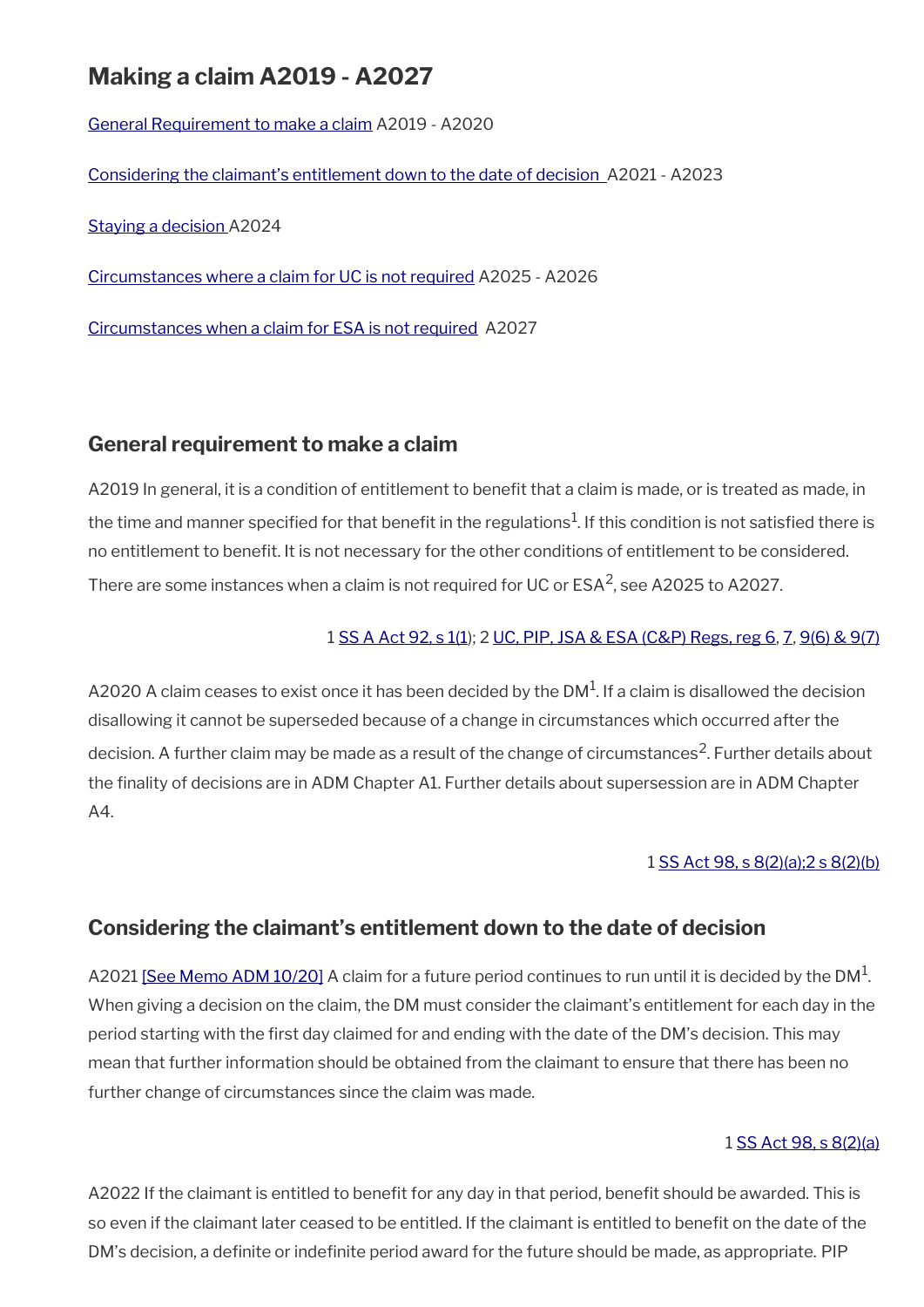awards are made for a fixed term unless it is considered that a fixed term award is inappropriate.

A2023

## <span id="page-6-1"></span>**Staying a decision**

A2024 The DM has no power to leave a valid claim undecided but in some circumstances the DM may stay making a decision. Staying means that the DM does not have to make a decision (or may make a restricted decision) in cases which may be affected by the outcome of an appeal to the courts in another case which has yet to be decided $^1$ . Further details about staying are in ADM Chapter A5.

1 [SS Act 98, s 25](http://www.legislation.gov.uk/ukpga/1998/14/contents)

### <span id="page-6-0"></span>**Circumstances where a claim for UC is not required**

A2025 A claim for UC is not required $^{\rm 1}$  when

**1.** a decision is made as a result of a change of circumstances, whether as originally made or revised, that the person is not entitled to UC in cases where but for the receipt of earned income they would have continued to be entitled to an amount of UC **and**

**2.** at the date of notification to an appropriate office of the change of circumstances referred to in A2025 **1.** the person was in receipt of earned income **and**

**3.** not more than 6 months have elapsed since the last day of entitlement to UC **and**

**4.** the person provides such information as to their income at such times as may be required and the DM is satisfed that the claimant has provided such information as may be required to determine whether an award may be made and if so the amount **and**

**5.** since the last day of entitlement to UC the person's circumstances have changed such that, if the person were entitled to UC, the amount payable would not be less than the minimum amount of UC under prescribed legislation<sup>2</sup>.

**Note:** This only applies to Live Service claimants.

1 UC, PIP, JSA & ESA (C&P) Regs, reg 6(1); 2 [UC Regs, reg 17](http://www.legislation.gov.uk/uksi/2013/376/regulation/17)

#### **Example 1**

David's award of UC ends because his earnings increase. 4 months later his earnings decrease so that a new award of UC can be made. No claim is required.

#### **Example 2**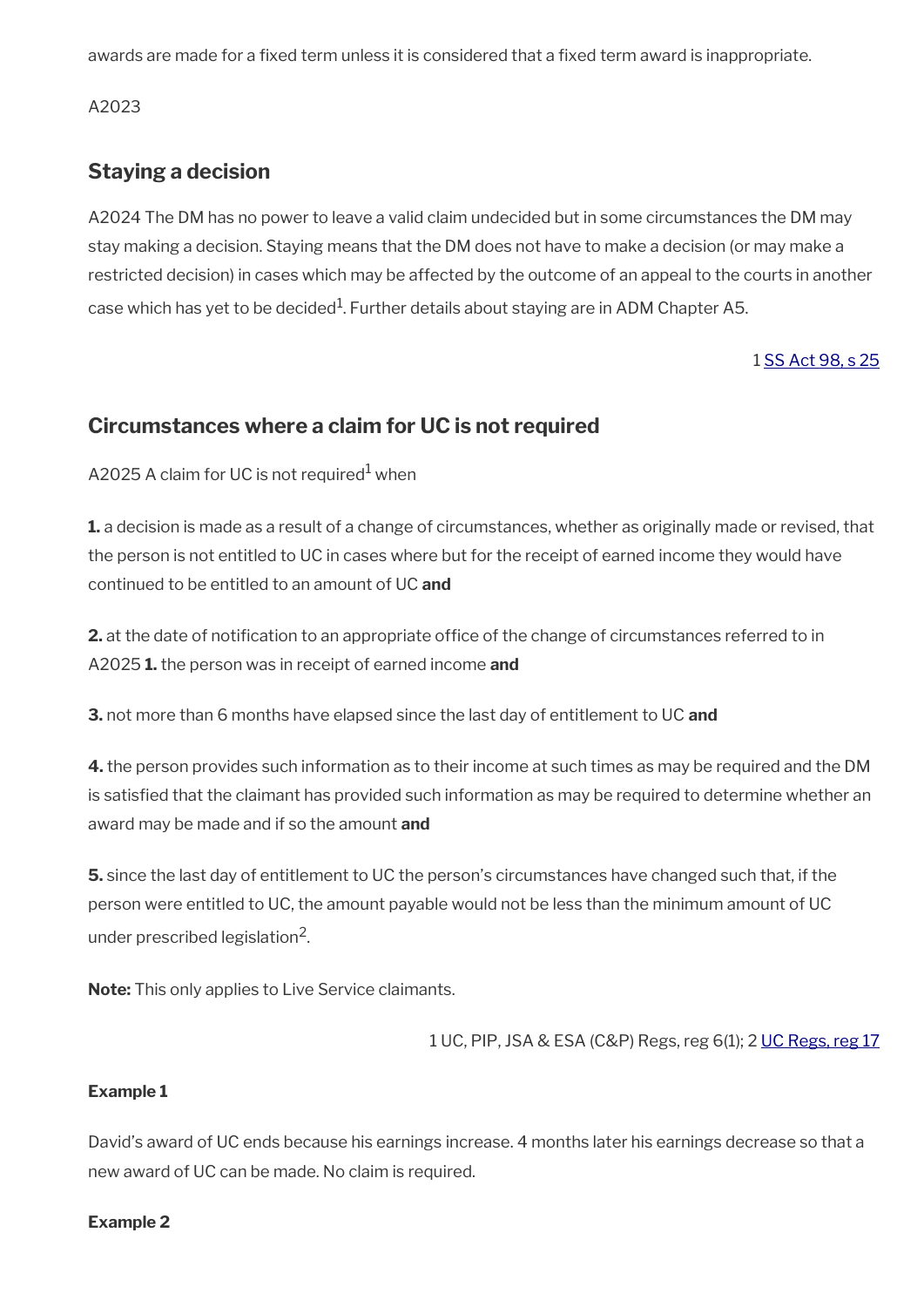Jackie's award of UC ended because a child for who she had responsibility left the benefit unit. Jackie had income from employment at this time. Four months after her award ended she notifies the department that the child has re-joined the benefit unit. The new award of UC starts from the first day of the assessment period in which the child re-joined the benefit unit. No new claim is required.

A2026 A claim for UC is also not required $^{\rm 1}$  where

**1.** a claim to UC has been made and a decision is made, whether as originally made or revised, that they are not entitled to UC in cases where but for the receipt of earned income they would have been entitled to an amount of UC **and**

**2.** at the time the decision in A2026 **1.** was made the person was in receipt of earned income **and**

**3.** not more than 6 months have elapsed since the date of the claim **and**

**4.** the person provides information as to their earned income at such times as may be required and the DM is satisfed that the claimant has provided such information as may be required to determine whether an award may be made and if so the amount **and**

**5.** their circumstances change such that if they were entitled to UC the amount payable would not be less than the minimum amount under prescribed legislation $^2\!$ 

**Note:** This only applies to Live Service claimants.

1 UC, PIP, JSA & ESA (C&P) Regs, reg 6(2); 2 [UC Regs, reg 17](http://www.legislation.gov.uk/uksi/2013/376/regulation/17)

## <span id="page-7-0"></span>**Circumstances when a claim for ESA is not required**

A2027 A person may be entitled to ESA without having to make a claim $^{\rm 1}$  where

**1.** the claimant has made and is pursuing an appeal against a decision that embodies a determination that they do not have LCW **and**

**2.** the appeal relates to a decision to terminate or not to award ESA for which a claim was made.

**Note:** If a pending appeal award made without a claim is terminated a claim is required in order to establish further entitlement to ESA.

1 [UC, PIP, JSA & ESA \(C&P\) Regs, reg 7](http://www.legislation.gov.uk/uksi/2013/380/regulation/7)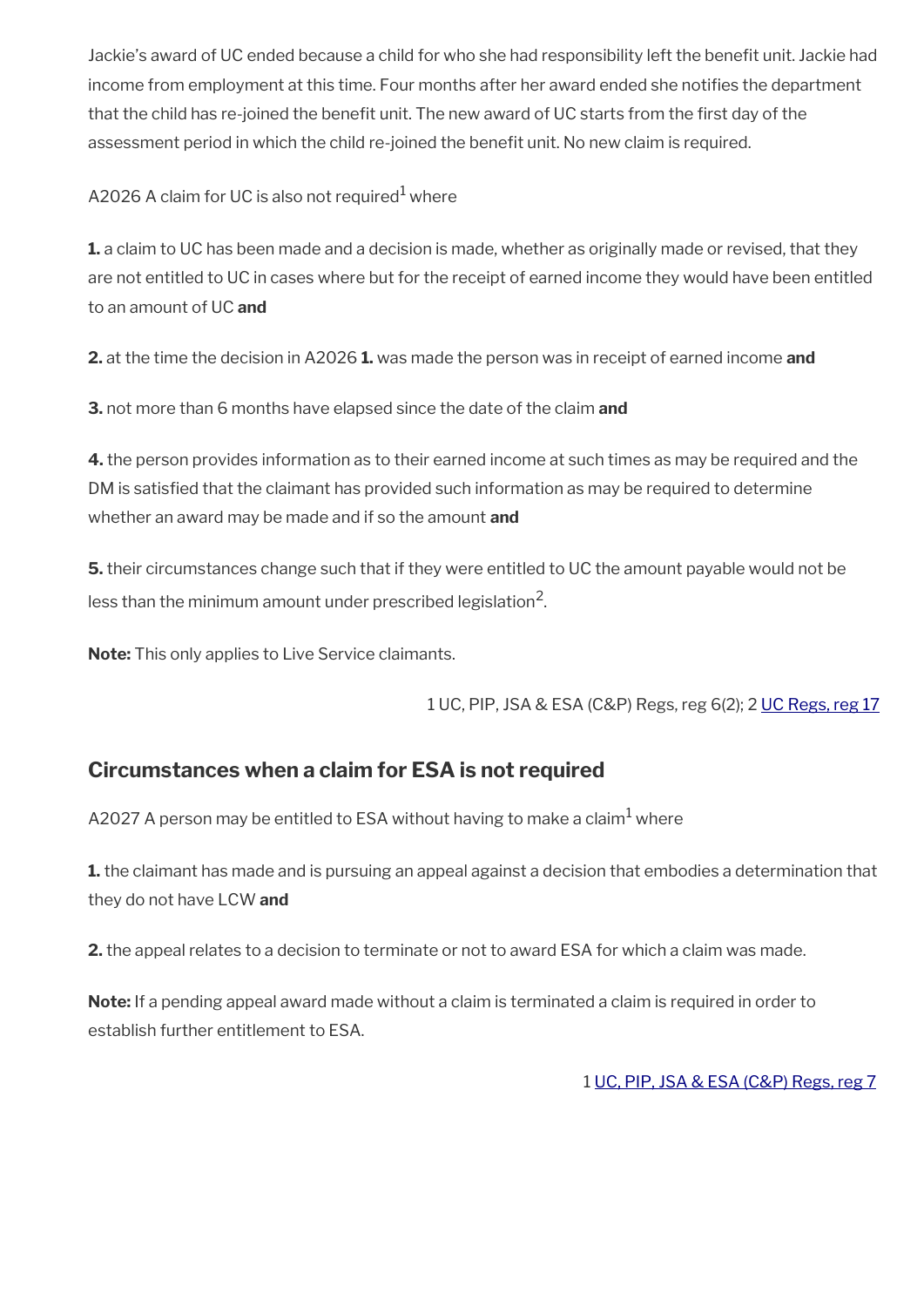## **Making a claim for UC A2028 - A2031**

A2028 A claim may be made for UC by a single person or members of a couple jointly<sup>1.</sup> Unless A2030 applies, a claim for UC must be made by means of an electronic communication as set out in Appendix 1 to this Chapter and completed in accordance with any instructions given by the Secretary of State  $^2$ .

**Note:** An electronic claim for UC is not made when relevant information to the claim is delivered to the online system during the process of claim. It will be made when the electronic claim is submitted.

#### 1 [WR Act 12 s 2;](http://www.legislation.gov.uk/ukpga/2012/5/section/2) 2 [UC, PIP, JSA & ESA \(C&P\) Regs, reg 8\(1\)](http://www.legislation.gov.uk/uksi/2013/380/regulation/8)

A2029 A claim for UC made electronically is defective if it is not completed in accordance with any instructions of the Secretary of State $^{\rm 1}$ .

**Note:** Notifcation to the claimant that a claim is defective will be in writing. This includes electronic notification. However, due to the design of the online system, it will be difficult in practice to make an electronic defective claim for UC

#### 1 [UC, PIP, JSA & ESA \(C&P\) Regs, reg 8\(3\)](http://www.legislation.gov.uk/uksi/2013/380/regulation/8)

A2030 A claim to UC may be made by telephone call to a telephone number specifed by the Secretary of State

**1.** if the claim falls within a class of case for which the Secretary of State accepts telephone claims **or**

**2.** where in any other case the Secretary of State is willing to do so $^1$ .

A claim so made is properly completed if all the information required to determine the award is provided during the call and defective if not $^2$ .

**Note:** Telephone claims will be accepted from claimants who do not have access to or cannot use a computer.

#### 1 [UC, PIP, JSA & ESA \(C&P\) Regs, reg 8\(2](http://www.legislation.gov.uk/uksi/2013/380/regulation/8)); 2 [reg 8\(4\)](http://www.legislation.gov.uk/uksi/2013/380/regulation/8)

A2031 If a defective claim to UC is made then the claimant must be informed of the defect(s) and the effect on the date of claim $^1$ . The claim is treated as properly made in the first instance if in the case of

**1.** a telephone claim, the person corrects the defect **or**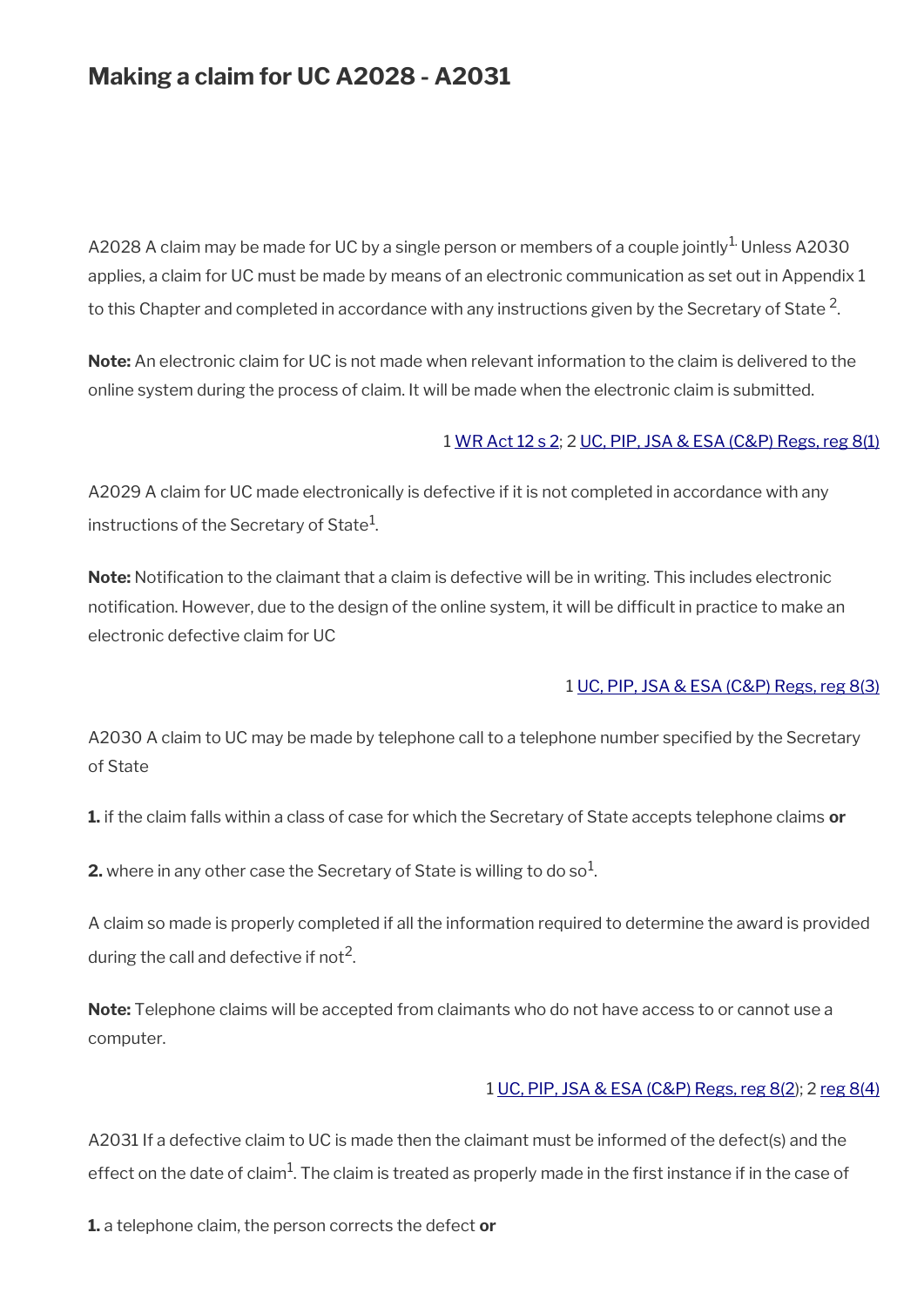**2.** an electronic claim, a claim completed in accordance with any instruction of the Secretary of State is received in an appropriate office

within one month or such longer period as the Secretary of State may consider reasonable from the date on which the claimant is first informed of the defect<sup>2</sup>.

1 [UC, PIP, JSA & ESA \(C&P\) Regs, reg 8\(5\)](http://www.legislation.gov.uk/uksi/2013/380/regulation/8) & [reg 10; 2](http://www.legislation.gov.uk/uksi/2013/380/regulation/10) [reg 8\(6\)](http://www.legislation.gov.uk/uksi/2013/380/regulation/8)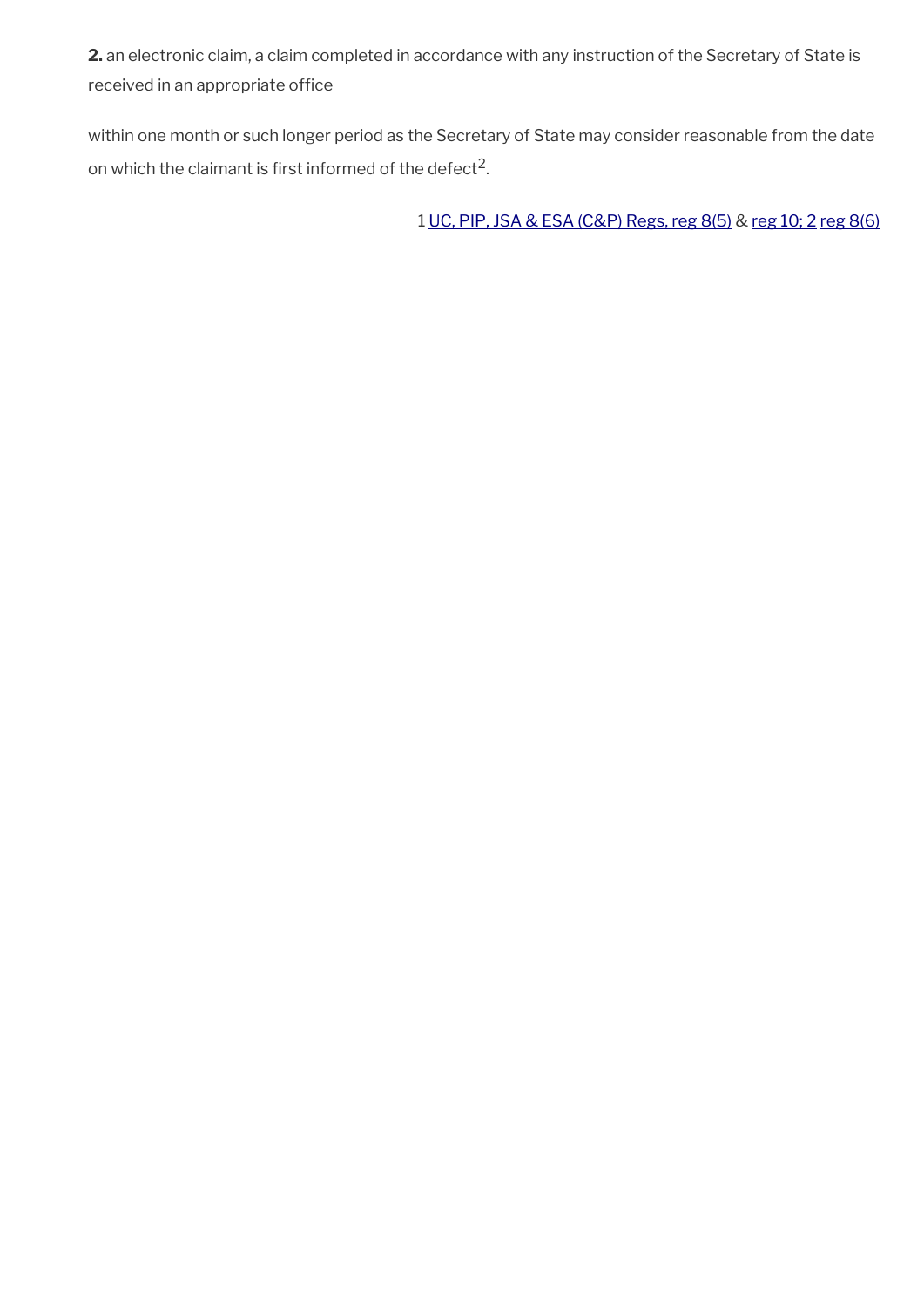## **Claims to UC by members of a couple A2032 - A2040**

A2032 Where a claimant is a member of a couple and may make a claim to UC as a single person under prescribed legislation $^1$  but instead makes a claim for UC jointly then that claim is to be treated as a claim made by that person as a single claimant<sup>2</sup>.

#### 1 [UC Regs, reg 3\(3\);](http://www.legislation.gov.uk/uksi/2013/376/regulation/3) 2 [UC, PIP, JSA & ESA \(C&P\) Regs, reg 9\(1\)](http://www.legislation.gov.uk/uksi/2013/380/regulation/9)

A2033 A claim to UC made jointly by a member of a polygamous marriage who is not a party to the earliest marriage in the polygamous marriage is to be treated as a claim made by that member as a single person<sup>1</sup>. This applies where the other party to the polygamous marriage lives in the same household. A polygamous marriage is a marriage where a party to it is married to more than one person and took place in a country which permits polygamy $^2$ .

#### 1 [UC, PIP, JSA & ESA \(C&P\) Regs, reg 9\(2\);](http://www.legislation.gov.uk/uksi/2013/380/regulation/9) 2 [reg 9\(3\)](http://www.legislation.gov.uk/uksi/2013/380/regulation/9)

#### **Example 1**

Abdul and Fatima make a joint claim to UC. Fatima is Abdul's second wife. Abdul's frst wife, Abida also lives in the same house. The claim to UC is treated as a claim to UC by Fatima as a single person. In order to become entitled to UC Abdul has to make a fresh claim to UC.

#### **Example 2**

Abdul and Fatima make a joint claim to UC. Fatima is Abdul's second wife. Abdul's frst wife, Abida lives in Pakistan. The claim to UC is a joint claim to UC for Abdul and Fatima.

A2034 A claim made by members of a couple as single persons may be treated as a claim made jointly by the couple where it is determined that they are a couple $^1\!\!$ 

#### 1 [UC, PIP, JSA & ESA \(C&P\) Regs, reg 9\(4\)](http://www.legislation.gov.uk/uksi/2013/380/regulation/9)

#### **Example**

Jackie and Colin both make claims to UC as single claimants. However, the DM determines that they are a couple and treats the claims as a joint claim made to UC.

A2035 Where a DM considers that one member of a couple is unable to make a joint claim with the other member of that couple, the other member of the couple may claim jointly for both of them $^{\rm 1}$ .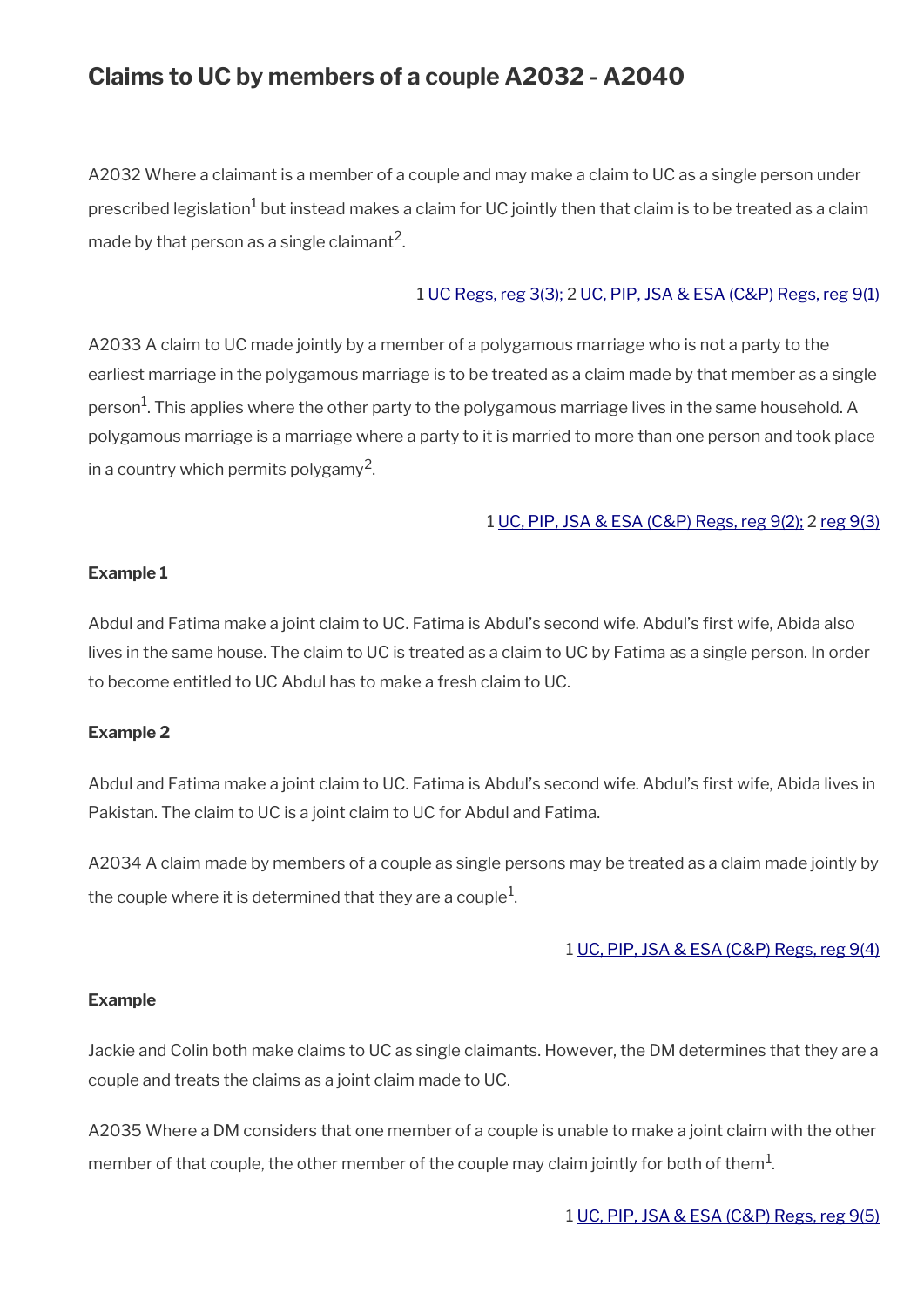#### **Example**

David and Jane are members of a couple. Jane is currently undergoing a short spell in hospital following surgery. The DM determines that Jane cannot make a joint claim with David and so David claims jointly for both of them.

A2036 Where an award of UC to joint claimants is terminated because they cease to be a couple then no claim to UC is required by the member of the former couple who

**1.** does not notify that they have ceased to be a couple where the other former member of the couple has already so notifed **or**

**2.** is the second of them to notify that they have ceased to be a couple.

#### 1 [UC, PIP, JSA & ESA \(C&P\) Regs, reg 9\(6\)](http://www.legislation.gov.uk/uksi/2013/380/regulation/9)

**Note:** This only applies to Live Service claimants. For Digital Service claimants the regulation is modifed so that

Where an award of UC to joint claimants is terminated because they cease to be a couple an award of UC may be made without a claim to either or each one of them

**1.** as a single person **or**

**2.** if either of them has formed a new couple with a person who is already entitled to UC, jointly with that person.

#### **Example – Live Service claimants**

Tom and Katie are entitled to UC as a couple. Their assessment period is the 3rd of the month to the 2nd of the following month. They cease to be a couple on 27 November. Tom rings up to notify DWP of this on that date. The DM terminates the award of UC from the frst day of the assessment period in which this change occurs – namely 3 November. Tom must make a new claim to UC as a single person. He makes a claim by telephone and is awarded UC from 3 November (he will be advised when he rings up about backdating so that he does not lose out fnancially). Katie is awarded UC from 3 November as a single claimant. She does not have to make a claim. Her award of UC is suspended until her circumstances are confrmed.

A2037 Where awards of UC to single claimants are terminated because they form a couple who are joint claimants, an award of UC may be made without the need for a claim $^{\rm 1}$ . The new assessment period can be nominated by the claimant or if they fail to nominate one, the one which the DM determines<sup>2</sup>.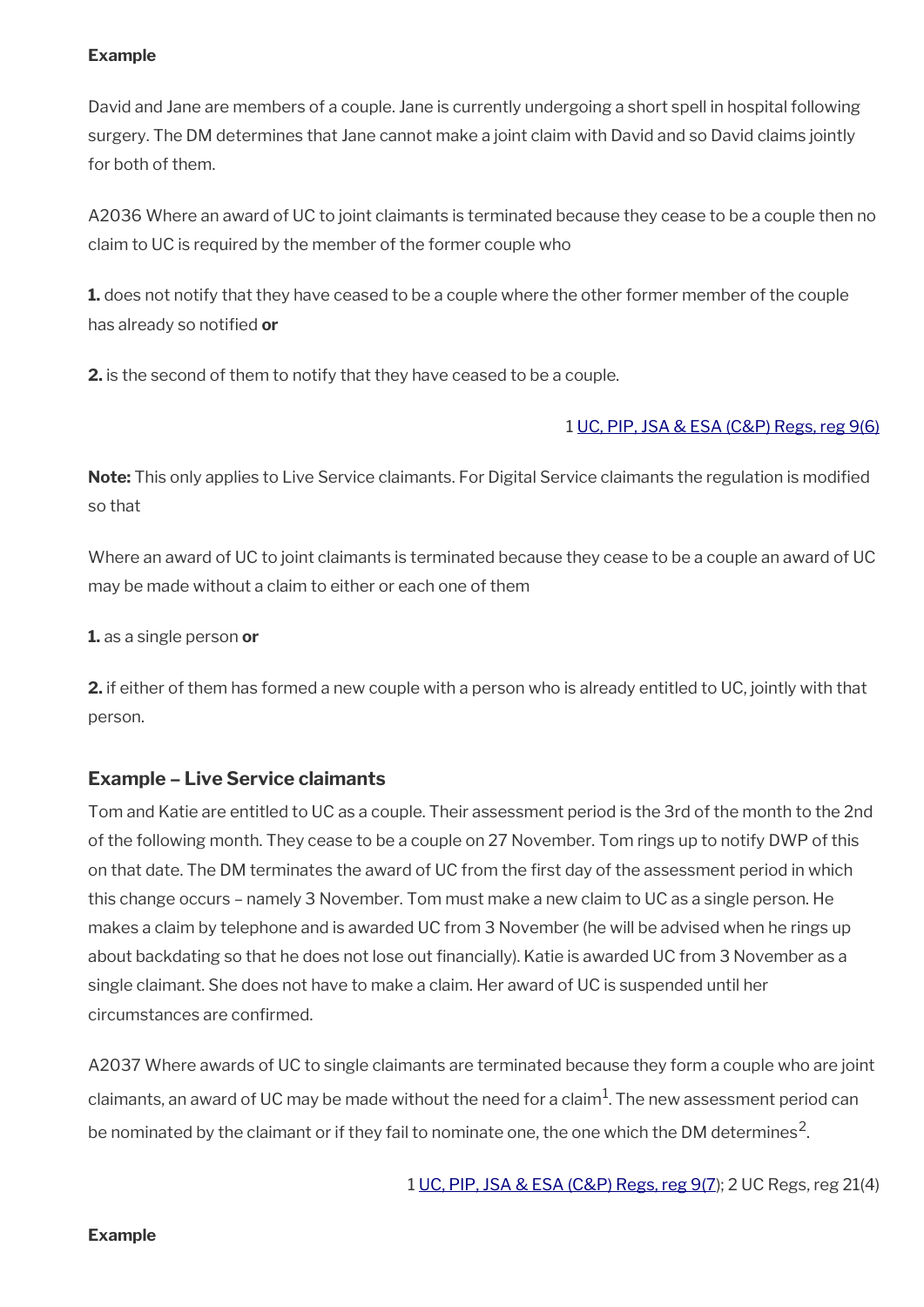Dave, a single claimant, is in receipt of UC. His first assessment period started on 7 June. He becomes a member of a couple when he moves in with Poppy on 28 August. Poppy is also in receipt of UC. Her assessment period runs from the 14th of the month. Dave's award of UC is terminated from 7 August. Poppy's award of UC is terminated from 14 August. An award of UC is made to Dave and Poppy without the need for a claim. The joint award takes effect from 7 August as this is the date nominated by them (see ADM Chapter E2 regarding the date of nomination for the start of the new award).

A2038 A couple who are joint claimants are to be treated as making a claim for UC where

**1.** one of them was entitled to UC as a single person and ceased to be entitled on becoming a member of the couple **and**

**2.** that claimant formed the couple with another person who did not previously have an award of UC as a single person before formation of the couple $^1\!\!$ 

In these cases the claim is to be treated as made on the day after the person mentioned at paragraph 1. ceased to be entitled to UC

#### 1 [UC, PIP, JSA & ESA \(C&P\) Regs, reg 9\(8\)](http://www.legislation.gov.uk/uksi/2013/380/regulation/9)

**Note:** This only applies to Live Service claimants. For Digital Services claimants the regulation is modifed so that

A couple who are joint claimants are to be treated as making a claim for UC where

**1.** one of them ceased to be entitled to an award of UC (whether as a single person or as a member of a different couple) on the formation of that couple **and**

**2.** the other member of the couple did not have an award of UC as a single person before formation of the couple.

In these cases the claim is treated as made on the day after the member of the couple mentioned in **1.**  Ceased to be entitled to UC.

#### **Example – Live Service claimants.**

Bertram is in receipt of UC. His assessment period runs from the 12th of each month. He moves in with Clarice on 27 June and contacts the Department to say that he is now part of a couple with Clarice. His award as a single claimant is terminated. Clarice was not previously in receipt of UC. The DM treats this contact as a claim for UC jointly between Bertram and Clarice. The date of the new joint claim is 12 June. The assessment period for this claim still runs from 12 June to 11 July<sup>1</sup>. The first payment of UC will be made at the end of this AP.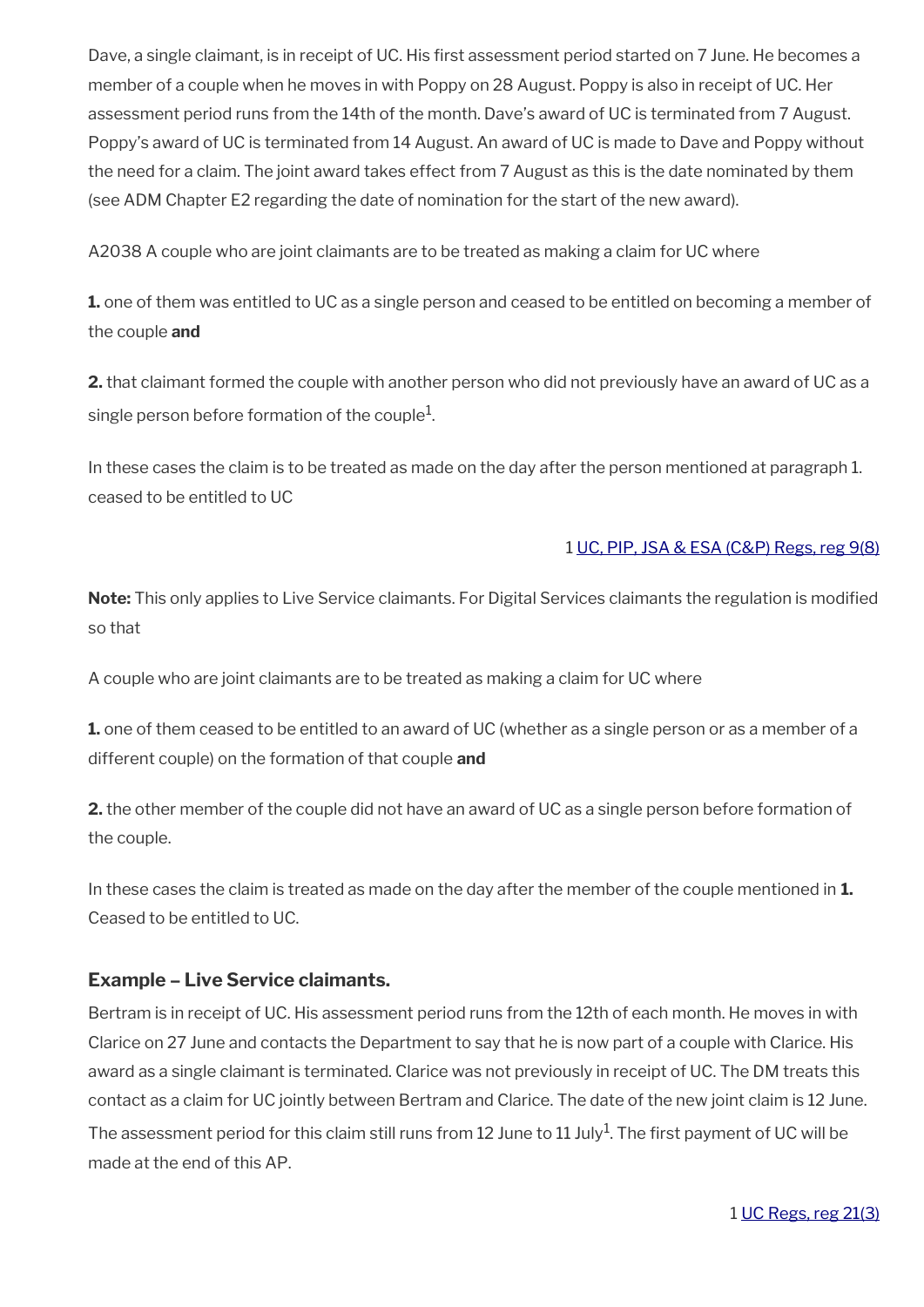A2039 Where a claim is not required as described in A2036 and A2037 a claimant and every person by whom or on whose behalf UC is receivable must furnish in such manner and at such times as may be determined such information or evidence in connection with the formation or dissolution of the couple $^{\mathrm{1}}$ .

#### 1 [UC, PIP, JSA & ESA \(C&P\) Regs, reg 9\(9](http://www.legislation.gov.uk/uksi/2013/380/regulation/9))

<code>A2O4O</code> <code>A</code> claim to UC does not have to be made $^1$  by a single person in circumstances where a joint award has ended because of the death of the other member of the couple. In these cases the award of UC will continue as if the person had not died for the assessment period in which the death occurs and the following two assessment periods. An award of UC can be made to the single person at the end of this period without the need for a claim.

#### 1 [UC, PIP, JSA & ESA \(C&P\) regs, reg 9\(10](http://www.legislation.gov.uk/uksi/2013/380/regulation/9)); [UC Regs, reg 37](http://www.legislation.gov.uk/uksi/2013/376/regulation/37)

#### **Example**

Patrick and Ann are awarded UC jointly. The first assessment period runs from 21 January. On 12 March Ann dies. Patrick continues to receive UC at the joint claimant rate for the assessment periods starting 21 February, 21 March and 21 April. An award of UC to Patrick at the single claimant rate is made from 21 May without the need for a claim.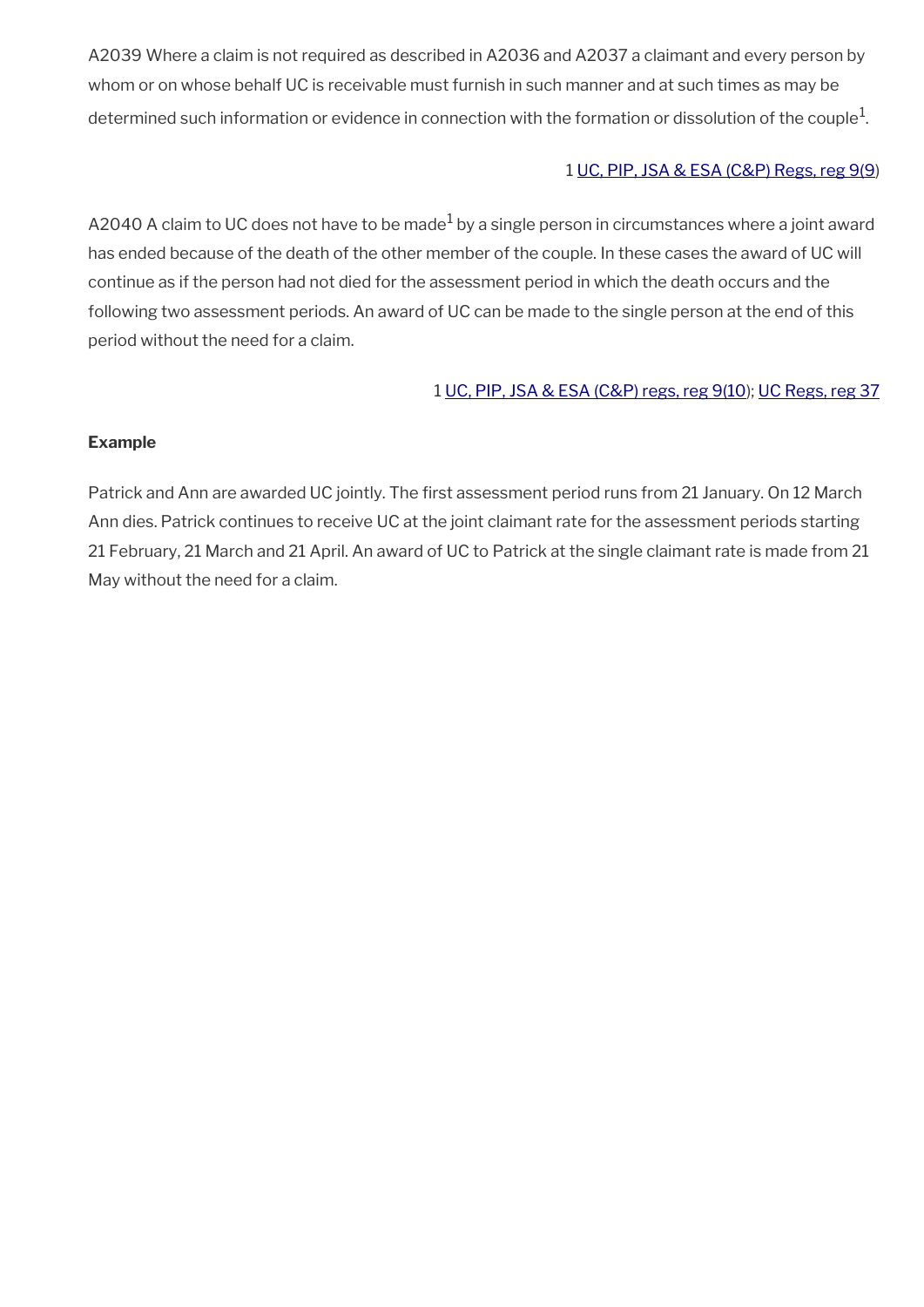## **Date of claim for UC A2041 - A2050**

[Date of claim for UC](#page-14-0) A2041 - A2042

[Time limit for claiming UC](#page-15-0) A2043 - A2047

[Advance claims to UC – Prisoners and Care Leavers](#page-16-0) A2048 - A2049

[Reclaims of UC after a nil award due to earnings](#page-17-0) A2050

### <span id="page-14-0"></span>**Date of claim for UC**

A2041 The date on which a claim for UC is made is

**1.** for a claim made electronically, the date on which the claim is received in an appropriate office<sup>1</sup> or

**2.** for claims made electronically where the claimant receives assistance at home or at an appropriate office (either from the Secretary of State or a person providing services to the Secretary of State), the date of first notification of a need for assistance<sup>2</sup> (see example below)  $\,$  **or** 

**3.** for a claim made by telephone, the date on which the claim is properly completed<sup>3</sup> or

**4.** where the Secretary of State is unable to accept a telephone claim on the date of first notification of intention to claim, the date of first notification, provided a properly completed claim is made by telephone within one month of that date<sup>4</sup>or

**5.** the frst day in respect of which the claim is made, if later than **1, 2, 3** or **4**

**Note:** A claim for UC can **only** be made by telephone if it falls within a class of case for which the Secretary of State accepts claims made in this way

#### 1 [UC, PIP, JSA & ESA \(C&P\) Regs, reg 10\(1\)\(a](http://www.legislation.gov.uk/uksi/2013/380/regulation/10)); 2 [reg 10\(1\)\(b\);](http://www.legislation.gov.uk/uksi/2013/380/regulation/10) 3 [reg 10\(1\)\(c\);](http://www.legislation.gov.uk/uksi/2013/380/regulation/10) 4 [reg 10\(1\)\(d\)](http://www.legislation.gov.uk/uksi/2013/380/regulation/10)

#### **Example**

Sanjay contacts his local Jobcentre Plus office on 1 June to say that because of difficulties speaking English he requires assistance with making a claim to UC on-line. Sanjay is invited into the offce where he will receive assistance with making a claim by a member of staff who speaks his language. Sanjay attends on the 10 June and successfully makes his claim. The date of claim to UC is 1 June.

A2042 In the case of a defective claim, the date of claim is the first date on which the defective claim is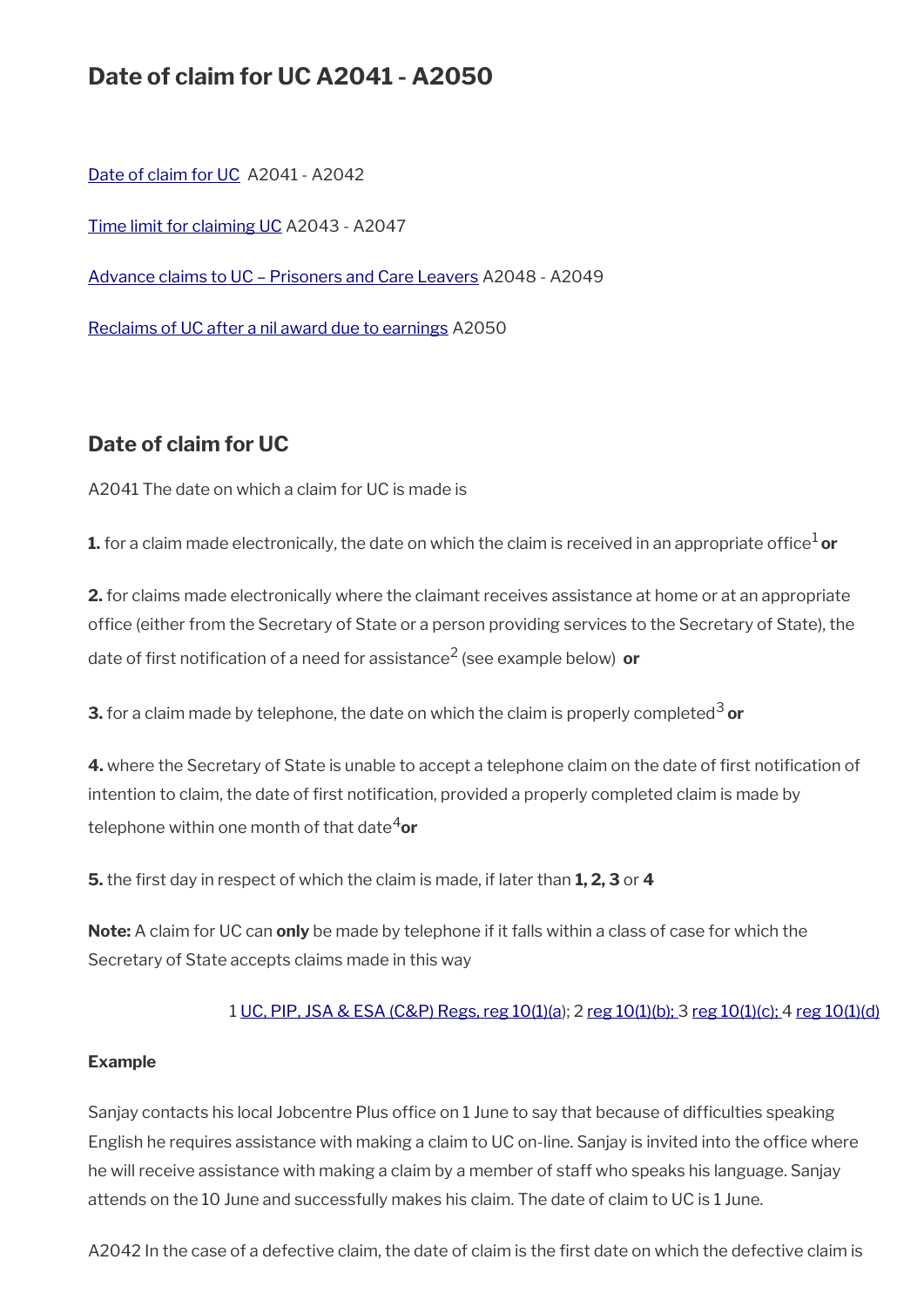received or made but is treated as properly made in the first instance $^1\!$ 

#### 1 [UC, PIP, JSA & ESA \(C&P\) Regs, reg 10\(2\)](http://www.legislation.gov.uk/uksi/2013/380/regulation/10)

### <span id="page-15-0"></span>**Time limit for claiming UC**

A2043 The prescribed time for claiming UC is the frst day of the period in respect of which the claim is made $^1$ .

#### 1 [UC, PIP, JSA & ESA \(C&P\) Regs, reg 26\(1\)](http://www.legislation.gov.uk/uksi/2013/380/regulation/26)

A2044 Where the claim to UC is not made within the time specifed above then the time limit for claiming it is to be extended, subject to a maximum of one month to the date on which the claim is made, but only where

**1.** any one or more of the circumstances in A2045 below apply or has applied to the claimant **and**

**2.** as a result of that circumstance or those circumstances the claimant could not reasonably have been expected to claim earlier $^{\rm 1}$ .

#### 1 [UC, PIP, JSA & ESA \(C&P\) Regs, reg 26\(2\)](http://www.legislation.gov.uk/uksi/2013/380/regulation/26)

A2045 The circumstances referred to in A2044 are that<sup>1</sup>

 ${\bf 1}$ . the claimant was previously in receipt of JSA or ESA or an existing benefit<sup>2</sup> and notification of expiry of entitlement to that benefit was not sent to the claimant before the date that entitlement expired or

**2.** the claimant has a disability **or**

**3.** the claimant has supplied the Secretary of State with medical evidence that satisfies the Secretary of State that the claimant had an illness that prevented the claimant from making a claim **or**

4. the claimant was unable to make a claim electronically because the official computer system was inoperative **or**

**5.** the claimant had an award of UC which was terminated because they are no longer a member of a couple and made a new claim as a single person **or**

**6.** an award of UC is not made to members of a couple jointly because one of the couple has not accepted a claimant commitment **and**

**6.1** they cease to be a couple **and**

**6.2** the person who did accept a claimant commitment makes a further claim as a single person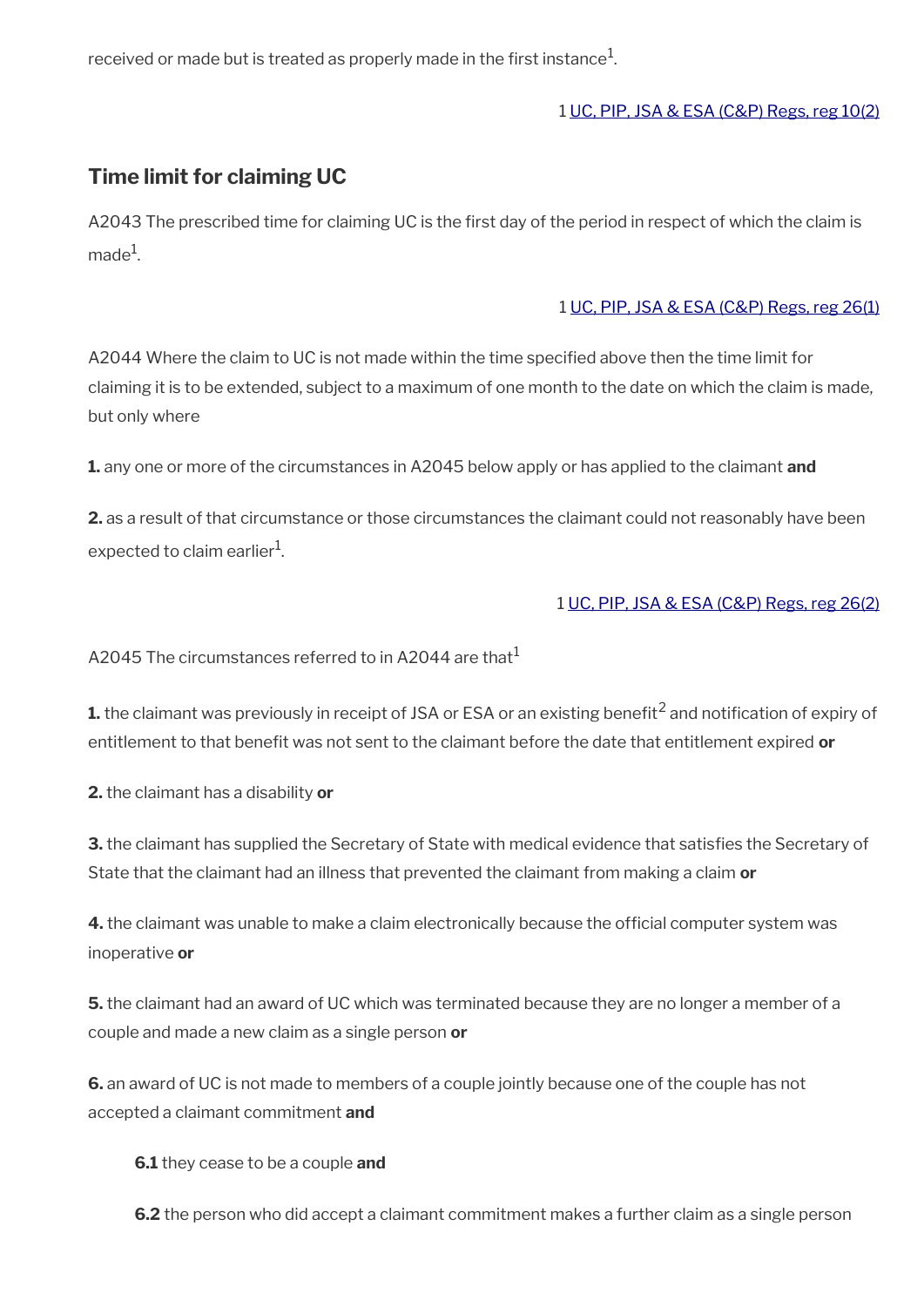**7.** an award of UC to joint claimants is terminated because one of the couple has not accepted a claimant commitment **and**

**7.1** they cease to be a couple **and**

**7.2** the person who did accept a claimant commitment makes a further claim as a single person

**Note 1:** A2045 **4.** applies where DWP's system fails and not the failure of the claimant's system.

**Note 2:** A2045 **5.** only applies to Live Service claimants

### 1 [UC, PIP, JSA & ESA \(C&P\) Regs, reg 26\(3\); 2](http://www.legislation.gov.uk/uksi/2013/380/regulation/26) [UC \(TP\) Regs 2014](http://www.legislation.gov.uk/uksi/2014/1230/contents)

#### **Example 1**

Jason makes a claim electronically to UC on 2 May. He indicates in his UC journal that he wishes to claim from 6 April. He says that he delayed claiming UC as he was in receipt of ESA until 5 April but he was not informed that this was stopping until the 28 April. The DM decides that the time limit for claiming UC can be extended from 6 April down to 2 May as Jason could not have been expected to claim earlier as he was away from home until 2 May. Jason is therefore entitled to UC from 6 April.

### **Example 2**

Joanne makes a claim for UC electronically on 3 July. She wishes to claim UC from 20 June. She says that she was prevented from making a claim on the 20 June because she could not access her on-line account due to system failure. The system was restored on the 21 June but Joanne did not attempt to make a claim the next day due to negligence. The date of claim to UC is 3 July.

A2046 Where a claim to UC is made by each of joint claimants then the prescribed time limit for claiming as above cannot be extended unless both claimants satisfy the criteria $^1$  as in A2044.

### 1 [UC, PIP, JSA & ESA \(C&P\) Regs, reg 26\(4\)](http://www.legislation.gov.uk/uksi/2013/380/regulation/26)

A2047 In cases where a claimant makes a new claim for UC within 6 months of a previous claim and the new award is to have the same assessment period as the previous award as a result of prescribed legislation $^1$  then the new claim must be made before the end of the assessment period<sup>2</sup>. This applies for Digital Service claimants only.

1 UC Regs, reg 21 (3C); [2 UC, PIP, JSA & ESA \(C&P\) Regs, reg 26 \(5\)](http://www.legislation.gov.uk/uksi/2013/380/regulation/26)

## <span id="page-16-0"></span>**Advance claims to UC – Prisoners and Care Leavers**

A2048 Advance claims to UC may be made if a claimant does not satisfy the conditions of entitlement on the date on which a claim is made but will satisfy them for a future period. The DM must be of the opinion that unless there is a change of circumstances the claimant will satisfy the conditions of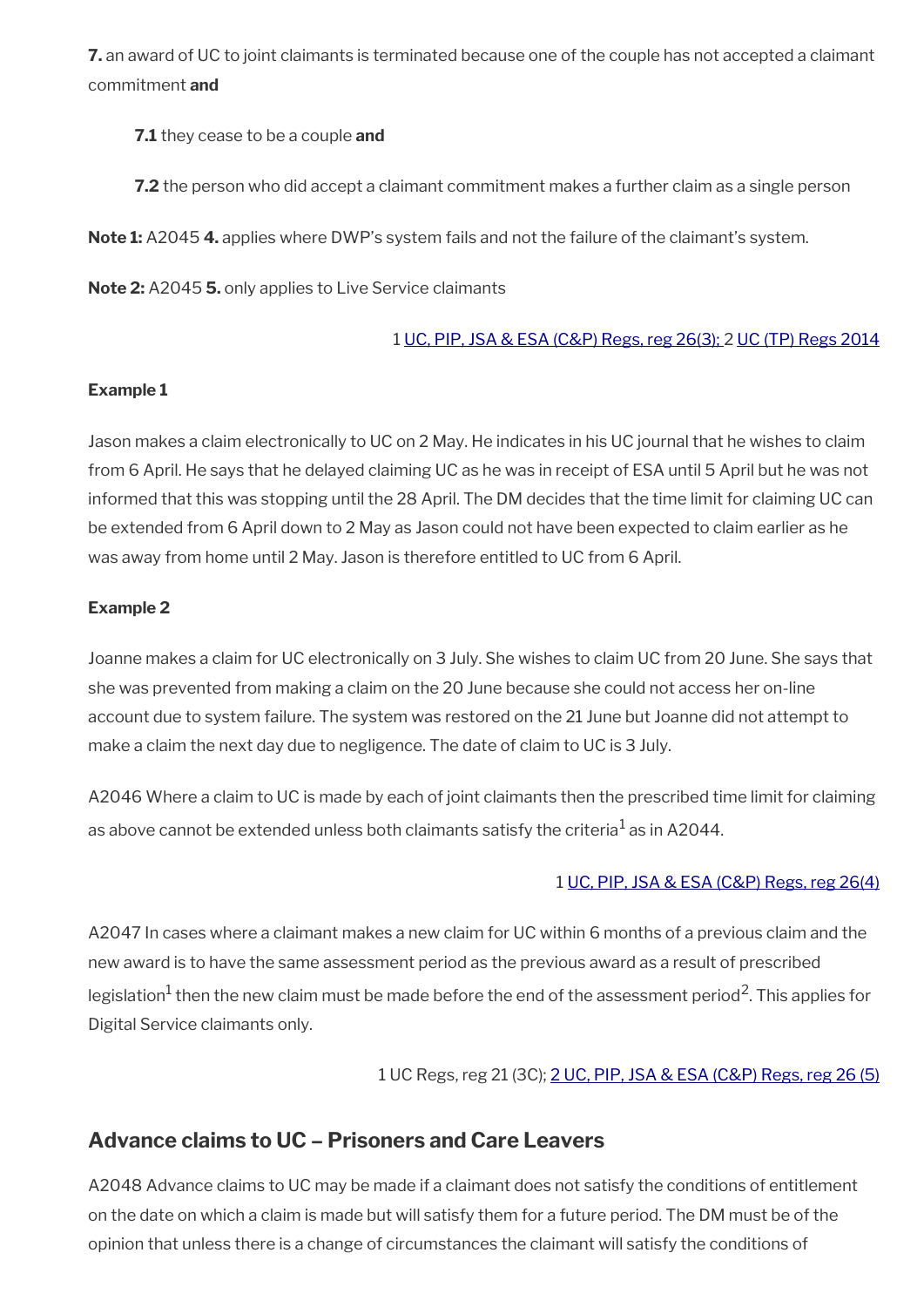entitlement on this future date. The future period must begin on a day not more than a month after the date on which the claim is made. The DM treats the claim as made for a period beginning with the date from which entitlement will begin<sup>1</sup>. Advance claims can only be made if the person falls within a class of case for which the Secretary of State is willing to accept them. This class of case is restricted to certain prisoners and care leavers where the claim is made one month before the claimant's 18<sup>th</sup> birthdav.

#### 1 [UC, PIP, JSA & ESA \(C&P\) Regs, reg 32](http://www.legislation.gov.uk/uksi/2013/380/regulation/32)

A2049 If A2048 applies then UC can be awarded subject to the condition that the person satisfes the requirements for entitlement on the first day of the period $^{\rm 1}$ .

#### 1 [UC, PIP, JSA & ESA \(C&P\) Regs, reg 32\(3\)](http://www.legislation.gov.uk/uksi/2013/380/regulation/32)

### <span id="page-17-0"></span>**Reclaims of UC after a nil award due to earnings**

A2050 Where

1. a claim is made for UC, but no award is made because the claimant's income, or joint claimants' combined income is such that the amount payable would not be less than the prescribed minimum or

2. entitlement to an award of UC ceases because that condition is not met $<sup>1</sup>$ </sup>

the Secretary of State may, subject to any conditions she considers appropriate, for example, there is sufficient information on which to make the award, treat the claimant (or joint claimants) as making a claim on the frst day of each subsequent month, up to a maximum of 5, that would have been an assessment period if an award had been made or, as the case may be, if the award had continued<sup>2</sup>.

> 1 WR Act 12, regs 5(1)(b) & 5(2)(b) & UC, PIP, JSA & ESA (C&P) Regs, reg 32A(1); 2 Reg 32A(2)

#### **Example 1 – Income reduces in the second AP following a claim**

A claim for UC is made on 19.3.20 meaning that the first AP is fixed for the period 19.3.20 to 18.4.20. The DM decides that no award can be made for the frst AP as the claimant's income is too high. The income reduces, during what would have been the second AP, meaning that entitlement to UC arises. The DM determines that there has been no other change in the claimant's circumstances and treats the claimant as making a claim on 19.4.20.

#### **Example 2 – Income reduces in the seventh AP following a claim**

A claim for UC is made on 19.3.20 meaning that the first AP is fixed for the period 19.3.20 to 18.4.20. The DM decides that no award can be made for the frst AP as the claimant's income is too high. The income reduces during what would have been the seventh AP. In these circumstances, a new claim for UC is required as earnings reduced outside of the period (5 subsequent APs) in which the DM can treat the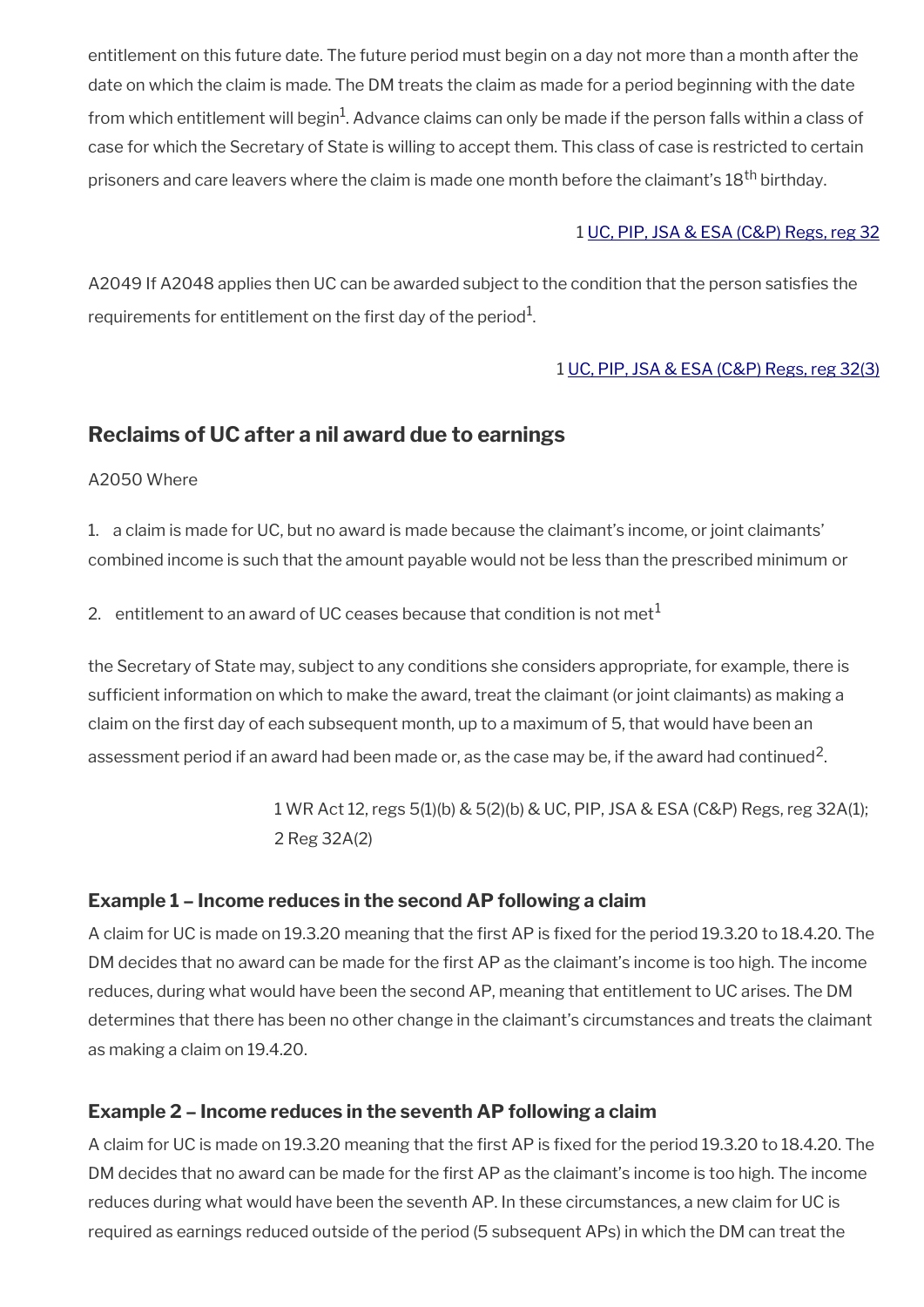claimant as making a new claim.

#### **Example 3 – An existing award terminates because of income**

An award of UC is made from 19.3.20. During the third AP (19.5.20 to 18.6.20) UC terminates from 19.5.20 as the claimant's income is too high. The claimant's income reduces in the period 19.8.20 to 18.9.20 meaning that entitlement to UC arises. As the change in income has occurred within the 5 subsequent months that would have been APs if the award had continued, the DM determines that there has been no other change in the claimant's circumstances and treats the claimant as making a claim on 19.8.20. If the change occurred after the 5 subsequent months that would have been APs, a new claim is required.

#### **Example 4 – Surplus earnings**

An award of UC is made from 19.3.20. During the fourth AP (19.6.20 to 18.7.20) the claimant reports that he received earnings of £5,200 consisting of a SEISS payment. He received no other income. The allowable expenses are £1,200. The DM decides that there is no entitlement to UC from 19.6.20 on account of earnings. The DM treats the claimant as making a claim on 19.7.20 and 19.8.20 and decides that the surplus earnings have not reduced sufficiently to award UC until the first day of the third subsequent month. The claimant is treated as making a new claim and awarded UC from 19.9.20.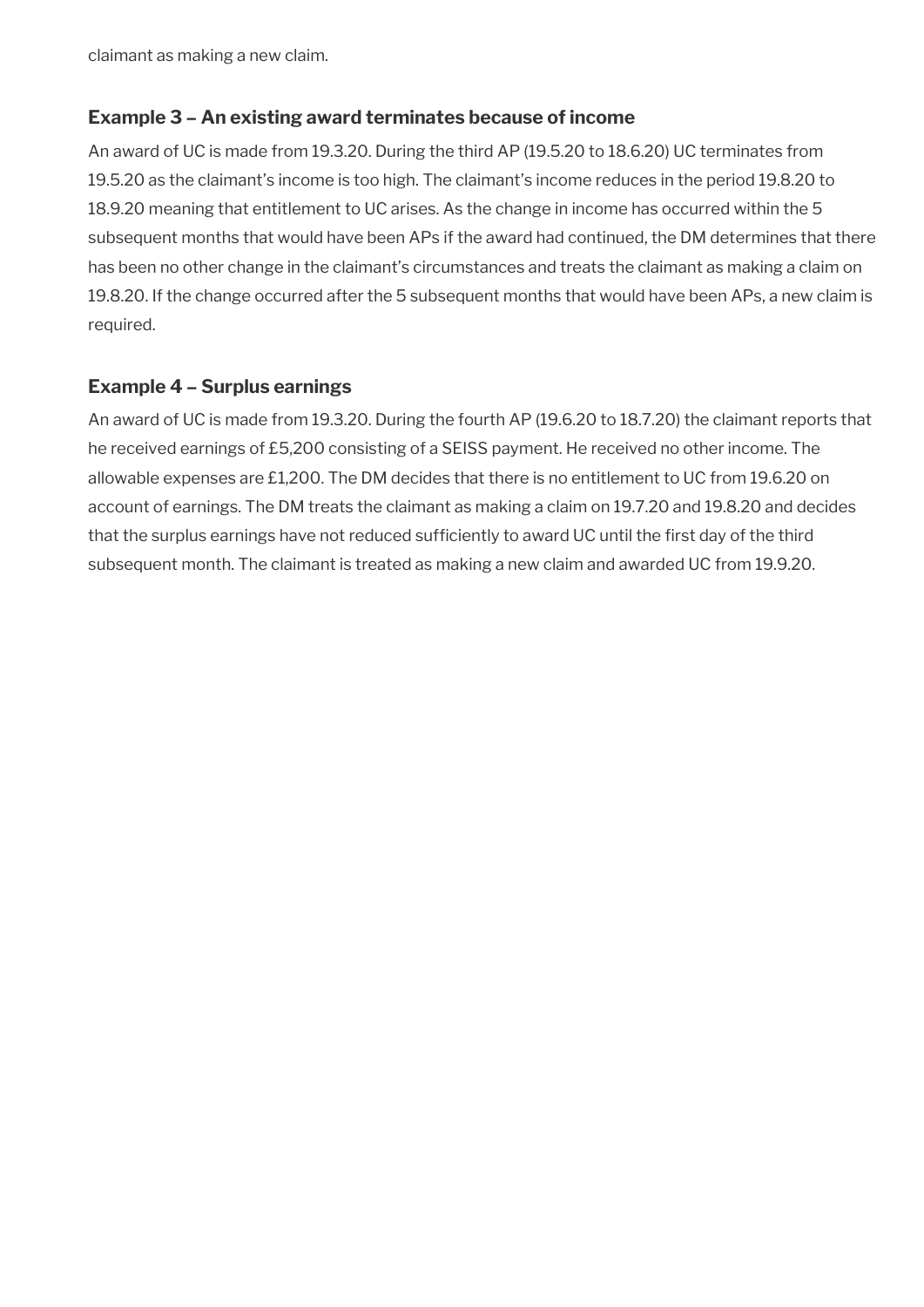## **Making a claim for PIP A2051 - A2065**

[Date of claim for PIP A](#page-20-0)2056 - A2060

[Time limit for claiming PIP](#page-22-2) A2061

[Advance awards of PIP A](#page-22-1)2062

[Advance claims to PIP](#page-22-0) A2063 - A2065

A2051 A claim<sup>1</sup> for PIP must be made either

**1.** in writing on a form authorised by the Secretary of State for that purpose and completed in accordance with the instructions on the form (this includes by means of an electronic communication) **or**

**2.** by telephone call to the telephone number specifed by the Secretary of State **or**

**3.** by receipt by the claimant of a telephone call from the Secretary of State made for the purpose of enabling a claim to be made.

**Note:** The DM has discretion as to the manner in which a claim can be made.

#### 1 [UC, PIP, JSA & ESA \(C&P\) Regs, reg 11\(1\)](http://www.legislation.gov.uk/uksi/2013/380/regulation/11)

A2052 In the case of a claim in writing the claim must be sent to or received at an appropriate office $^1\!$ 

#### 1 [UC, PIP, JSA & ESA \(C&P\) Regs, reg 11\(2\)](http://www.legislation.gov.uk/uksi/2013/380/regulation/11)

A2053 A claim for PIP in writing is defective if it is not completed in accordance with any instructions of the Secretary of State $^1$ . A telephone claim is properly completed if all the information is provided during the call to determine the award and is defective if not so completed<sup>2</sup>.

#### 1 [UC, PIP, JSA & ESA \(C&P\) Regs, reg 11\(3\);](http://www.legislation.gov.uk/uksi/2013/380/regulation/11) 2 [reg 11\(4\)](http://www.legislation.gov.uk/uksi/2013/380/regulation/11)

A2054 If the claim is defective the Secretary of State must

**1.** inform the claimant of the defect and of the effect on the date of claim<sup>1</sup>and

**2.** treat the claim as properly made in the first instance if a claim completed in accordance with any instructions of the Secretary of State is received within one month, or such longer period as the Secretary of State considers reasonable, from the date on which the claimant is frst informed of the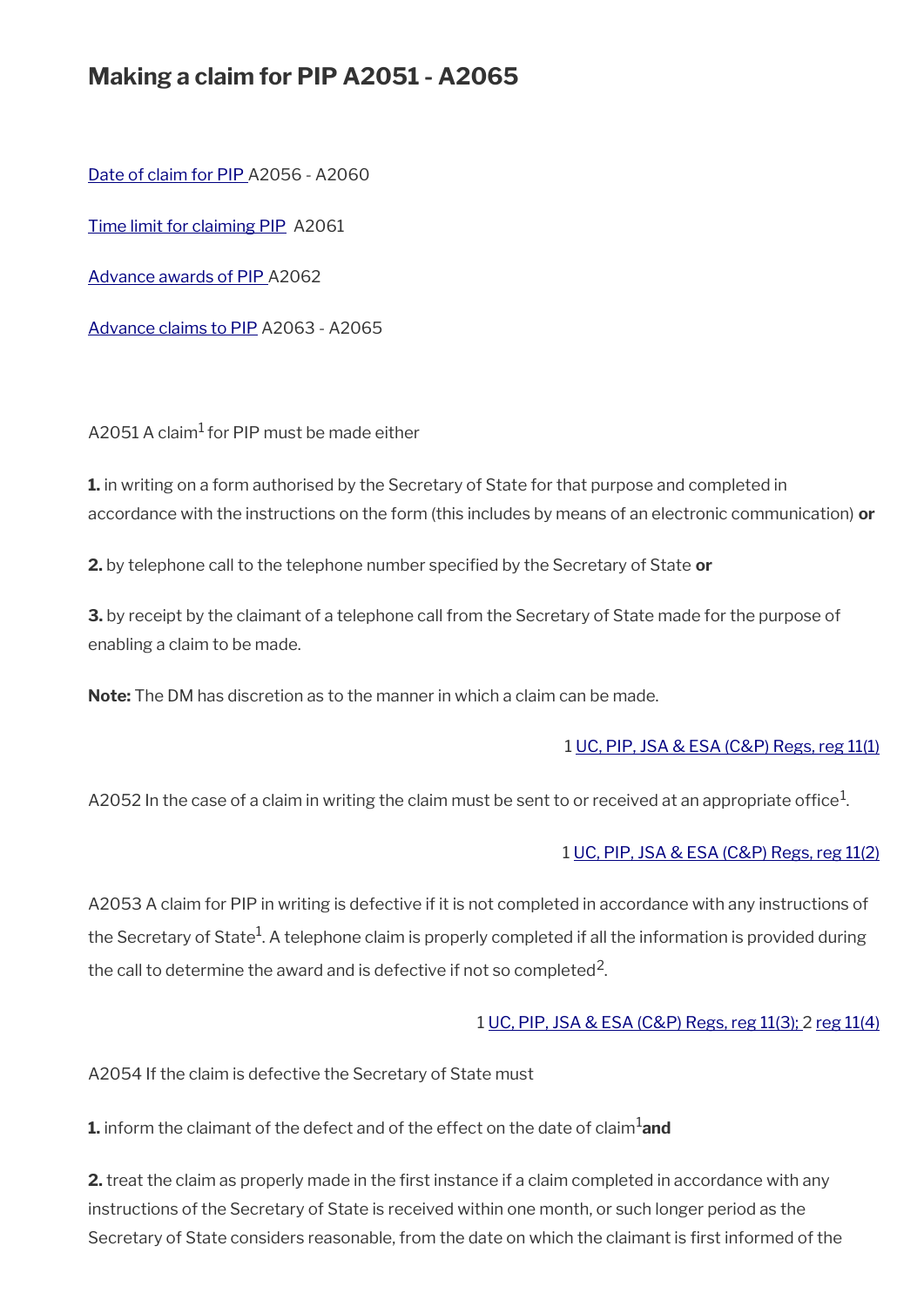defect<sup>2</sup>.

#### 1 [UC, PIP, JSA & ESA \(C&P\) Regs, reg 11\(5\);](http://www.legislation.gov.uk/uksi/2013/380/regulation/11) 2 [reg 11\(6\)](http://www.legislation.gov.uk/uksi/2013/380/regulation/11)

#### A2055 Where

 ${\bf 1}.$  a claim for PIP is made $^1$  on behalf of a person who is said to be a person unable for the time being to act **and**

**2.** the Secretary of State has decided not to appoint that person<sup>2</sup> to act on their behalf

then that claim must be treated as properly made in the frst instance if a further claim is made. That further claim must be received within one month, or such longer period as may be considered reasonable, from the date of notifcation of the decision not to appoint someone as an appointee.

#### 1 [UC, PIP, JSA & ESA \(C&P\) Regs, reg 11\(7\) & \(8\)](http://www.legislation.gov.uk/uksi/2013/380/regulation/11); 2 [reg 57](http://www.legislation.gov.uk/uksi/2013/380/regulation/57)

#### **Example**

A claim for PIP is made by Chris for his wife Rosie on 21 August by telephone. Chris alleges that Rosie is unable to make the claim on her own behalf. Following a home visit on 28 August the visiting officer decides not to appoint Chris to act on Rosie's behalf as she is capable of managing her own affairs. The visiting officer tells Rosie that if she makes a further claim by 27 September then the claim made on 21August will be treated as properly made.

#### <span id="page-20-0"></span>**Date of claim for PIP**

A2056 The date on which a claim for PIP is made is,

 ${\bf 1.}$  for claims $^1$  made in writing by means of an electronic communication, the date on which the claim is received at an appropriate office or

**2.** for claims<sup>2</sup> made by telephone, the date on which a claim made by telephone is properly completed **or**

 ${\bf 3}$ . where a person first notifies an intention to make a claim $^3$  and provided that a claim made by writing (produced by means other than electronic communications) is properly completed and received at an appropriate office within 1 month or such longer period as is considered reasonable of first notification, the date of frst notifcation **or**

**4.** the frst day in respect of which the claim is made if later than **1, 2** or **3**.

**Note:** If the office is closed, for example at the weekend, and a claim is delivered by hand (or a claim would have been delivered by post if arrangements had not been made that the PO would not deliver mail) a different date of claim applies. In such cases the date of claim is the date the claim is delivered by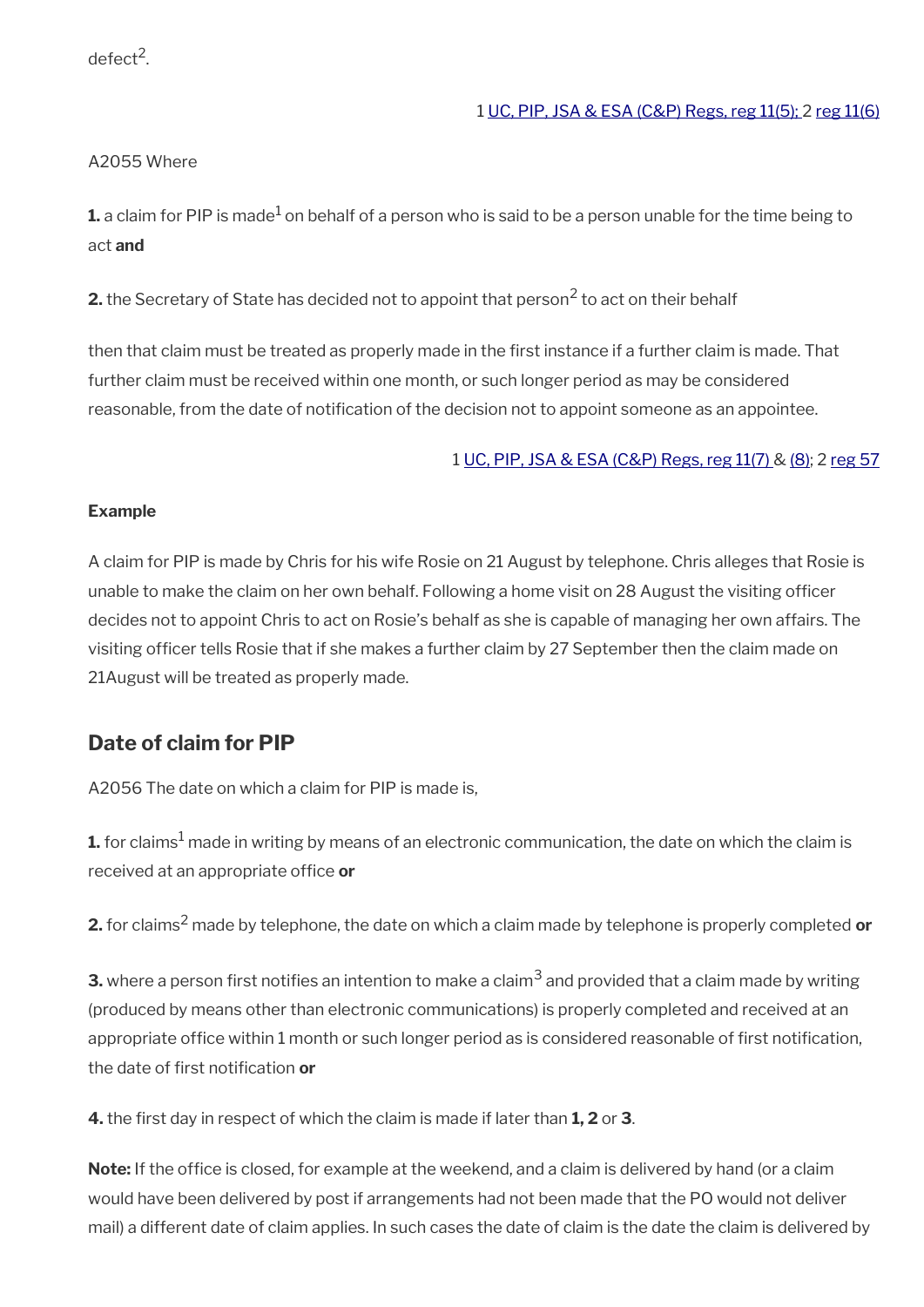hand or would have been delivered had the office not been closed $^{\mathsf{4}}$ .

#### 1 [UC, PIP, JSA & ESA \(C&P\) Regs, reg 12\(1\)\(a\)](http://www.legislation.gov.uk/uksi/2013/380/regulation/12); 2 [reg 12\(1\)\(b\); 3](http://www.legislation.gov.uk/uksi/2013/380/regulation/12) [reg 12\(1\)\(c\); 4](http://www.legislation.gov.uk/uksi/2013/380/regulation/12) R(SB) 8/89

A2057 If a telephone claim or claim in writing was defective and is then corrected within one month or such longer period as is considered reasonable then the date of claim is the date the defective claim was received or made $^{\rm 1}$ .

#### 1 [UC, PIP, JSA & ESA \(C&P\) Regs, reg 12\(2\)\(a](http://www.legislation.gov.uk/uksi/2013/380/regulation/12))

A2058 The date of claim<sup>1</sup> is the date of first notification of an intention to make a claim where A2056 **3.** applies where the claim is treated as properly made in the frst instance as in A2054 **2.**.

#### 1 [UC, PIP, JSA & ESA \(C&P\) Regs, reg 12\(2\)\(b\)](http://www.legislation.gov.uk/uksi/2013/380/regulation/12)

A2059 Where A2055 applies and the claimant completes a further claim which is defective then if that further claim is treated as properly made in the first instance as in A2054, the date of claim $^1$  is the date on which the claim was made by the person that was not appointed.

#### 1 [UC, PIP, JSA & ESA \(C&P\) Regs, reg 12 \(4\)](http://www.legislation.gov.uk/uksi/2013/380/regulation/12)

A2060 Where an award of PIP cannot be made on the grounds of terminal illness $^{\rm 1}$ , following a claim made by a third party then the date of claim is the date that the initial claim was made

**1.** if a further claim is received within one month or such longer time as is considered reasonable from the date of notification of the decision not to award PIP on the grounds of terminal illness<sup>1</sup>or

**2.** where the further claim as in 1. above is defective but is treated as properly made in the first instance<sup>2</sup>

**Note:** A third party can make a claim on the grounds that a person is terminally ill, without having to be offcially appointed to act on that person's behalf. This does not apply where the claim is being made under the normal rules.

#### 1 [WR Act 12, s 82\(4](http://www.legislation.gov.uk/ukpga/2012/5/section/82)); 2 [UC, PIP, JSA & ESA \(C&P\) Regs, reg 12\(5\)](http://www.legislation.gov.uk/uksi/2013/380/regulation/12)

#### **Example**

David makes a claim for PIP for his mother Eleanor on 20 December. David is not Eleanor's appointee or POA. Eleanor has severe arthritis but is not terminally ill or incapable of managing her own affairs. Eleanor is informed that she must claim PIP on her own behalf. She makes this further claim on 15 January. The date of claim for PIP is 20 December.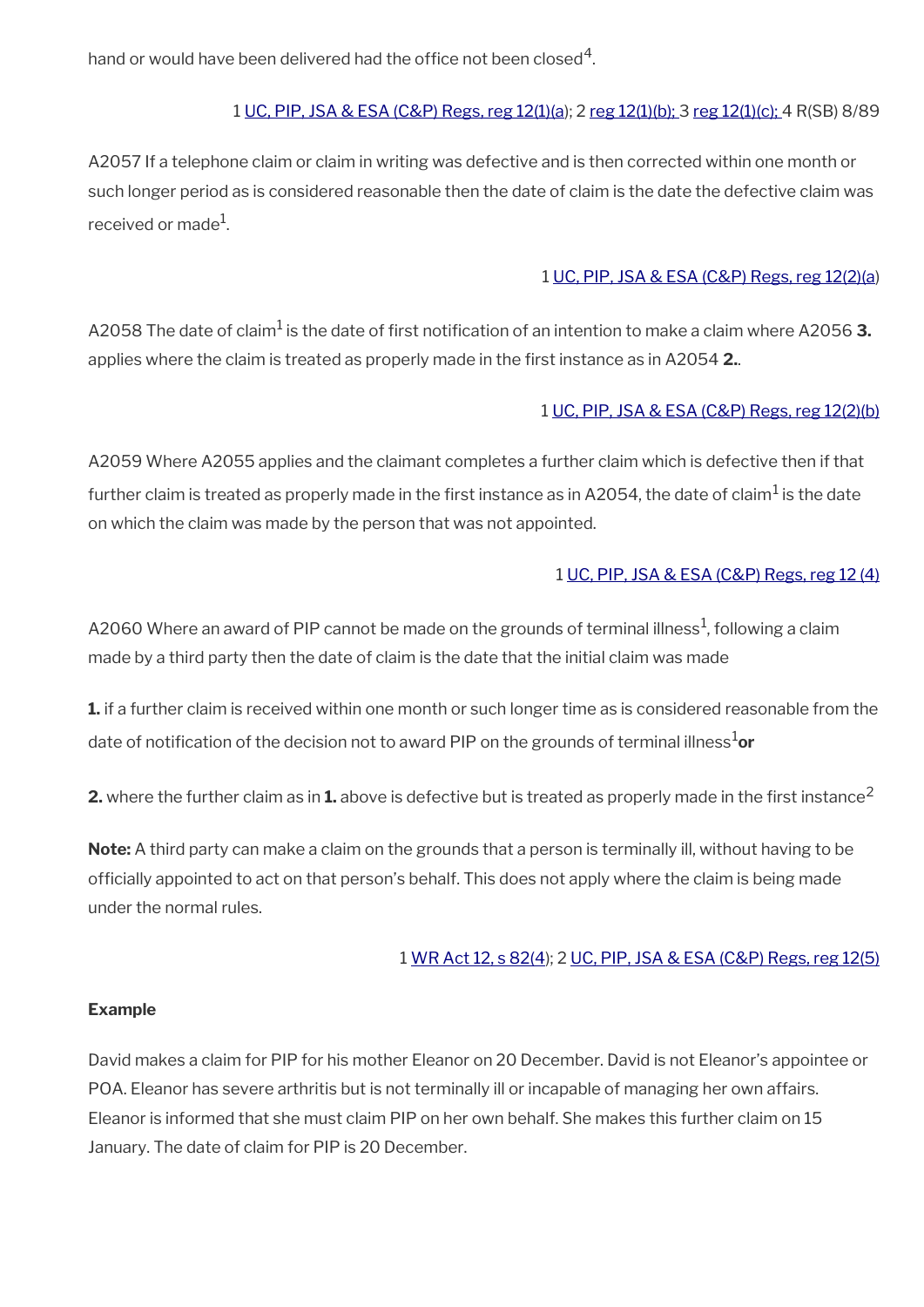### <span id="page-22-2"></span>**Time limit for claiming PIP**

A2061 The prescribed time for claiming PIP is the first day of the period in respect of which the claim is made $^1$ .

#### 1 [UC, PIP, JSA & ESA \(C&P\) Regs, reg 27](http://www.legislation.gov.uk/uksi/2013/380/regulation/27)

### <span id="page-22-1"></span>**Advance awards of PIP**

A2062 An advance award of PIP may be made if the claimant does not satisfy the conditions of entitlement on the date on which the claim is made but will satisfy them for a future period, providing that there are no anticipated change of circumstances. This future period must begin on a day which is not more than 3 months after the date of the decision on the claim $^1\!$ . This enables claims to be made during the Qualifying Period for PIP.

#### 1 [UC, PIP, JSA & ESA \(C&P\) Regs, reg 33\(1\)](http://www.legislation.gov.uk/uksi/2013/380/regulation/33)

## <span id="page-22-0"></span>**Advance claims to PIP**

A2063 A person already entitled to an award of PIP may make a further claim during the period of 6 months immediately before the current award ends<sup>1</sup>. This claim is an **advance claim to PIP.** Where such a claim is made the Secretary of State may<sup>2</sup>

**1.** treat the claim as if made on the frst day after the expiry of the existing award **and**

**2.** award benefit accordingly, subject to the condition that the person satisfies the requirement for entitlement on the date in A2063 **1**.

**Note:** If the advance claim indicates that the claimant's circumstances are such that the current award can be changed then it may be revised or superseded as appropriate.

#### 1 [UC, PIP, JSA & ESA \(C&P\) Regs, reg 33\(2\)](http://www.legislation.gov.uk/uksi/2013/380/regulation/33); 2 [reg 33\(3\)](http://www.legislation.gov.uk/uksi/2013/380/regulation/33)

A2064 Where a claim is decided in advance it must be decided on circumstances obtaining at the date of the decision. This excludes any prediction of what a person's circumstances might be at the date of entiltement<sup>1</sup>. However, the DM can take account of any change that will inevitably occur. A change of circumstances occurring after the claim is decided but before the date of entitlement should be dealt with by means of revision or supersession.

#### 1 [R\(DLA\) 4/05](http://intranet.dwp.gov.uk/manual/decision-benefit/rdla-4-05)

A2065 Where an advance claim which is made during existing entitlement is disallowed the disallowance does not subsist after the date of decision. A further claim may therefore be made between the date of the decision and the start date of further entitlement on the basis of changes that have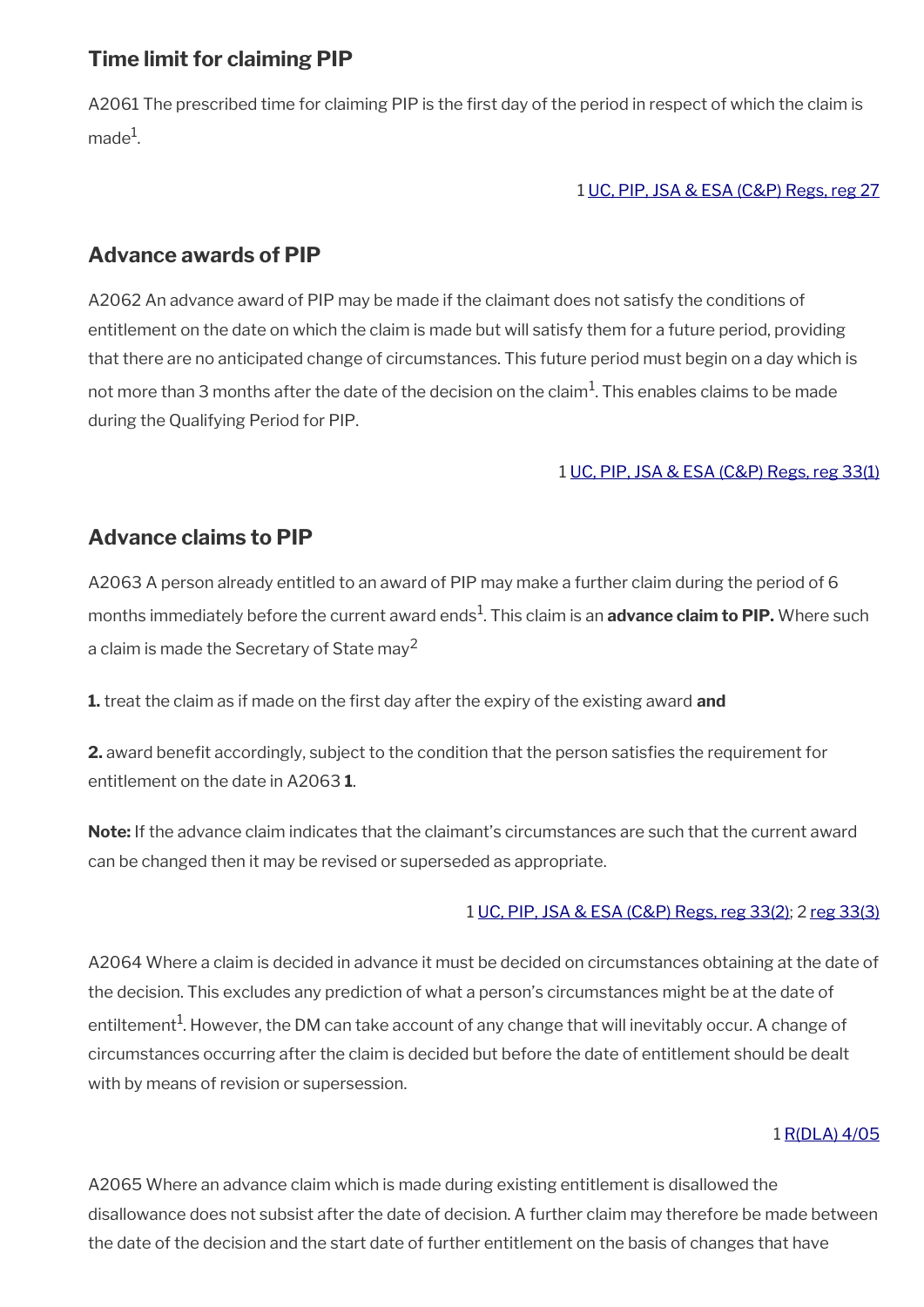occurred since the decision was given. Any award of benefit will be effective from the renewal date $^1\!$ 

1 [R\(DLA\) 4/05](http://intranet.dwp.gov.uk/manual/decision-benefit/rdla-4-05)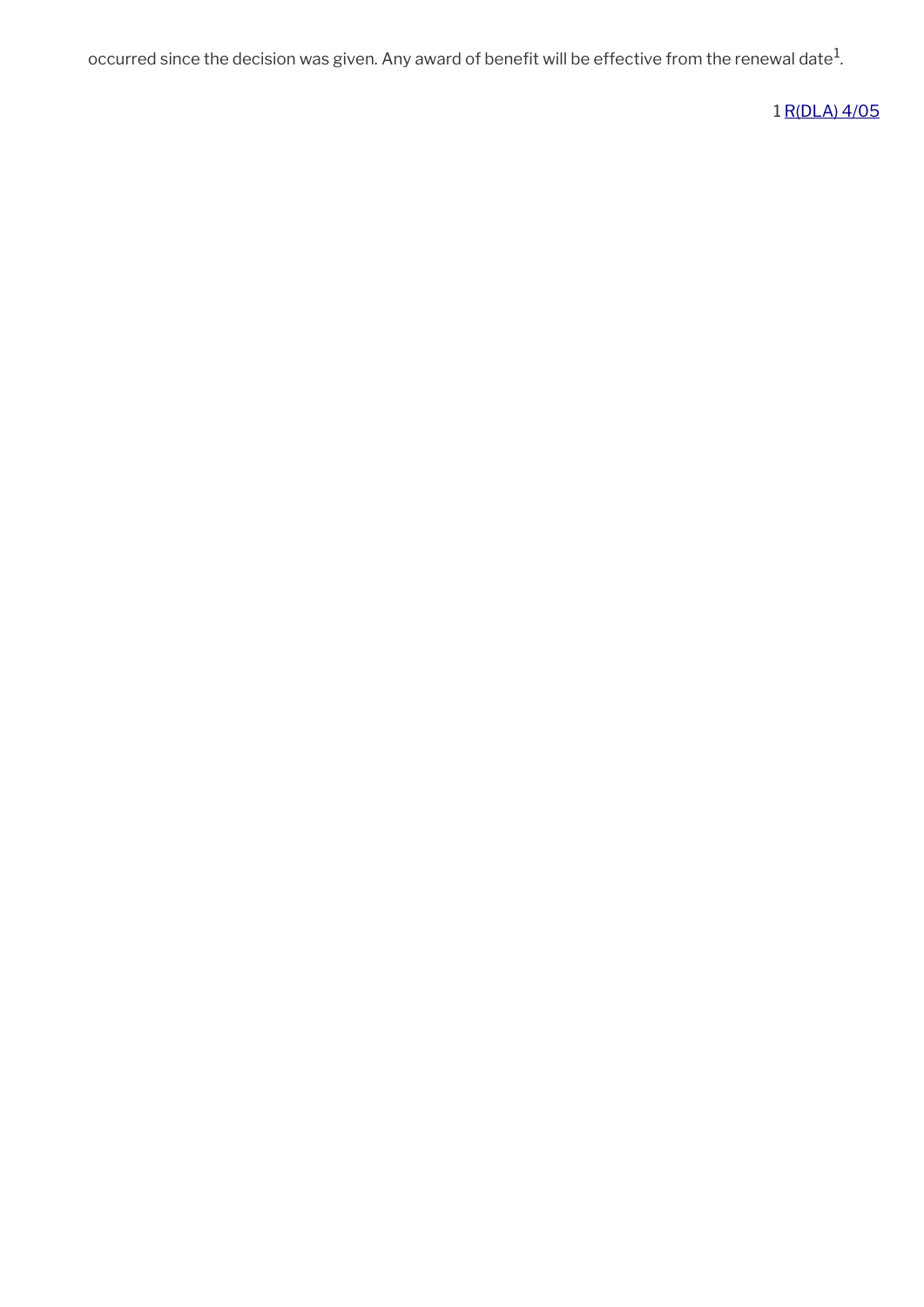## **Making a claim for ESA A2066 - A2081**

[Claims to ESA by telephone](#page-24-0) A2066 - A2069

[Claims to ESA in writing](#page-25-0) A2070 - A2073

[Claims to ESA where there is no entitlement to SSP A](#page-26-1)2074 - A2075

MA claimed before confinement A2076 - A2077

MA claimed after confinement A2078 - A2079

[Time limit for claiming ESA](#page-27-1) A2080

[Advance claims to ESA](#page-27-0) A2081

### <span id="page-24-0"></span>**Claims to ESA by telephone**

A2066 A claim to ESA may be made by telephone call to a telephone number specifed by the Secretary of State<sup>1</sup>. Where the Secretary of State directs that the person approves a written statement of their circumstances then the claim is not valid until the person complies with the direction $^2\!$ 

#### 1 [UC, PIP, JSA & ESA \(C&P\) regs, reg 13\(1\);](http://www.legislation.gov.uk/uksi/2013/380/regulation/13) 2 [reg 13\(2\)](http://www.legislation.gov.uk/uksi/2013/380/regulation/13)

A2067 In most cases it is expected that all the information necessary to determine a claim will be provided during the initial telephone conversation. If the information is not provided during that telephone call (for example, if the conversation is cut short unexpectedly) the claim will be defective $^{\rm 1}$ . In these circumstances the Secretary of State must give the claimant the opportunity to provide the missing information and also tell them what the deadline is if the date of the initial phone call is to be the date on which the claim is treated as made<sup>2</sup>. Information can be sent by the most suitable means i.e. by phone or in writing. A claim will also be defective until full information is provided where, following an initial telephone conversation, the claimant asks for a call back to be arranged at a later date.

#### 1 [UC, PIP, JSA &ESA \(C&P\) regs, reg 13\(3\);](http://www.legislation.gov.uk/uksi/2013/380/regulation/13) 2 [reg 13\(4\)](http://www.legislation.gov.uk/uksi/2013/380/regulation/13)

A2068 If the missing information is provided within one month of a defect being drawn to the claimant's attention (or within such longer period as the Secretary of State considers reasonable) the claim will be treated as having been properly made in the first instance $^1$ .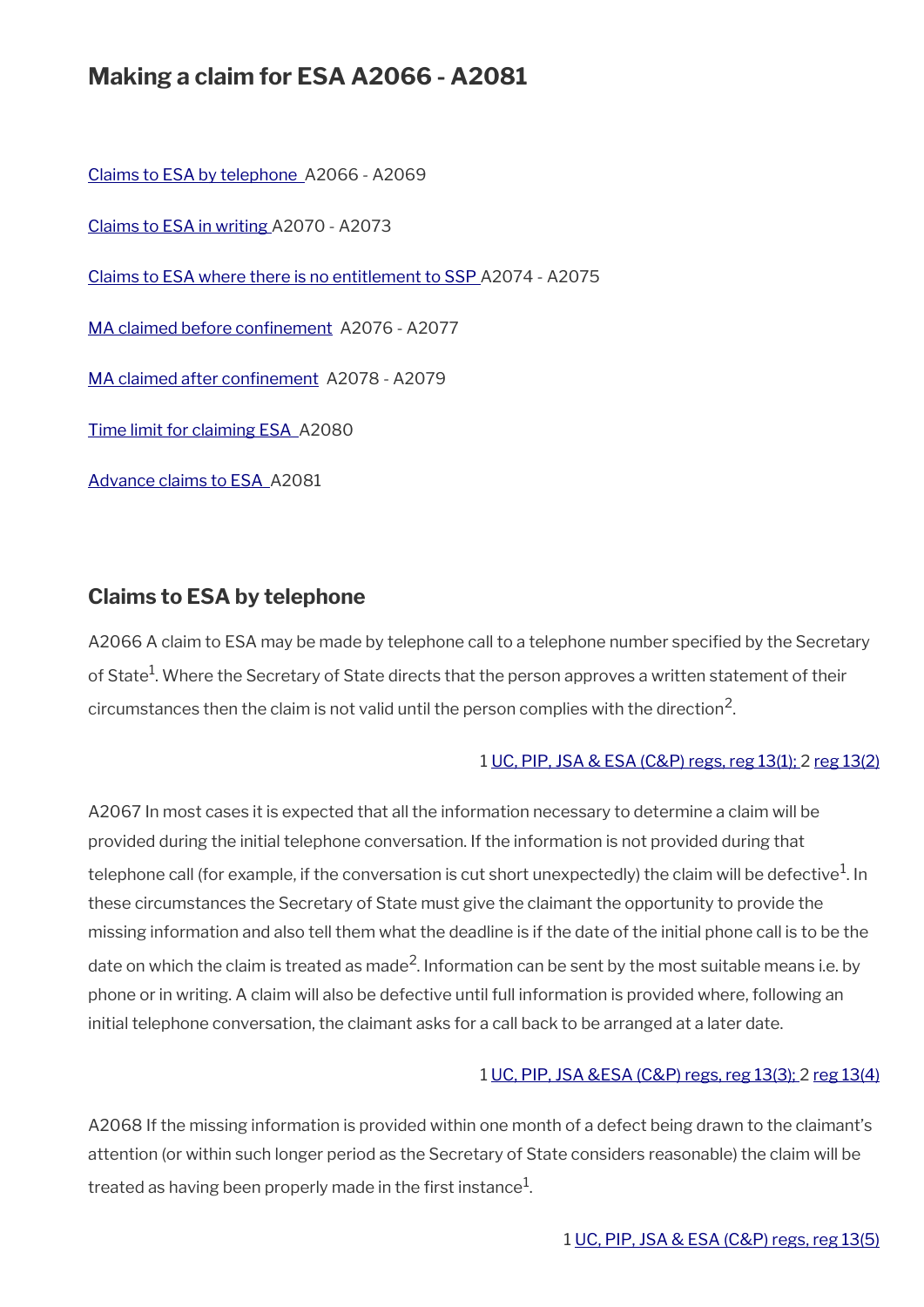A2069 The date $^{\rm 1}$  on which the claim is made or treated as made is the first date on which

**1.** a claim made by telephone is properly completed **or**

**2.** a person frst notifes the Secretary of State of an intention to make a claim where a claim made by telephone is properly completed within one month or such longer period as the Secretary of State considers reasonable of first notification or

**3.** a defective claim is received but is treated as properly made in the first instance

or the frst day in respect of which the claim is made if later than **1. – 3.**

#### 1 [UC, PIP, JSA & ESA \(C&P\) regs, reg 14](http://www.legislation.gov.uk/uksi/2013/380/regulation/14)

### <span id="page-25-0"></span>**Claims to ESA in writing**

A2070 A claim for ESA may be made in writing and must be made on an approved form and in accordance with the instructions on the form $^1$ . If the claim form is not completed in accordance with the instructions on the form then the claim is defective<sup>2</sup>.

#### 1 [UC, PIP, JSA &ESA \(C&P\) regs, reg 15\(1](http://www.legislation.gov.uk/uksi/2013/380/regulation/15)); 2 [reg 15\(2\)](http://www.legislation.gov.uk/uksi/2013/380/regulation/15)

A2071 If the claim is defective the Secretary of State must advise the person making it of the defect and the provisions relating to the date of claim $^1\!\!$ .

#### 1 [UC, PIP, JSA &ESA \(C&P\) regs, reg 15\(3\)](http://www.legislation.gov.uk/uksi/2013/380/regulation/15)

A2072 If the defects are corrected and are done so within one month, or such longer period as the Secretary of State considers reasonable, of the date the defects were frst drawn to their attention then the claim must be treated as if properly made in the first instance $^1\!$ 

#### 1 [UC, PIP, JSA &ESA \(C&P\) Regs, reg 15\(4\)](http://www.legislation.gov.uk/uksi/2013/380/regulation/15)

A2073 The date $^1$  on which the claim is made or treated as made is the first date on which

**1.** a properly completed claim is received in an appropriate office or

**2.** a person first notifies an intention to make a claim, where a properly completed claim form is received within one month or such longer period as the Secretary of state considers reasonable of frst notifcation **or**

**3.** a defective claim is received but is treated as properly made in the first instance

or the frst day in respect of which the claim is made if later than **1. – 3.** above.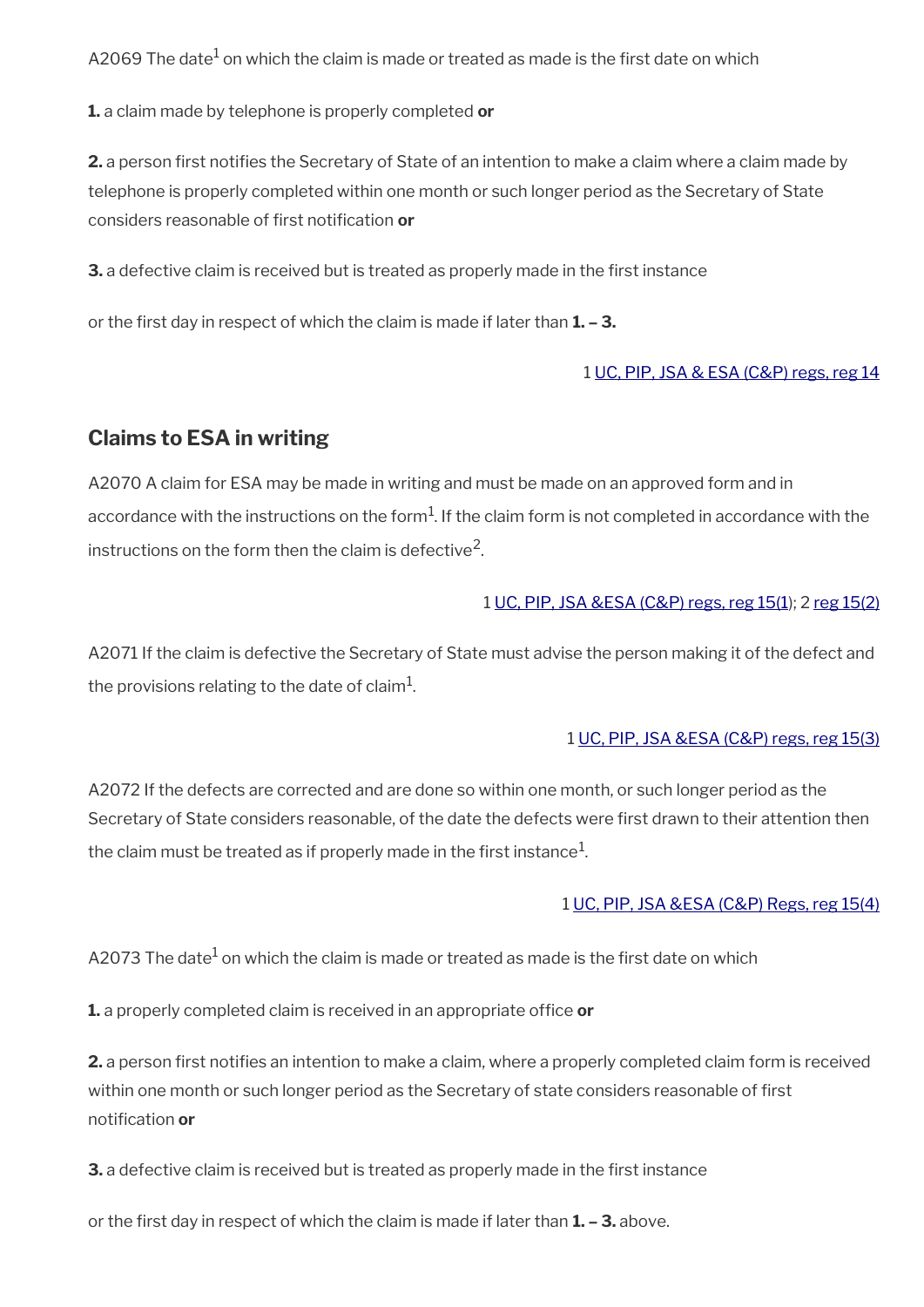Note: If the office is closed, for example at the weekend, and a claim is delivered by hand (or a claim would have been delivered by post if arrangements had not been made that the PO would not deliver mail) a different date of claim applies. In such cases the date of claim is the date the claim is delivered by hand or would have been delivered had the office not been closed<sup>2</sup>.

#### 1 [UC, PIP, JSA & ESA \(C&P\) regs, reg 16;](http://www.legislation.gov.uk/uksi/2013/380/regulation/16) 2 [R\(SB\) 8/89.pdf](../file/877451/download/R%2528SB%2529%25208%252F89.pdf)

### <span id="page-26-1"></span>**Claims to ESA where there is no entitlement to SSP**

A2074 A claim for ESA is treated as made on an earlier date where a person

**1.** has previously given notice of incapacity to an employer **and**

 $\mathbf{2}.$  has been notified in writing by the employer that there is no entitlement to SSP $^1$ .

#### 1 [SSP \(Gen\) Regs, reg 7](http://www.legislation.gov.uk/uksi/1982/894/regulation/7)

A2075 The claim is treated as made<sup>1</sup> on the date that the employer accepts as the first day of incapacity provided that the claim is made within 3 months beginning with the day on which the claimant is notifed in writing that there is no entitlement to SSP<sup>2</sup>.

1 [UC, PIP, JSA &ESA \(C&P\) regs, reg 17\(1\)](http://www.legislation.gov.uk/uksi/2013/380/regulation/17); 2 [reg 17\(2\)](http://www.legislation.gov.uk/uksi/2013/380/regulation/17)

### <span id="page-26-0"></span>**MA claimed before confnement**

A2076 Where

**1.** it has been certified<sup>1</sup> that a woman is expected to be confined **and** 

**2.** she makes a claim for MA before the confinement

that claim may, unless the DM decides otherwise, be treated as a claim for ESA<sup>2</sup>.

1 [SS \(Med Ev\) Regs;](http://www.legislation.gov.uk/uksi/1976/615/contents) 2 [UC, PIP, JSA & ESA \(C&P\) Regs, reg 18\(1\)](http://www.legislation.gov.uk/uksi/2013/380/regulation/18)

A2077 The claim for MA can be treated as a claim to  $\text{ESA}^1$  for the period

**1.** from the earlier of

**1.1** the beginning of the 6th week before the EWC **or**

**1.2** the ADC

**2.** to the 14th day after the ADC.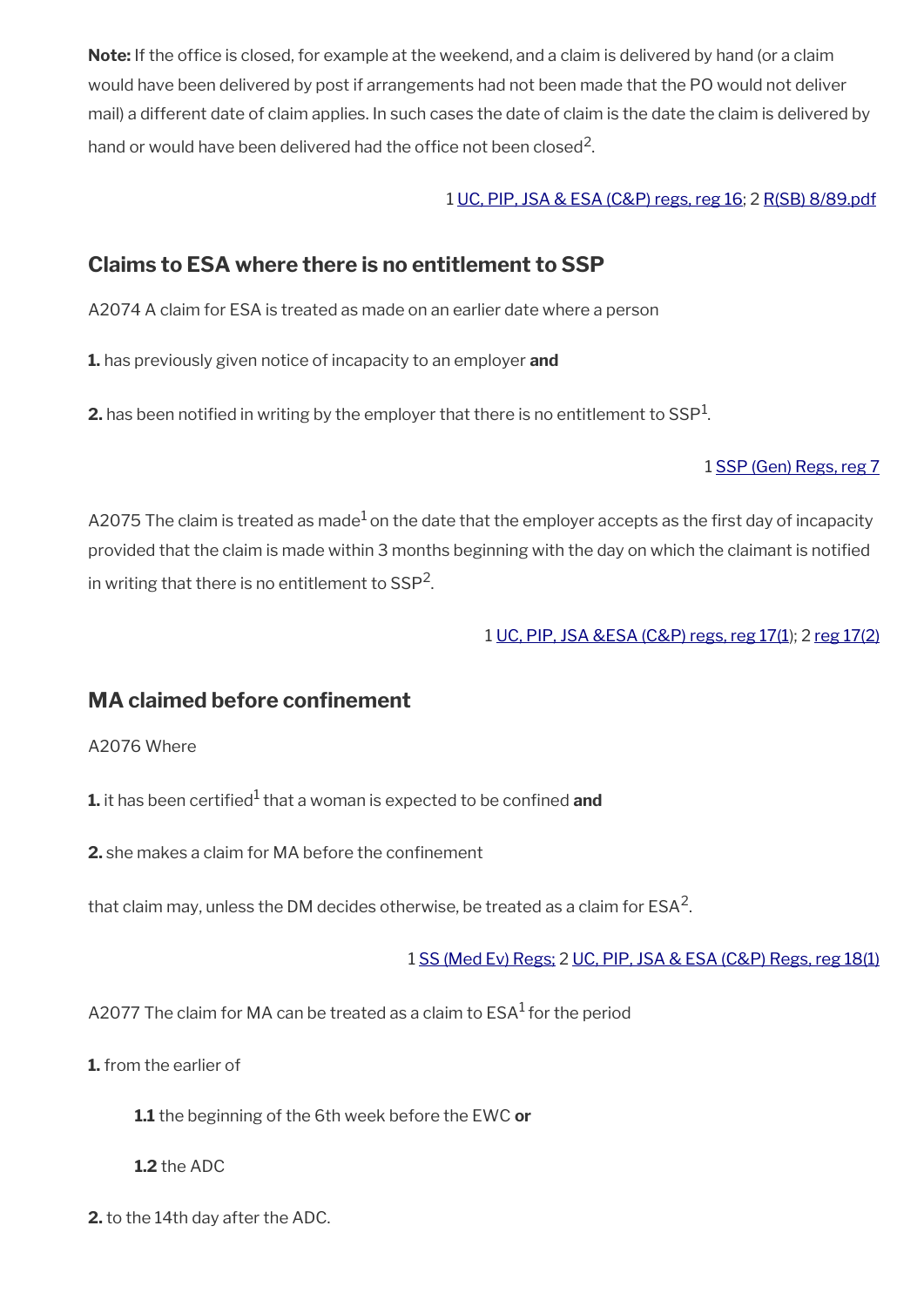### <span id="page-27-2"></span>**MA claimed after confnement**

A2078 Where

**1.** it has been certified<sup>1</sup> that a woman has been confined **and** 

**2.** she makes a claim for MA within three months of the date of confnement

that claim may be treated as a claim instead of or also for  $ESA<sup>2</sup>$ 

1 [SS \(Med Ev\) Regs](http://www.legislation.gov.uk/uksi/1976/615/contents); 2 [UC, PIP, JSA & ESA \(C&P\) Regs, reg 18\(2\)](http://www.legislation.gov.uk/uksi/2013/380/regulation/18)

A2079 The claim to MA can be treated as a claim instead of or also for ESA for the period<sup>1</sup>

**1.** beginning with the ADC **and**

**2.** ending 14 days after that date.

#### 1 [UC, PIP, JSA & ESA \(C&P\) Regs, reg 18\(2\)](http://www.legislation.gov.uk/uksi/2013/380/regulation/18)

### <span id="page-27-1"></span>**Time limit for claiming ESA**

A2080 The prescribed time for claiming ESA is the day in respect of which the claim is made and the period of 3 months immediately following it $^1$ . A month means a calendar month $^2$ .

#### [1 UC, PIP, JSA & ESA \(C&P\) Regs, reg 28](http://www.legislation.gov.uk/uksi/2013/380/regulation/28); 2 [Inte Act 78](http://www.legislation.gov.uk/ukpga/1978/30/contents)

### <span id="page-27-0"></span>**Advance claims to ESA**

A2081 An advance award may be possible if a claimant does not satisfy the conditions of entitlement on the date on which a claim is made but will satisfy them for a future period. The future period must begin on a day which is no more than three months after the date of claim. The DM treats the claim as made for a period beginning with the date from which entitlement will begin. No disallowance is needed for the period from the date claimed to the date entitlement begins $^{\mathrm{1}}$ .

1 [UC, PIP, JSA & ESA \(C&P\) Regs, reg 34](http://www.legislation.gov.uk/uksi/2013/380/regulation/34)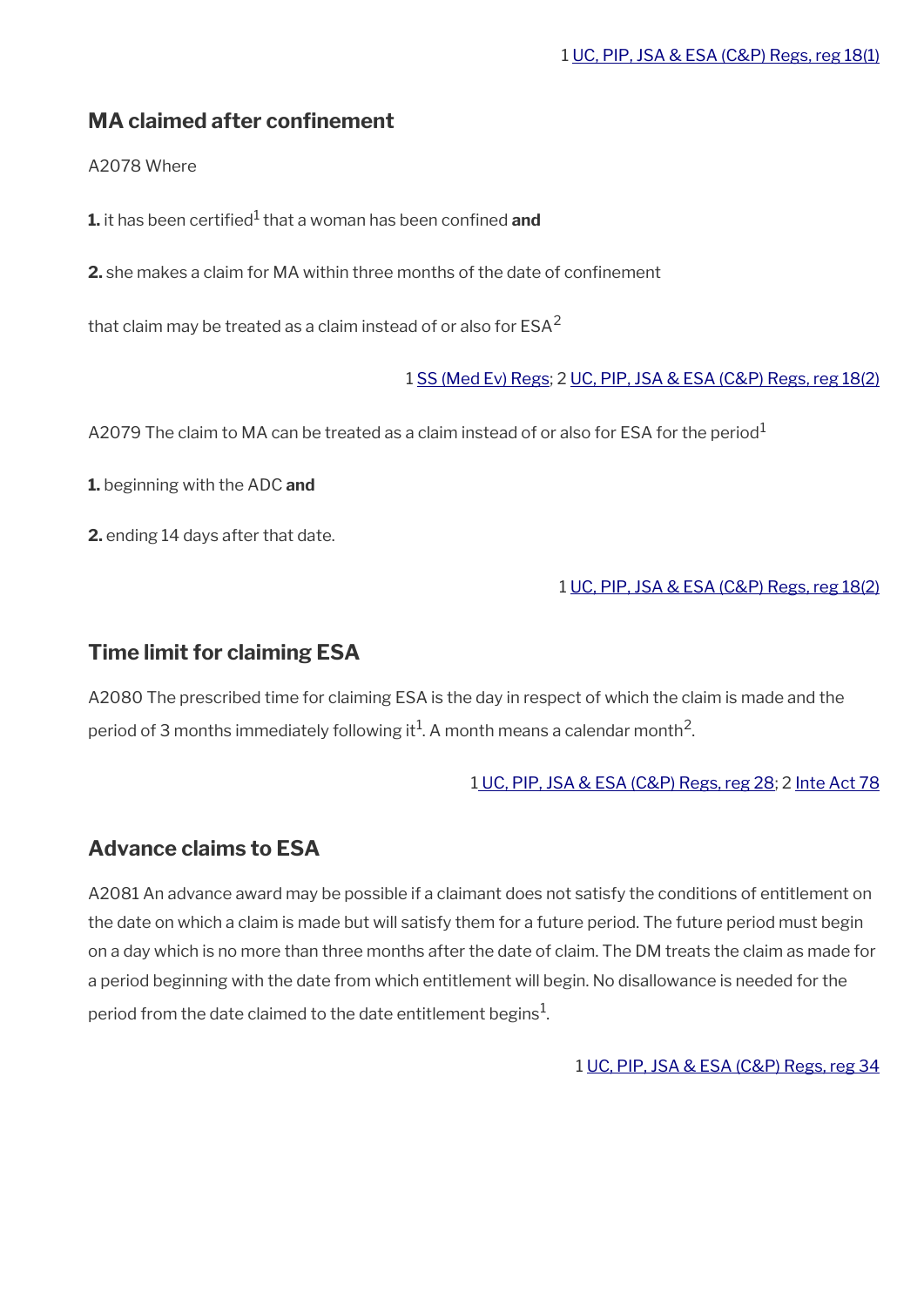## **Making a claim to JSA A2082 - A2101**

Attendance at an appropriate office A2082 - A2085 [Making a claim to JSA in writing](#page-29-1) A2086 - A2089 [Making a claim for JSA by telephone](#page-29-0) A2090 - A2094 [Advance claims to JSA](#page-30-0) A2095 [Time limits for claiming JSA](#page-31-0) A2096 - A2100

### <span id="page-28-0"></span>Attendance at an appropriate office

A2082 A person wishing to claim JSA must $^1$ , unless directed otherwise, attend in person at an appropriate office or such other place, and at such time as may be specified in the claimant's case.

#### 1 [UC, PIP, JSA & ESA \(C&P\) Regs, reg 19](http://www.legislation.gov.uk/uksi/2013/380/regulation/19)

A2083 Where a person is required to attend an appropriate office attends at the time and place specifed and, if so requested, provides a properly completed claim form at or before the time they are required to attend then the claim is to be treated as made on whichever is the later of

**1.** frst notifcation of intention to make that claim **or**

**2.** the first day in respect of which the claim is made.

#### 1 [UC, PIP, JSA & ESA \(C&P\) Regs, reg 20\(1](http://www.legislation.gov.uk/uksi/2013/380/regulation/20))

A2084 Where a person is required to attend $^{\rm 1}$  but either

**1.** fails to do so without good cause at either the place or time **or**

**2.** does not provide a properly completed claim form at or before the time when they are required to attend

then the claim is to be treated as made on the frst day on which the person does attend at the specifed time or place or provides a properly completed claim form, or if later, the first day in respect of which the claim is made.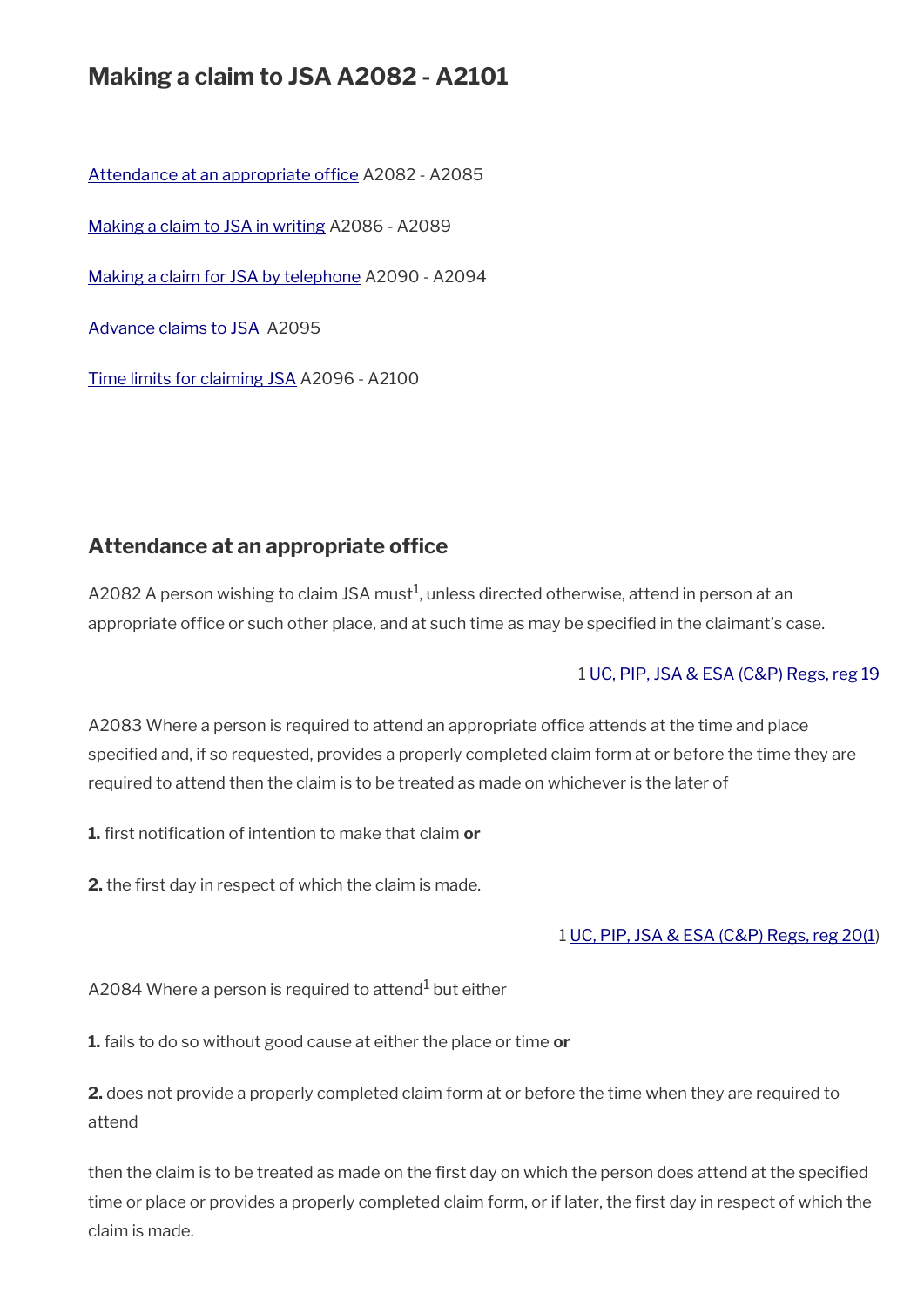A2085 The time for providing a properly completed claim form may be extended to a date no later than one month after the first notification of intention to make that claim $^{\rm 1}$ .

#### 1 [UC, PIP, JSA & ESA \(C&P\) Regs, reg 20\(3\)](http://www.legislation.gov.uk/uksi/2013/380/regulation/20)

### <span id="page-29-1"></span>**Making a claim to JSA in writing**

A2086 Except where a person is required to attend at an appropriate office $^1$ , a claim to JSA may be made in writing on a form authorised for the purpose of the claim and delivered or sent to an appropriate office. Such a claim must be made in accordance with the instructions on the form.

#### 1 [UC, PIP, JSA & ESA \(C&P\) Regs, reg 21\(1\);](http://www.legislation.gov.uk/uksi/2013/380/regulation/21) 2 [reg 21\(2\)](http://www.legislation.gov.uk/uksi/2013/380/regulation/21)

A2087 A written claim is properly completed if completed in accordance with the instruction on the form and defective if not so completed $^{\rm 1}$ . If the claim is defective then the claimant must be advised of that defect and the effect on the date of claim<sup>2</sup>.

#### 1 [UC, PIP, JSA & ESA \(C&P\) Regs, reg 21\(3\); 2 reg 21\(4\)](http://www.legislation.gov.uk/uksi/2013/380/regulation/21)

A2088 If the defects are corrected within one month, or such longer period as the Secretary of State considers reasonable, of the date the defects were frst brought to the attention of the claimant, then the claim must be treated as having been properly made in the first instance $^1\!$ 

#### 1 [UC, PIP, JSA & ESA \(C&P\) Regs, reg 21\(5\)](http://www.legislation.gov.uk/uksi/2013/380/regulation/21)

A2089 The date on which a written claim to JSA is made $^1$ , or is treated as made, is the first date on which

**1.** a properly completed claim form is received in an appropriate office or

**2.** a claimant first notifies an intention to make a claim where a properly completed form is received in an appropriate office within one month or such longer period as considered reasonable of first notification **or**

**3.** a defective claim is received but is treated as properly made in the first instance

or the frst day in respect of which the claim is made is later than at **1 – 3**.

#### 1 [UC, PIP, JSA & ESA \(C&P\) Regs, reg 22](http://www.legislation.gov.uk/uksi/2013/380/regulation/22)

#### <span id="page-29-0"></span>**Making a claim for JSA by telephone**

A2090 Except where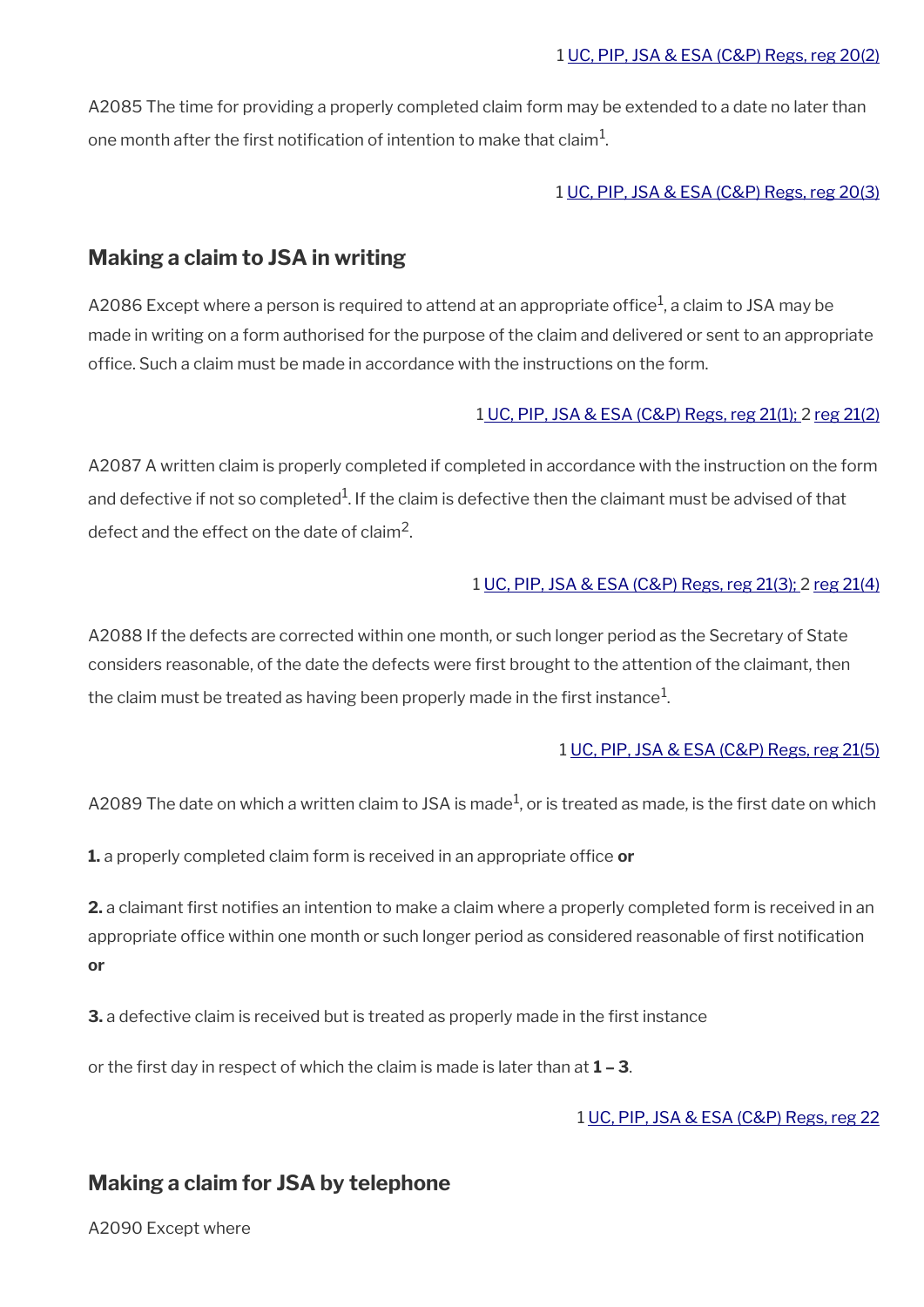**1.** a person is required to attend an appropriate office **or** 

**2.** the Secretary of State directs that the claim must be made in writing

a claim to JSA may be made by telephone to the number specifed by the Secretary of State if such a claim falls within a class of case for which telephone claims are accepted or in any other case where the Secretary of state is willing to do so $^1$ .

#### 1 [UC, PIP, JSA & ESA \(C&P\) Regs, reg 23\(1\)](http://www.legislation.gov.uk/uksi/2013/380/regulation/23)

A2091 Claims made by telephone are properly completed if all the information required to determine the claim is provided. A telephone claim is defective if this information is not provided $^1$ .

#### 1 [UC, PIP, JSA & ESA \(C&P\) Regs, reg 23\(2\)](http://www.legislation.gov.uk/uksi/2013/380/regulation/23)

A2092 Where a telephone claim is defective the claimant must be advised of the defect and the effect on the date of claim $^{\rm 1}$ .

#### 1 [UC, PIP, JSA & ESA \(C&P\) Regs, reg 23\(3\)](http://www.legislation.gov.uk/uksi/2013/380/regulation/23)

A2093 If the defect is corrected within one month, or such longer period that is considered reasonable, of the date that the defect was frst drawn to the claimant's attention then the claim must be treated as if it had been properly made in the first instance $^1\!\!$ .

#### 1 [UC, PIP, JSA & ESA \(C&P\) Regs, reg 23\(4\)](http://www.legislation.gov.uk/uksi/2013/380/regulation/23)

A2094 The date $^{\rm 1}$  on which the claim is made or treated as made is the first date on which

**1.** a claim is properly completed **or**

**2.** a claimant first notifies an intention to make a claim where the claim is properly completed within one month or such longer time period as is considered reasonable of frst notifcation **or**

**3.** a defective claim is received but is treated as properly made in the first instance

or the frst day in respect of which the claim is made if later than at **1 – 3**.

#### 1 [UC, PIP, JSA & ESA \(C&P\) Regs, reg 24](http://www.legislation.gov.uk/uksi/2013/380/regulation/24)

### <span id="page-30-0"></span>**Advance claims to JSA**

A2095 An advance award of JSA may be possible if a claimant does not satisfy the conditions of entitlement on the date on which a claim is made but will satisfy them for a future period. The future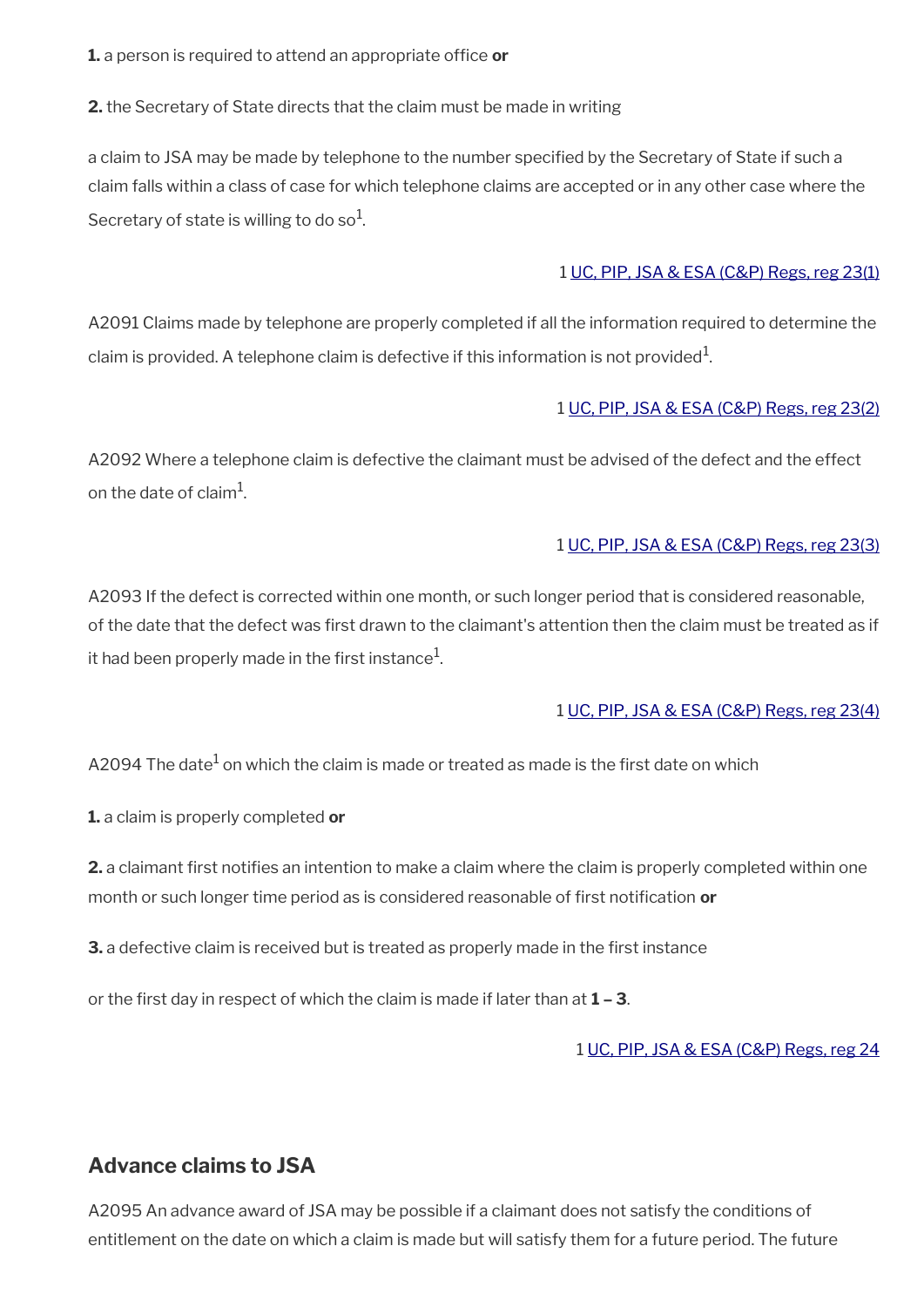period must begin on a day which is no more than three months after the date of claim. The DM treats the claim as made for a period beginning with the date from which entitlement will begin. No disallowance is needed for the period from the date claimed to the date entitlement begins $^{\mathrm{1}}$ .

#### 1 [UC, PIP, JSA & ESA \(C&P\) Regs, reg 34](http://www.legislation.gov.uk/uksi/2013/380/regulation/34)

### <span id="page-31-0"></span>**Time limits for claiming JSA**

A2096 The prescribed time for claiming JSA is the first day of the period in respect of which the claim is made<sup>1</sup>. However, if the claim is not made within the prescribed time then the time for claiming can be extended by either 3 months or 1 month. In cases where the time is extended by 1 or 3 months then the claim is treated as made on the first day of the period of which the claim is made<sup>2</sup>.

#### 1 [UC, PIP, JSA & ESA \(C&P\) Regs, reg 29\(1\); 2 reg 29\(6\)](http://www.legislation.gov.uk/uksi/2013/380/regulation/29)

#### **Extending the time limit for claiming JSA by 3 months**

A2097 The prescribed time for claiming JSA may be extended by a maximum of 3 months to the date on which the claim is made where

**1.** the claim is made late **and**

**2.** one or more of the circumstances specifed in A2098 apply **and**

**3.** as a result of those circumstances the claimant could not reasonably be expected to make the claim earlier<sup>1</sup>.

#### 1 [UC, PIP, JSA & ESA \(C&P\) Regs, reg 29\(2\)](http://www.legislation.gov.uk/uksi/2013/380/regulation/29)

A2098 The circumstances referred to in A2097 **2.** are<sup>1</sup>

**1.** the claimant has difficulty communicating because of

**6.1** learning, language or literacy difficulties or

**6.2** the claimant is deaf or blind

and it was not reasonably practicable for the claimant to obtain assistance from another person to make his claim **or**

**2.** the claimant was caring for a person who is ill or disabled and it was not reasonably practicable for the claimant to obtain assistance from another person to make his claim **or**

**3.** the claimant was given information by an officer of DWP which led them to believe that a claim to JSA would not succeed **or**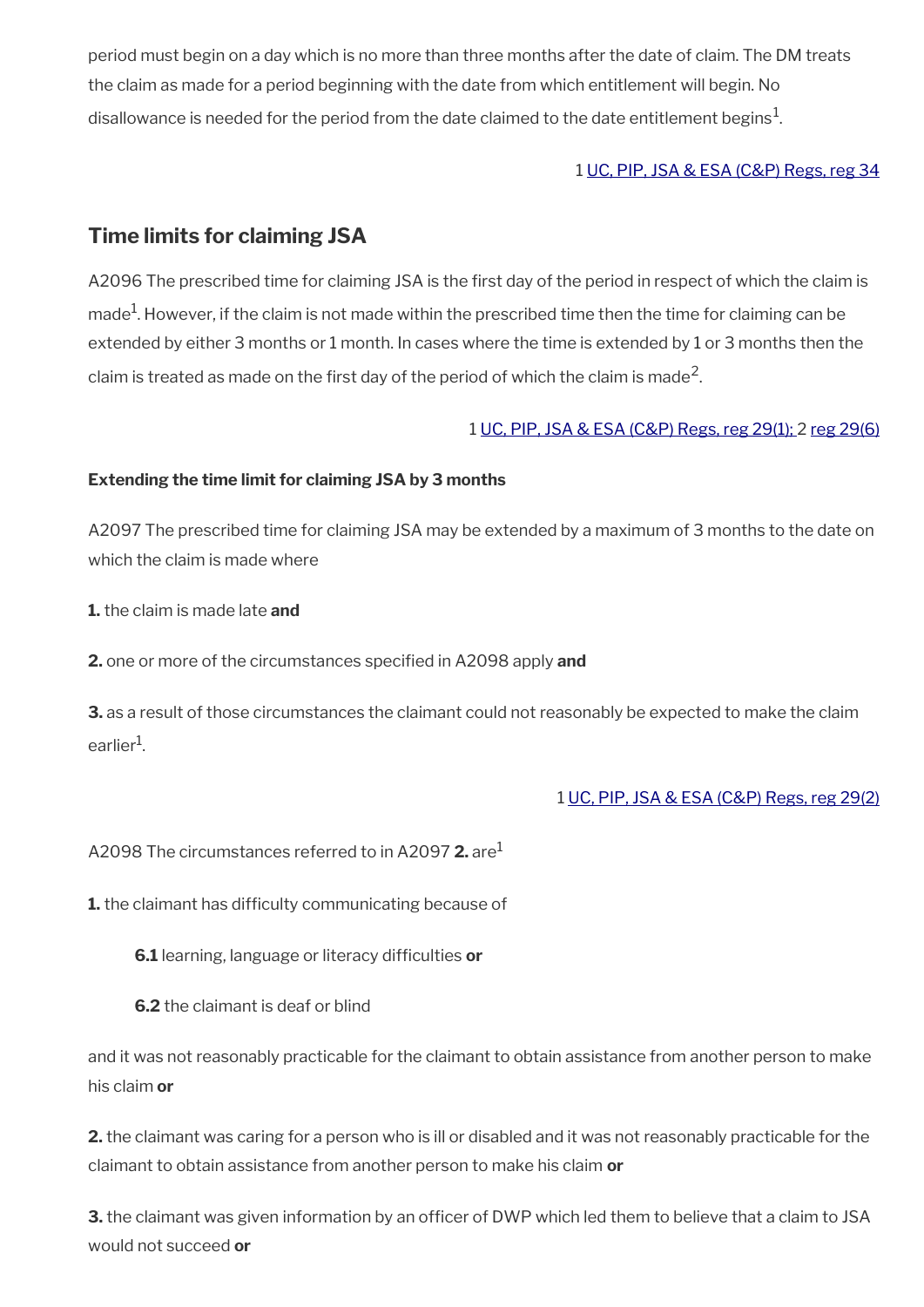**4.** the claimant was given written advice by a solicitor or other professional adviser, a medical practitioner, an LA or a person working in a Citizens Advice Bureau or similar advice agency, which led the claimant to believe that a claim for JSA would not succeed **or**

**5.** the claimant was required to deal with a domestic emergency affecting them and it was not reasonably practicable for them to obtain assistance from another person to make the claim **or**

**6.** the claimant was prevented by adverse weather conditions from attending the appropriate office.

#### 1 [UC, PIP, JSA & ESA \(C&P\) Regs, reg 29\(3\)](http://www.legislation.gov.uk/uksi/2013/380/regulation/29)

#### **Extending the time limit for claiming JSA by 1 month**

A2099 The prescribed time for claiming JSA may be extended by a maximum of a month to the date on which the claim is made where

**1.** the claim is made late **and**

**2.** one or more of the circumstances specifed in A2100 apply **and**

**3.** as a result of those circumstances the claimant could not reasonably be expected to make the claim earlier<sup>1</sup>

#### 1 [UC, PIP, JSA & ESA \(C&P\) Regs, reg 29\(4\)](http://www.legislation.gov.uk/uksi/2013/380/regulation/29)

A2100 The circumstances in A2100 **2.** are<sup>1</sup>

**1.** the appropriate office where the claimant would be expected to claim was closed and alternative arrangements were not available **or**

**2.** the claimant was unable to attend the appropriate office due to difficulties with their normal mode of transport and there was no reasonable alternative available **or**

**3.** there were adverse postal conditions **or**

**4.** the claimant was previously in receipt of ESA and notification of expiry of entitlement to that benefit was not sent to the claimant before the date that the entitlement expired **or**

**5.** the claimant had ceased to be a member of a couple within the period of one month before the claim was made **or**

**6.** during the period of one month before the claim was made a close relative of the claimant had died. Close relative means partner, parent, son, daughter, brother or sister **or**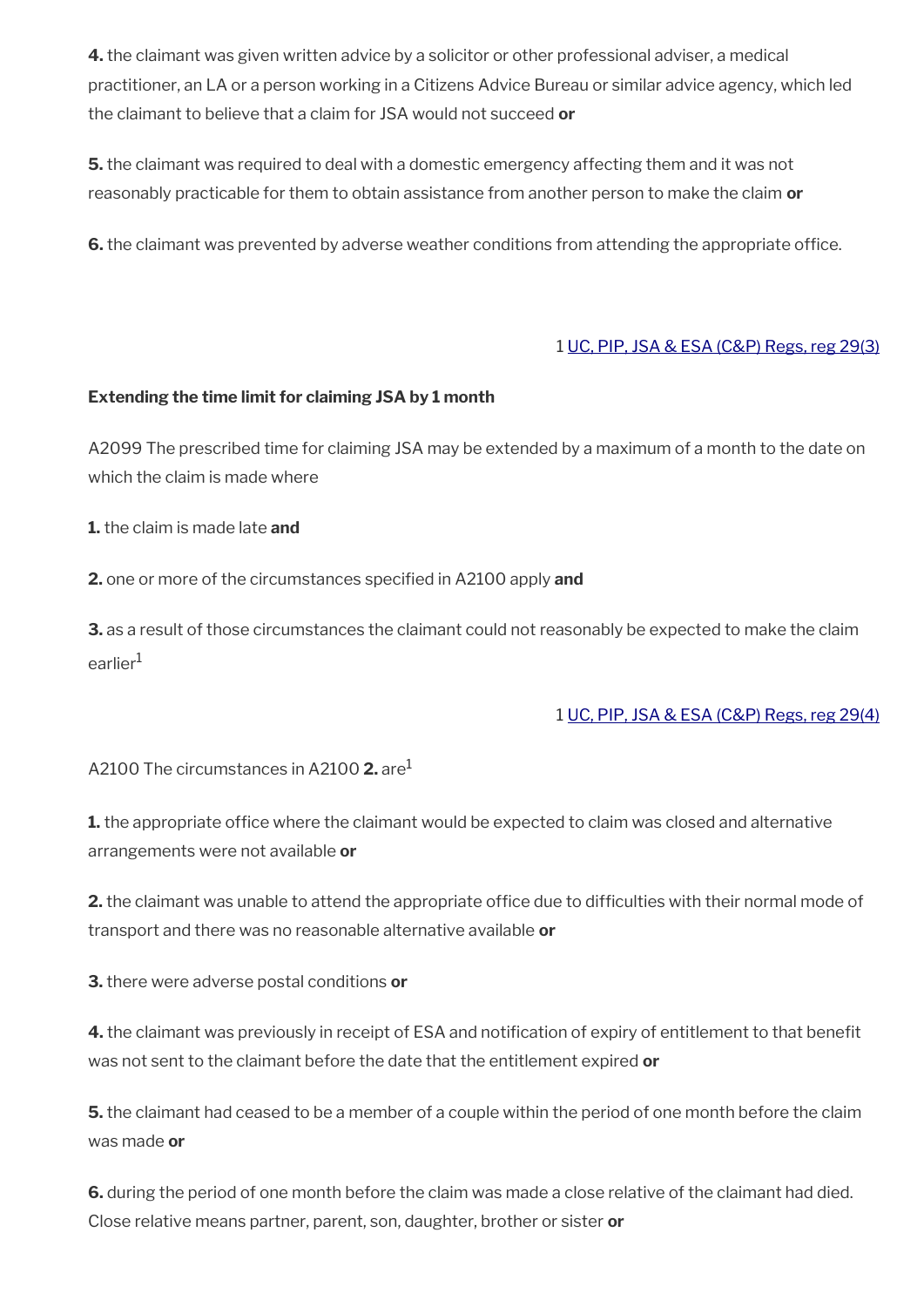7. the claimant was unable to make telephone contact with the appropriate office where the claimant would be expected to notify an intention of making a claim because the telephone lines to that office were busy or inoperative **or**

**8.** the claimant was unable to make contact by means of an electronic communication where the claimant would be expected to notify an intention of making a claim because the official computer system was inoperative.

1 [UC, PIP, JSA & ESA \(C&P\) Regs, reg 29\(5\)](http://www.legislation.gov.uk/uksi/2013/380/regulation/29)

A2101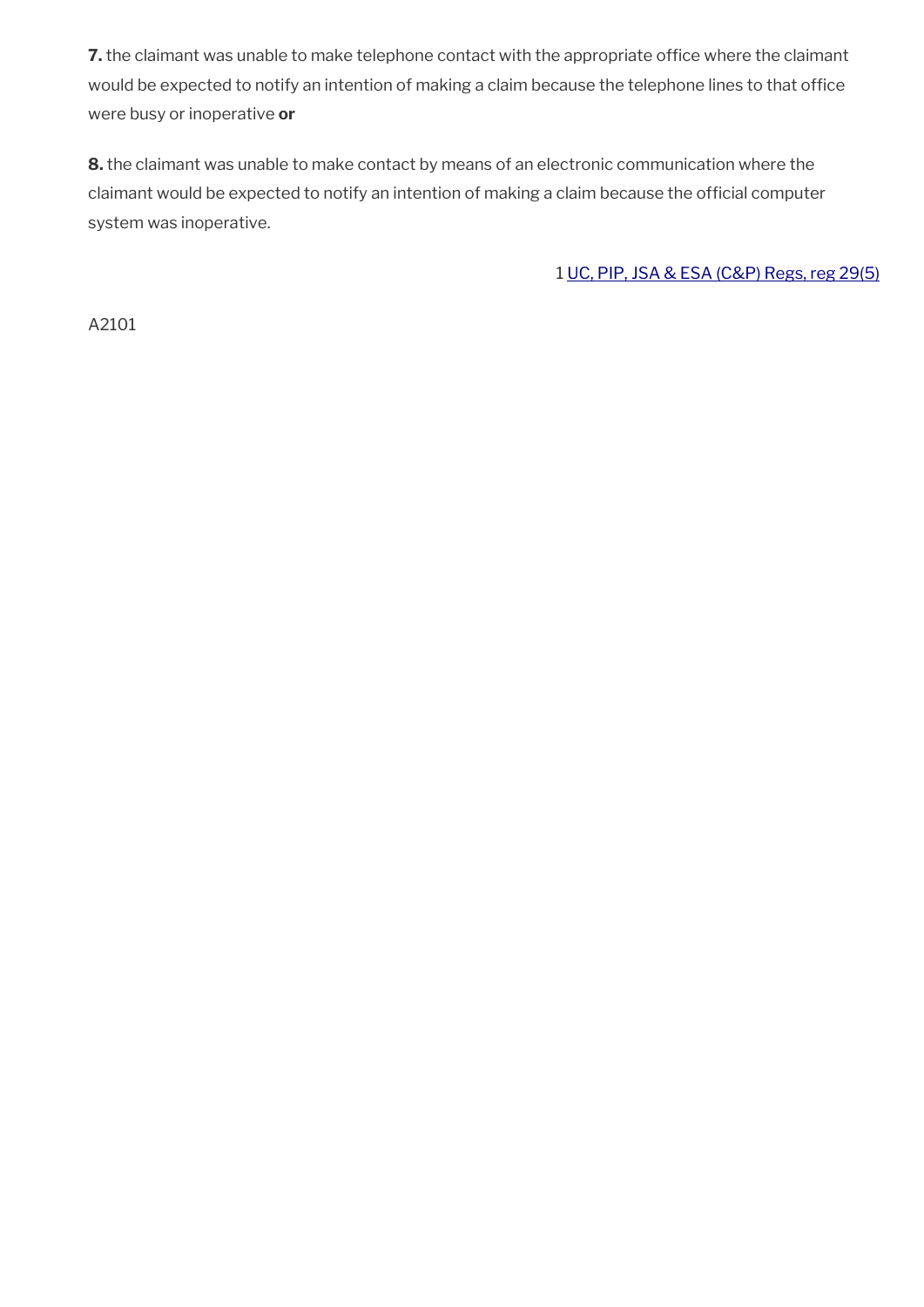## Interchange with claims for other benefits A2102 - A2106

A2102 A claim to ESA by a woman may be treated in addition or in the alternative as a claim to MA $^{\rm 1}$ .

#### 1 [UC, PIP, JSA & ESA \(C&P\) Regs, reg 25\(1\)](http://www.legislation.gov.uk/uksi/2013/380/regulation/25)

A2103 A claim to MA may be treated in addition or in the alternative as a claim to ESA $^{\rm 1}$ .

#### 1 [UC, PIP, JSA & ESA \(C&P\) Regs, reg 25\(2\)](http://www.legislation.gov.uk/uksi/2013/380/regulation/25)

A2104 Where it appears that a person who has made a claim to PIP is not entitled to it but may be entitled to DLA or AA, the Secretary of State may treat the claim alternatively or in addition to as a claim to either DLA or AA $^{\rm 1}$ .

#### 1 [UC, PIP, JSA & ESA \(C&P\) Regs, reg 25\(3\)](http://www.legislation.gov.uk/uksi/2013/380/regulation/25)

A2105 Where it appears that a person who has made a claim to DLA or AA is not entitled to it but may be entitled to PIP, the Secretary of State may treat the claim alternatively or in addition to as a claim to PIP $^1$ .

#### 1 [UC, PIP, JSA & ESA \(C&P\) Regs, reg 25\(4\)](http://www.legislation.gov.uk/uksi/2013/380/regulation/25)

A2106 In determining whether the Secretary of State should treat a claim alternatively or in addition to another claim (the original claim) then the Secretary of State must treat the alternative or additional claim, whenever made, as having been made at the same time as the original claim $^{\rm 1}$ .

1 [UC, PIP, JSA & ESA \(C&P\) Regs, reg 25\(5\)](http://www.legislation.gov.uk/uksi/2013/380/regulation/25)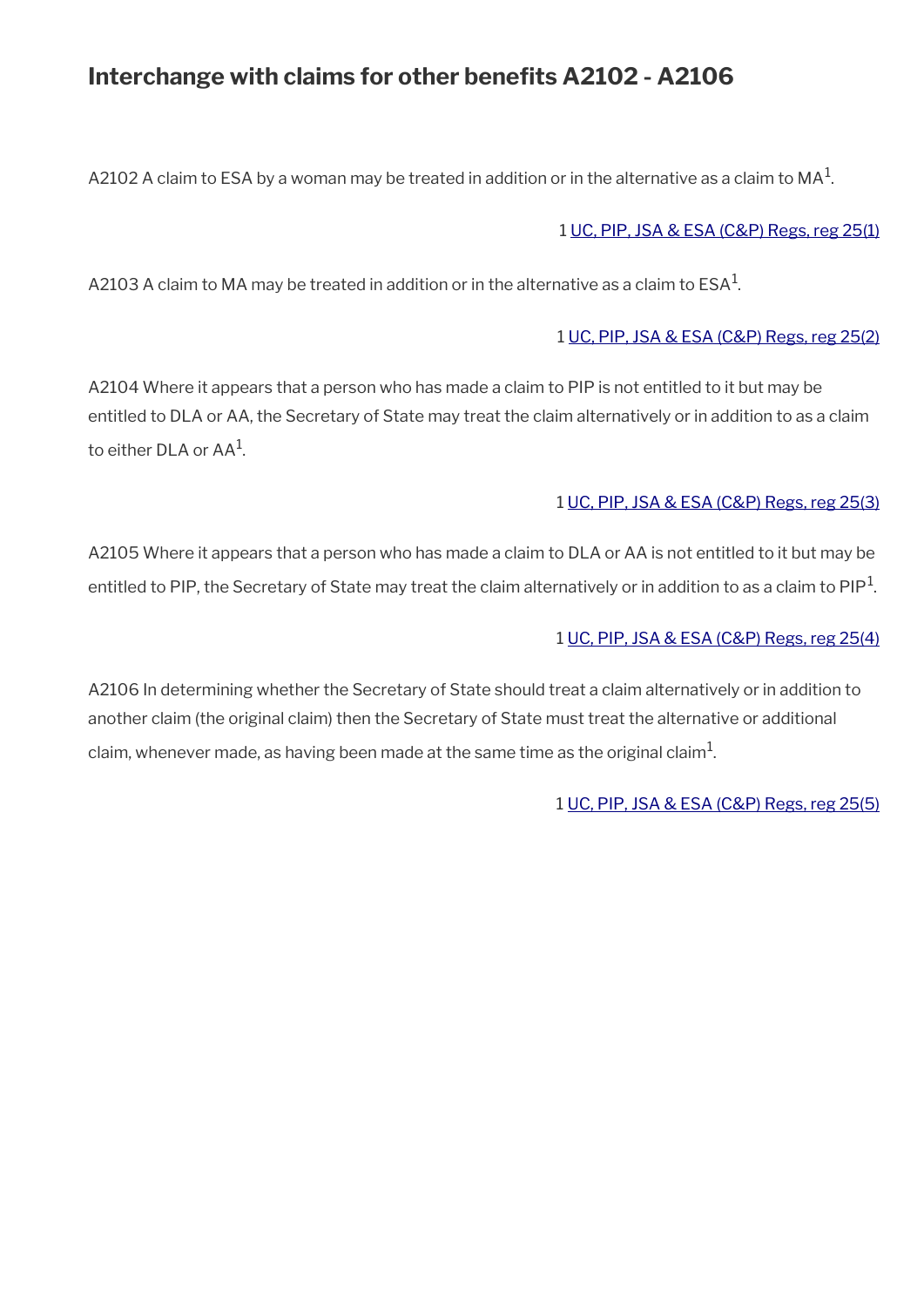## **After a claim has been disallowed as defective A2107**

A2107 If a claimant seeks to correct the defects in a claim after it has been disallowed as defective the DM should

**1.** decide that the disallowance cannot be revised or superseded because the submission of the new information or evidence is a change of circumstances that occurred after the claim was decided<sup>1</sup>and

**2.** consider whether the new communication can now be taken as the start of an attempt to make a new claim.

1 [UC, PIP, JSA & ESA \(D&A\) Regs, reg 5\(2\);](http://www.legislation.gov.uk/uksi/2013/381/regulation/5) [SS Act 98, s 8\(2\)\(b\)](http://www.legislation.gov.uk/ukpga/1998/14/contents)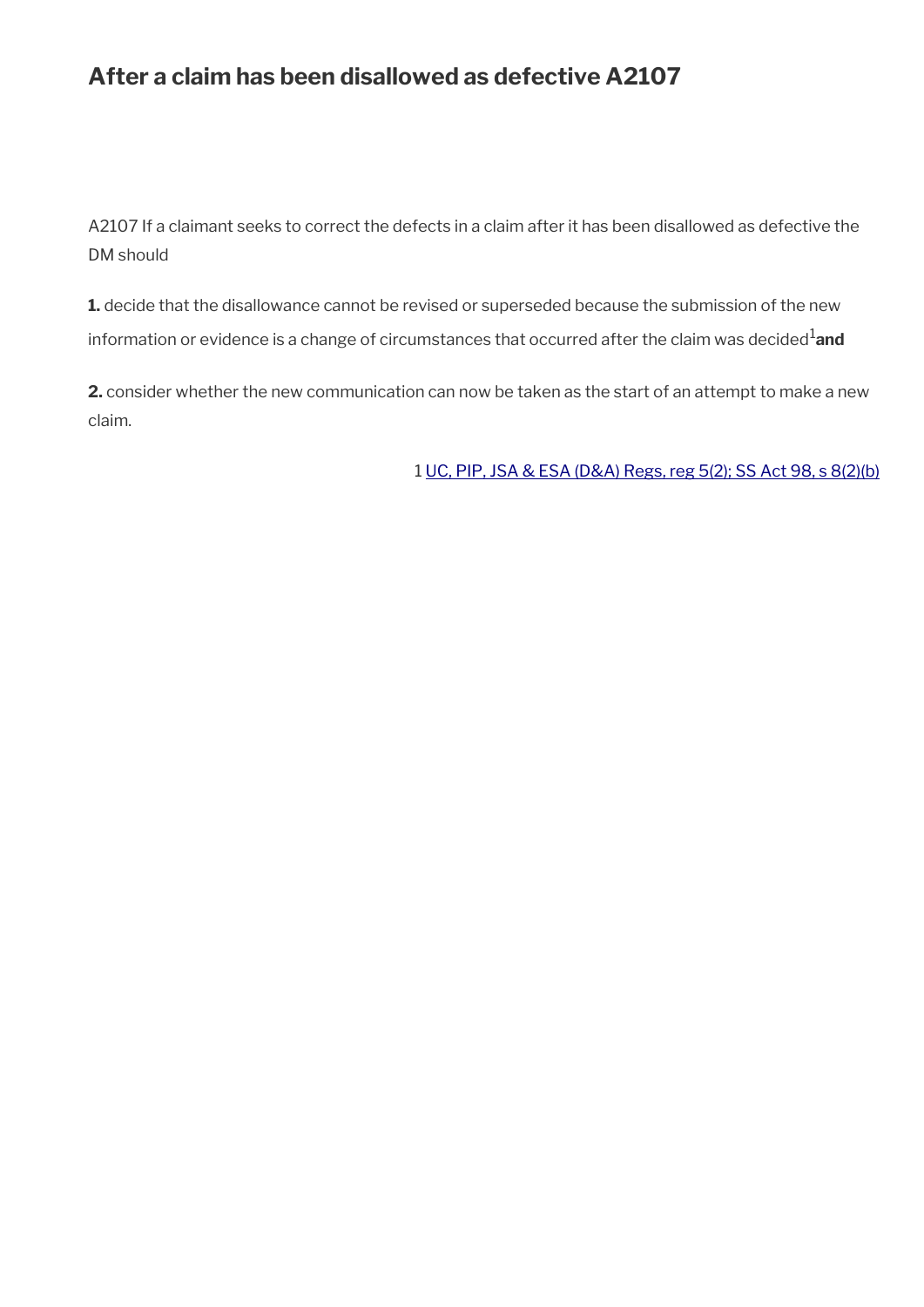## **No trace of claim A2108 - A2109**

A2108 It may be contended that a claim has been made in writing but there is no trace of it. There may also be situations where other information suggests that a document was received but is no longer available or cannot be found. The DM must decide, on the balance of probabilities, whether a claim was made and if so the date of receipt. The normal information and evidence conditions for establishing a properly made claim must be satisfed.

A2109 A statement that a claim was sent but never received should be considered carefully as there may be many reasons why enquiries were delayed. The DM should obtain evidence to support the statement if there are grounds to doubt it $^1$ . Grounds for doubt might exist because, for example, there is a long delay between the date it is said that a claim was sent and the date when enquiries are made. The date which is of relevance is the date on which the claim is made and that is the date on which the claim is received by an appropriate office<sup>2</sup>, not the date of sending the claim.

1 [R\(I\) 2/51.pdf](../file/877468/download/R%2528I%2529%25202%252F51.pdf) ; [R\(SB\) 33/85.pdf](../file/877473/download/R%2528SB%2529%252033%252F85.pdf) ; 2 [R\(G\) 2/06](http://intranet.dwp.gov.uk/manual/decision-benefit/rg-2-06)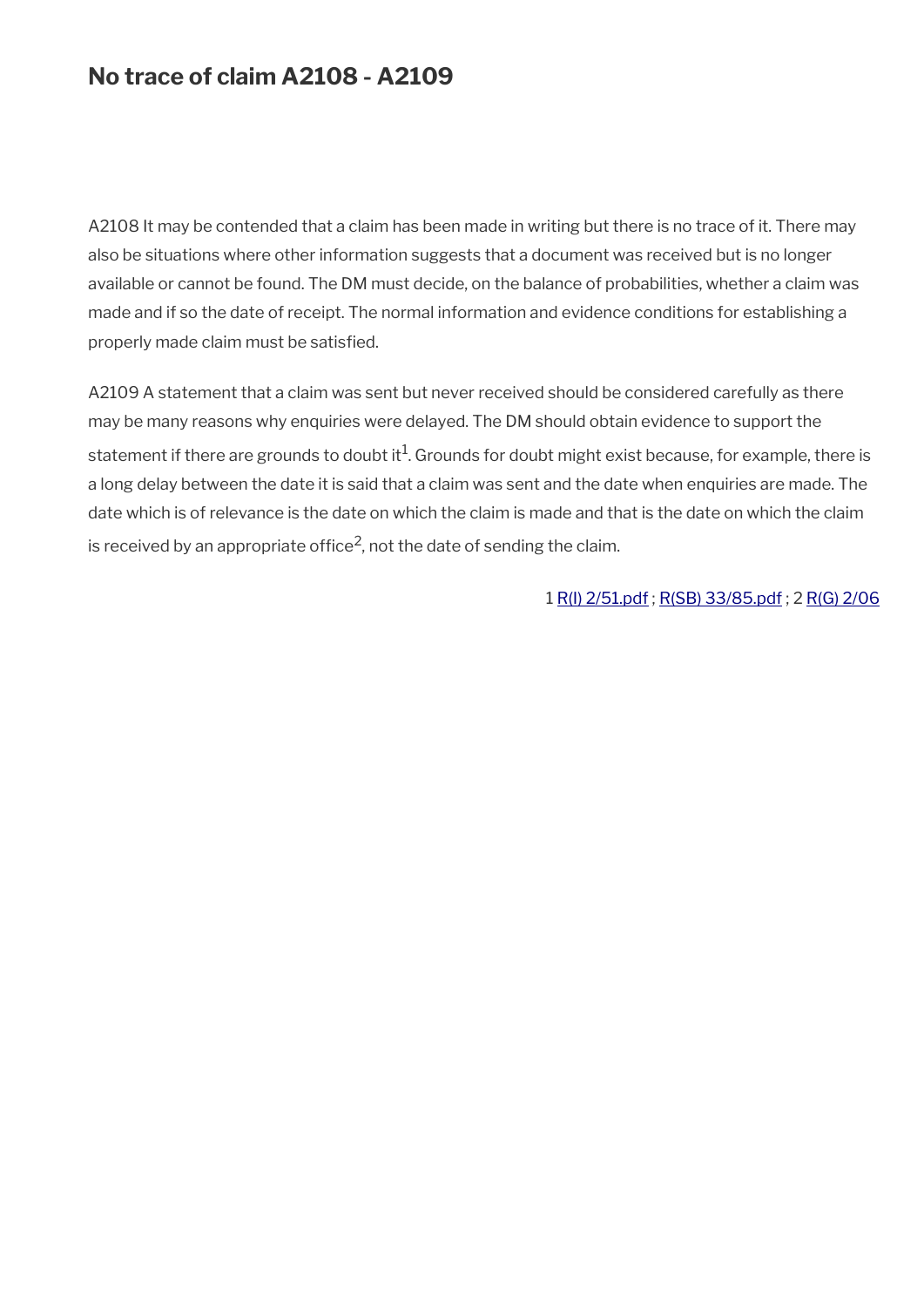## **Amendment of claims A2110**

A2110 A person who has made a claim may amend $^1$  it at any time before a determination has been made on the claim. The amendment may be made

1. in writing received at an appropriate office or

**2.** by telephone call to a number specifed by the Secretary of State **or**

**3.** in such other manner as the Secretary of State may decide or accept.

Any claim amended as above may be treated as if it had been amended in the first instance.

1 [UC, PIP, JSA & ESA \(C&P\) Regs, reg 30](http://www.legislation.gov.uk/uksi/2013/380/regulation/30)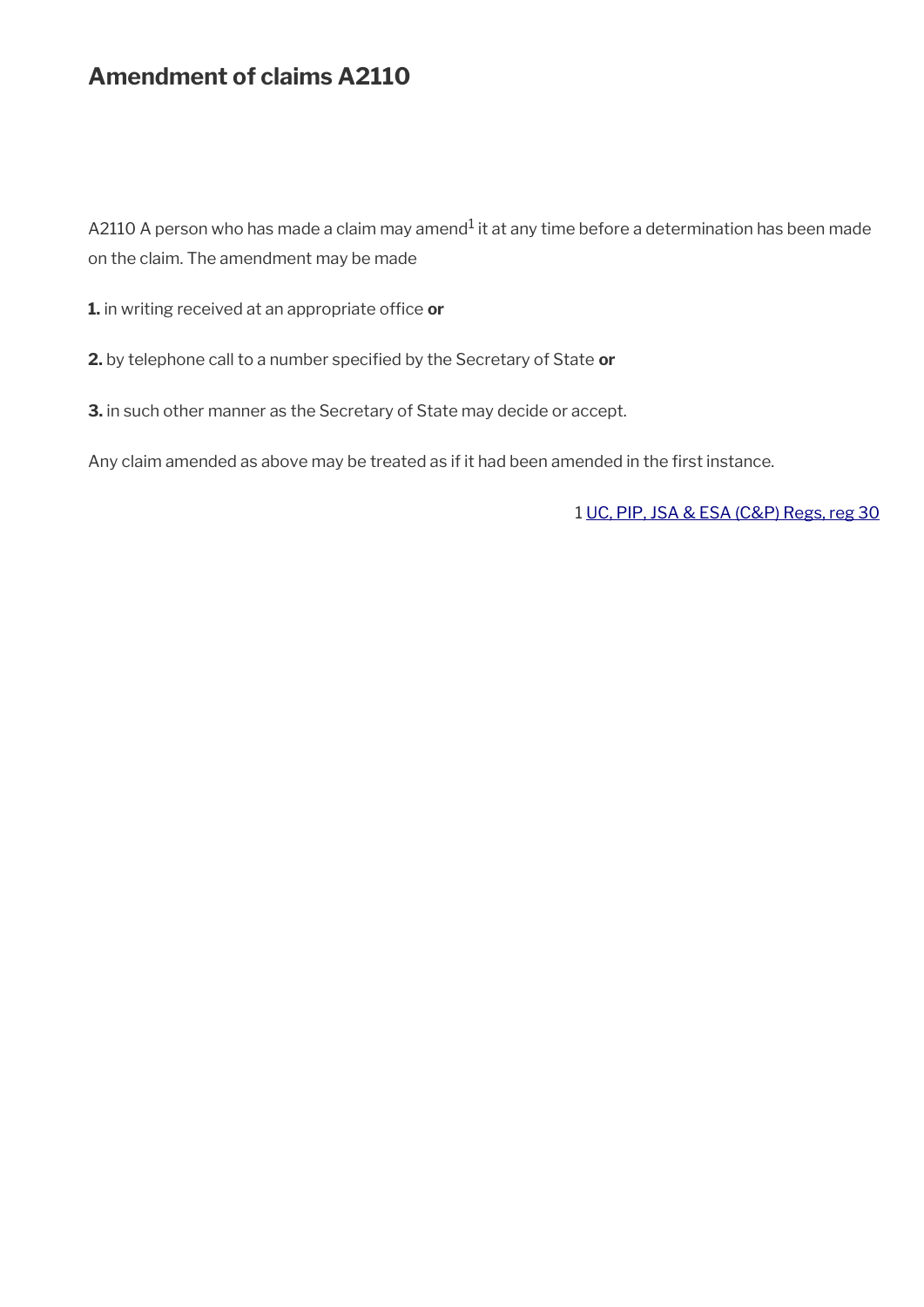## **Withdrawal of claims A2111**

<code>A2111</code> A person who has made a claim may withdraw $^{\rm 1}$  it at any time before a determination has been made on the claim. The withdrawal may be made

1. in writing received at an appropriate office or

**2.** by telephone call to a number specifed by the Secretary of State **or**

**3.** in such other manner as the Secretary of State may decide or accept.

Any such notice of withdrawal has effect when it is received.

1 [UC, PIP, JSA & ESA \(C&P\) Regs, reg 31](http://www.legislation.gov.uk/uksi/2013/380/regulation/31)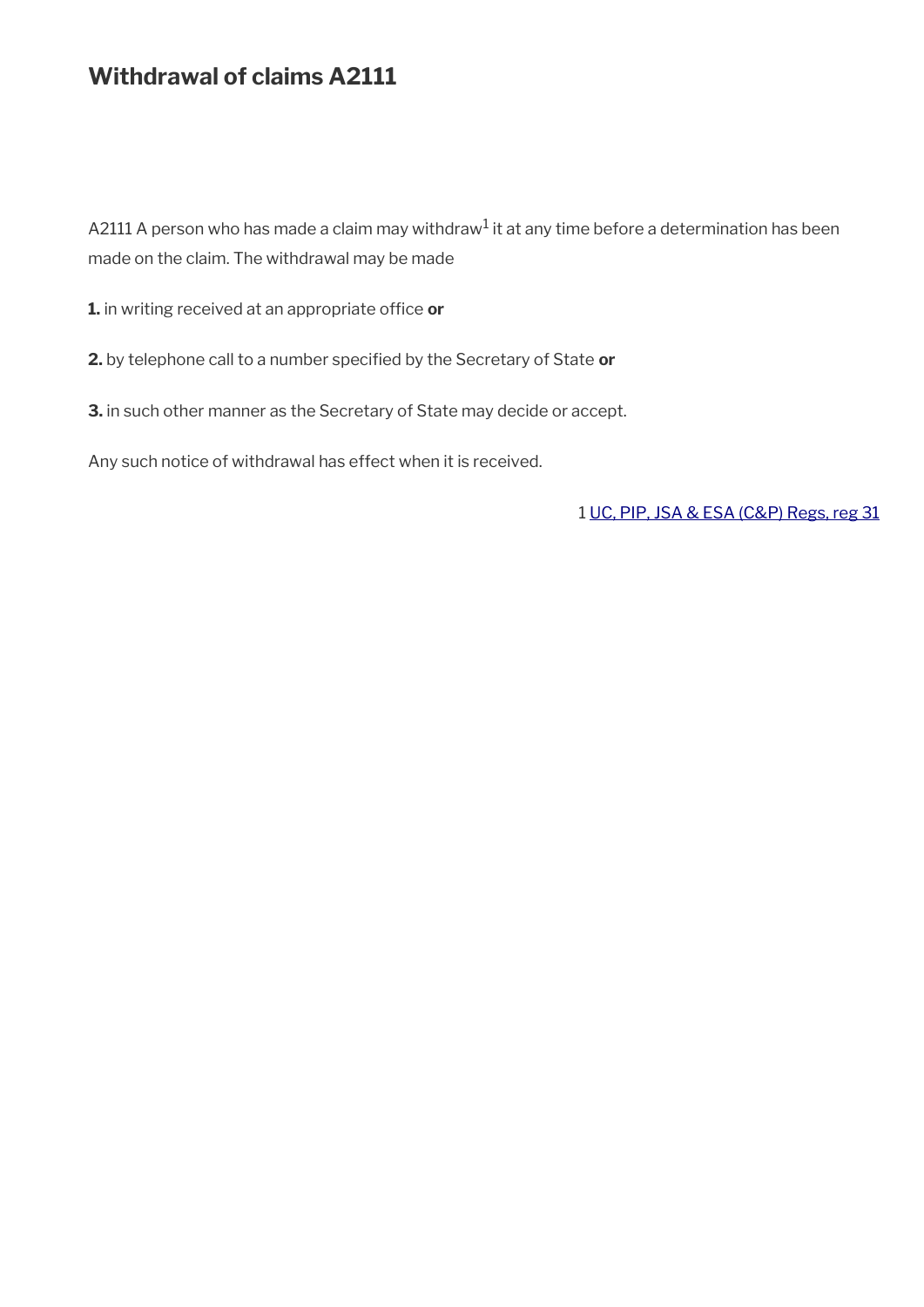## **Evidence and Information in connection with a claim A2112 - A2117**

A2112 A person who makes a claim for benefit, or on whose behalf a claim is made (other than JSA) may be required to $1$ 

**1.** supply information and evidence in connection with the claim or any question arising out of it, as is considered appropriate **and**

**2.** do so in a manner as determined within one month of being required to do so or such longer period as is considered reasonable $^{\rm 1}$ .

Note: There are specific information and evidence requirements for PIP - see ADM Chapter P2 for information and evidence requirements for PIP.

#### 1 [UC, PIP, JSA & ESA \(C&P\) Regs, reg 37\(1-3\)](http://www.legislation.gov.uk/uksi/2013/380/regulation/37)

A2113 Where a claim for UC has been made by joint claimants, information relating to that claim may be supplied by the Secretary of State to either or both members of the couple for any purpose connected with the claim $^{\rm 1}$ .

#### 1 [UC, PIP, JSA & ESA \(C&P\) Regs, reg 37\(4\)](http://www.legislation.gov.uk/uksi/2013/380/regulation/37)

A2114 Where a person is a member of a couple and may make a claim to UC as a single person $^{\rm 1}$  and entitlement to UC or the amount of UC may be affected by the circumstances of a partner $^1$ , the Secretary of State may require the partner to

**1.** confrm the information given about the partner's circumstances **or**

**2.** to supply information or evidence in connection with the claim, or any question arising out of it, as may be required

within one month of being required to do so, or such longer period as is considered reasonable<sup>1</sup>

#### 1 [UC Regs, reg 3\(3\);](http://www.legislation.gov.uk/uksi/2013/376/regulation/3) 2 [UC, PIP, JSA & ESA \(C&P\) Regs, reg 37\(5\)](http://www.legislation.gov.uk/uksi/2013/380/regulation/37)

A2115 A landlord or rent officer may be required to supply information and evidence in connection with a claim for UC that may include an amount for housing costs. This must be supplied within one month or such longer period as is considered reasonable $^1\!$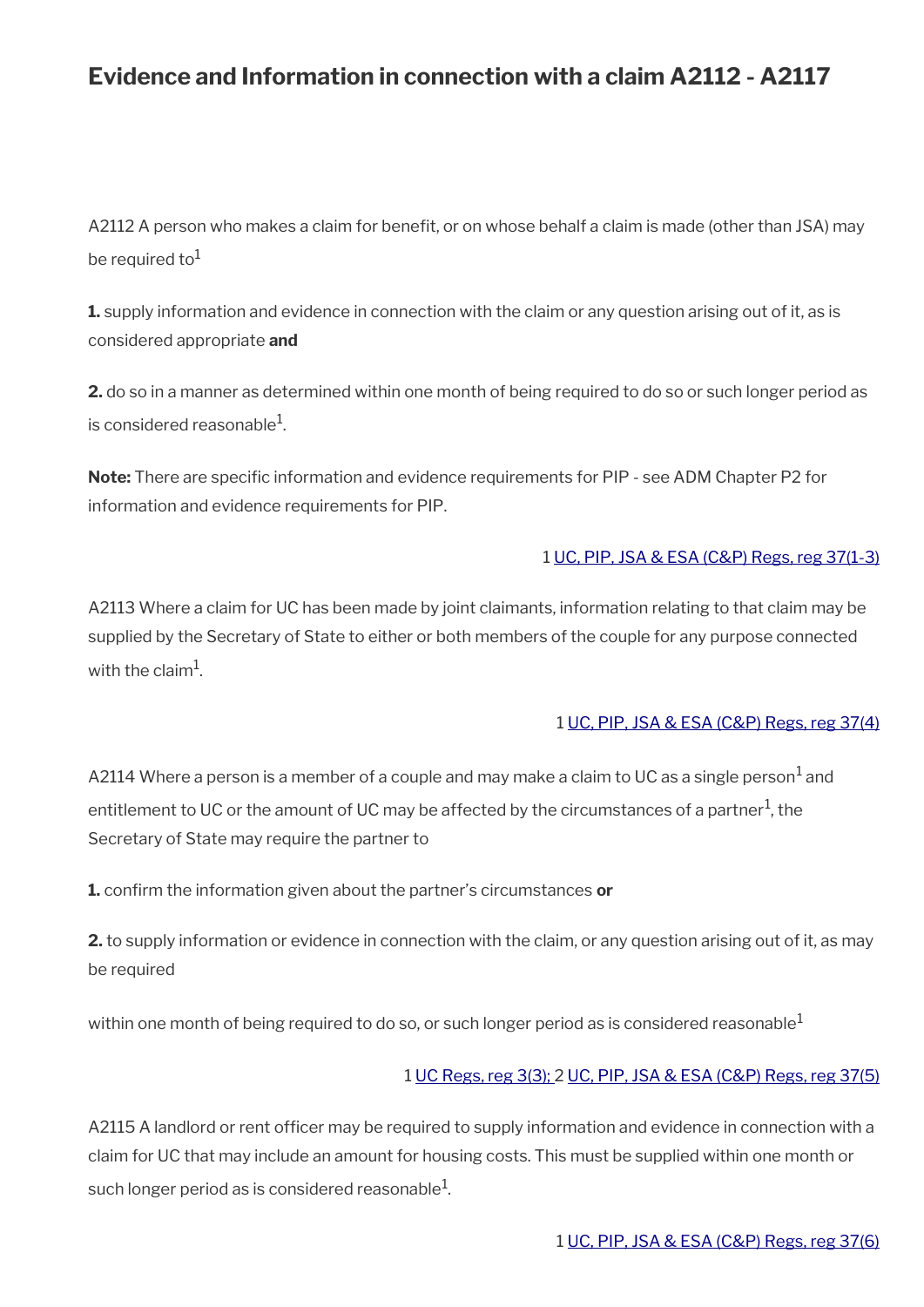A2116 Every person providing relevant childcare $^1$  where the claimant's award of UC is to include an amount in respect of childcare costs $^2$  must supply information and evidence

**1.** in connection with the claim **or**

**2.** on any question arising out of it, as may be determined

within one month of being required to do so or such longer period as is consider reasonable $^3\!$ 

#### 1 [UC Regs, reg 35](http://www.legislation.gov.uk/uksi/2013/376/regulation/35); 2 [reg 31;](http://www.legislation.gov.uk/uksi/2013/376/regulation/31) 3 [UC, PIP, JSA & ESA \(C&P\) Regs, reg 37\(7\)](http://www.legislation.gov.uk/uksi/2013/380/regulation/37)

A2117 Guidance at A2112 to A2116 also relate to cases where it is not a condition of entitlement that a claim to benefit be made $^1$ . The guidance also relates to potential awards of benefit $^2$ .

1 [UC, PIP, JSA & ESA \(C&P\) Regs, reg 37\(8](http://www.legislation.gov.uk/uksi/2013/380/regulation/37)); 2 [reg 37\(9\)](http://www.legislation.gov.uk/uksi/2013/380/regulation/37)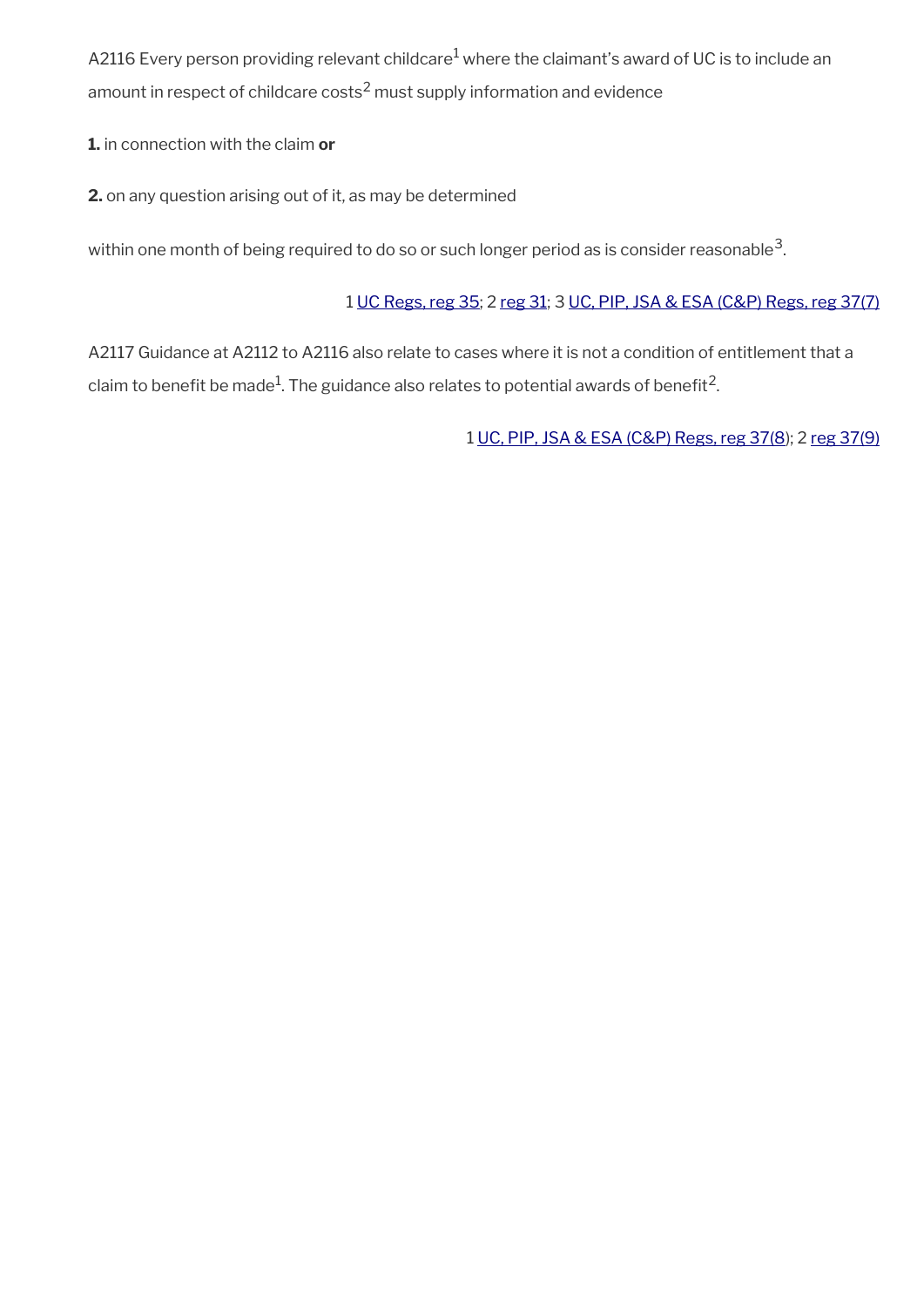## **Evidence and Information in connection with an award A2118 - A2126**

A2118 to A2123 apply to any person entitled to beneft, other than JSA, and any other person by whom or on whose behalf, payments of such benefit are receivable $^{\mathrm{1}}$ .

#### 1 [UC, PIP, JSA & ESA \(C&P\) Regs, reg 38\(1\)](http://www.legislation.gov.uk/uksi/2013/380/regulation/38)

A2119 A person must supply in such manner as may be determined within the period applicable under specified legislation $^1$  such information or evidence as may be required for determining whether an award should be revised or superseded<sup>2</sup>.

#### 1 [UC, PIP, JSA & ESA \(D&A\) Regs, reg 45\(4\)\(a\);](http://www.legislation.gov.uk/uksi/2013/381/regulation/45) 2 [UC, PIP, JSA & ESA \(C&P\) Regs, reg 38\(2\)](https://www.legislation.gov.uk/uksi/2013/380/regulation/38)

**Note:** See ADM Chapter A4 for the period in which information or evidence should be supplied.

A2120 A person must supply in such manner and at such times as may be determined such information or evidence as the Secretary of State may require in connection with payment of the benefit awarded $^1$ .

#### 1 [UC, PIP, JSA & ESA \(C&P\) Regs, reg 38\(3\)](http://www.legislation.gov.uk/uksi/2013/380/regulation/38)

A2121 A person must notify any change of circumstances which the person might reasonably be expected to know might affect $<sup>1</sup>$ </sup>

**1.** the continuance of entitlement to benefit or

**2.** the amount of benefit awarded or

**3.** the payment of benefit

as soon as reasonably practicable after the change occurs.

#### 1 [UC, PIP, JSA & ESA \(C&P\) Regs, reg 38\(4\)](http://www.legislation.gov.uk/uksi/2013/380/regulation/38)

A2122 The notification $^1$  of a change of circumstances must be

**1.** given in writing or by telephone **and**

**2.** sent, delivered to or received at the appropriate office

**Note:** The Secretary of State may specify that the change in circumstances must be notifed in a particular way. There is also discretion to accept notifcation by methods other than by in writing (including electronic notification) or by telephone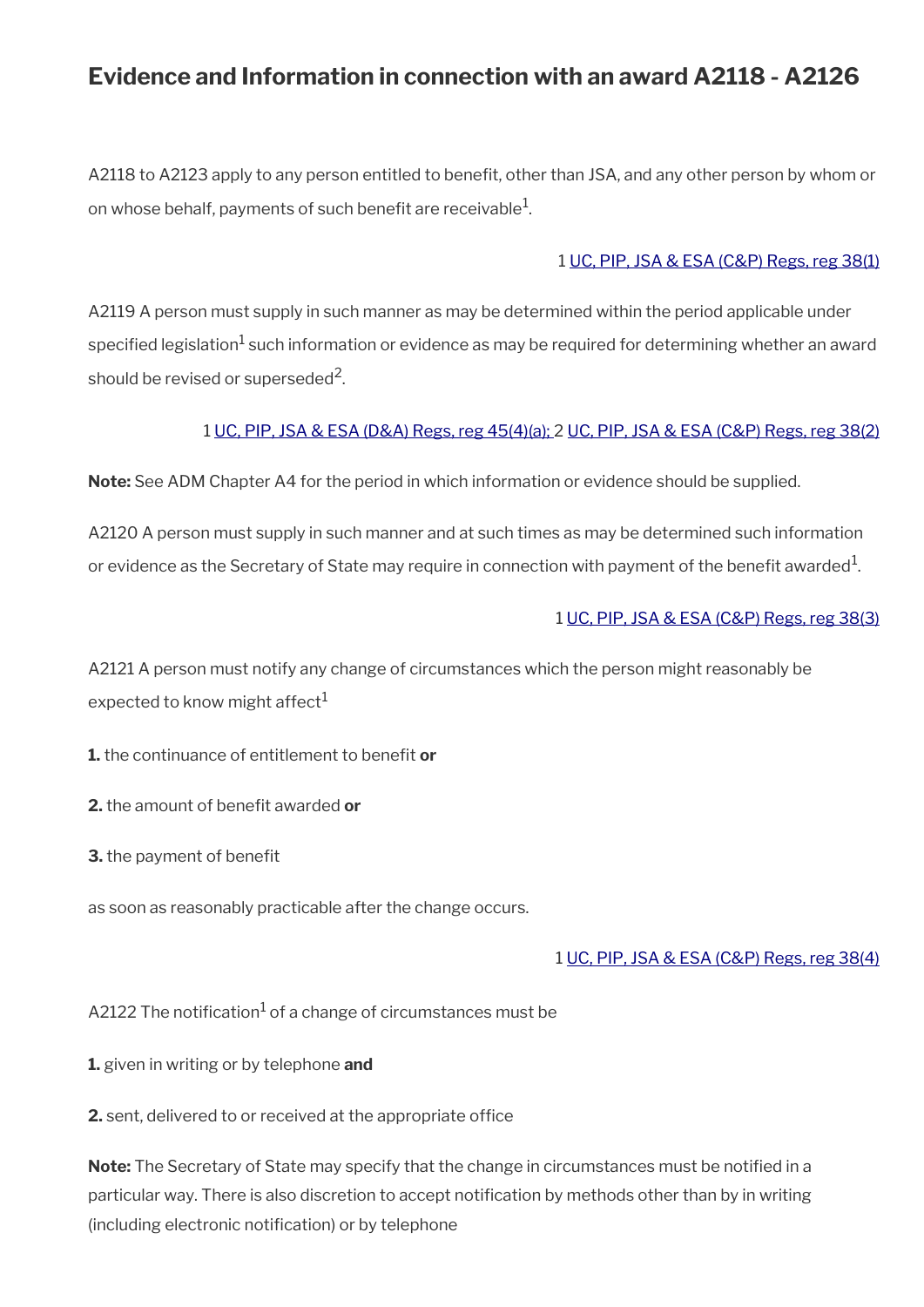A2123 Where UC has been awarded to joint claimants, information relating to that award may be supplied by the Secretary of State to either or both members of the couple for any purpose connected to that award $^1\!\!$  .

#### 1 [UC, PIP, JSA & ESA \(C&P\) Regs, reg 38\(6\)](http://www.legislation.gov.uk/uksi/2013/380/regulation/38)

A2124 Every person providing relevant childcare $^1$  where the claimant's award of UC is to include an amount in respect of childcare costs $^2$  must supply information and evidence

**1.** in connection with the award **or**

**2.** on any question arising out of it, as may be determined

This must be done within one month of being required to do so or such longer period as is considered reasonable<sup>3</sup>.

#### 1 [UC Regs, reg 35](http://www.legislation.gov.uk/uksi/2013/376/regulation/35); 2 [reg 31](http://www.legislation.gov.uk/uksi/2013/376/regulation/31); 3 [UC, PIP, JSA & ESA \(C&P\) Regs, reg 38\(7\)](http://www.legislation.gov.uk/uksi/2013/380/regulation/38)

A2125 Where the award of UC includes an amount as a result of the claimant regularly and substantially caring for a severely disabled person $^1$ , the Secretary of State may require the claimant to furnish a declaration signed by the severely disabled person confrming the particulars of that severely disabled person, which have been given by the claimant $^2$ . See ADM Chapter F6.

#### 1 [UC Regs, reg 29;](http://www.legislation.gov.uk/uksi/2013/376/regulation/29) 2 [UC, PIP, JSA & ESA \(C&P\) Regs, reg 38\(8\)](http://www.legislation.gov.uk/uksi/2013/380/regulation/38)

#### **Example**

Quentin is in receipt of UC which includes the carer element as he has caring responsibility for his disabled partner Julian. The DM asks Quentin to obtain a written statement, signed by Julian to determine whether the details given by Quentin are correct.

#### A2126 Where

- 1. a claimant's award of UC includes an amount in respect of housing costs, or
- 2. the award may be revised or superseded to include such an amount,

a landlord must supply information or evidence in connection with the award, or any question arising out of it, as the Secretary of State may require. This must be done within one month of being required to do so or such longer period as is considered reasonable $^{1}$ .

**Note:** If the landlord fails to provide the relevant information or evidence within the appropriate timescale, please see ADM A4 (Determinations on incomplete evidence).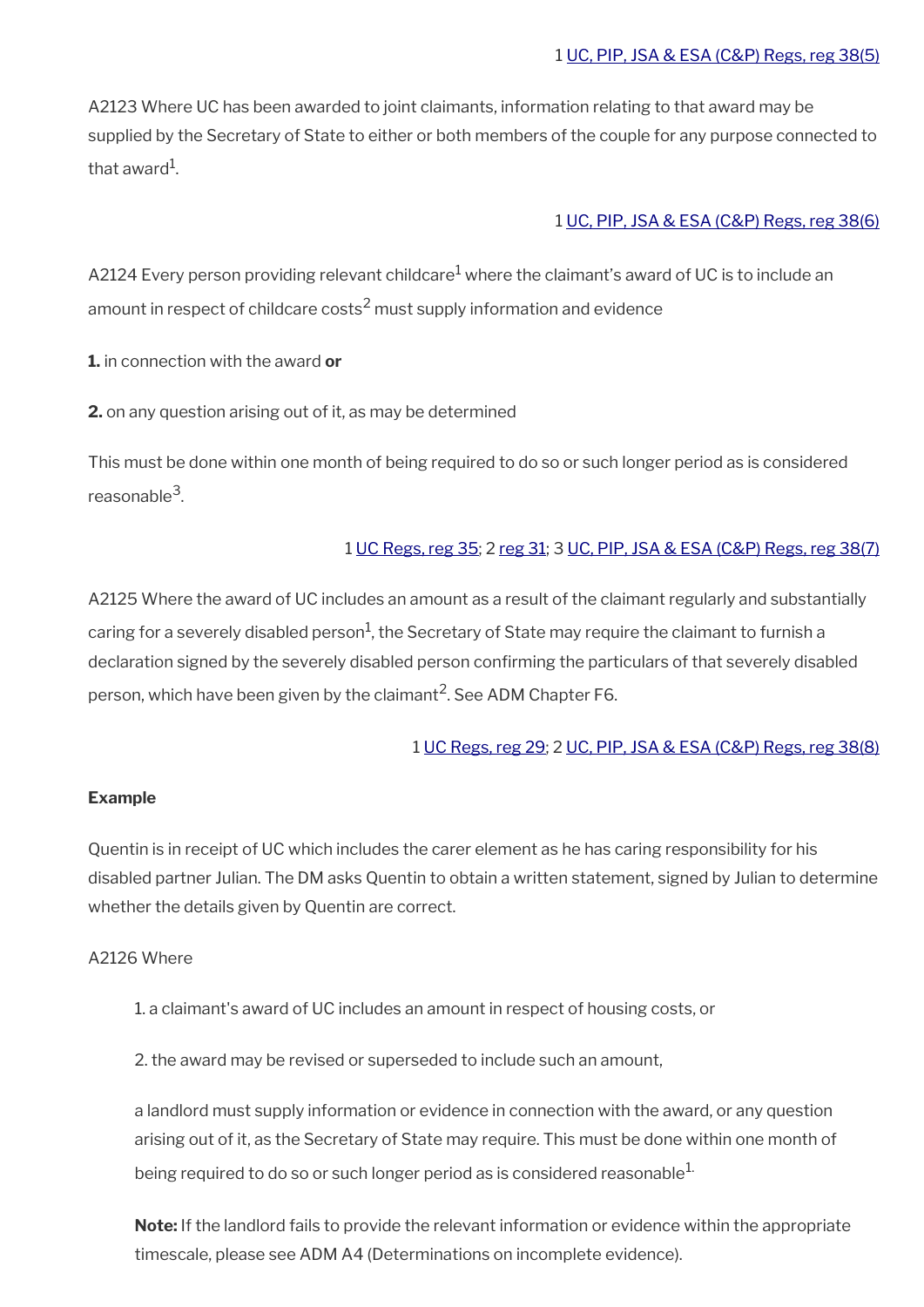*[UC, PIP, JSA & ESA \(C&P\) Regs, reg 38\(9\)](http://www.legislation.gov.uk/uksi/2013/380/regulation/38)*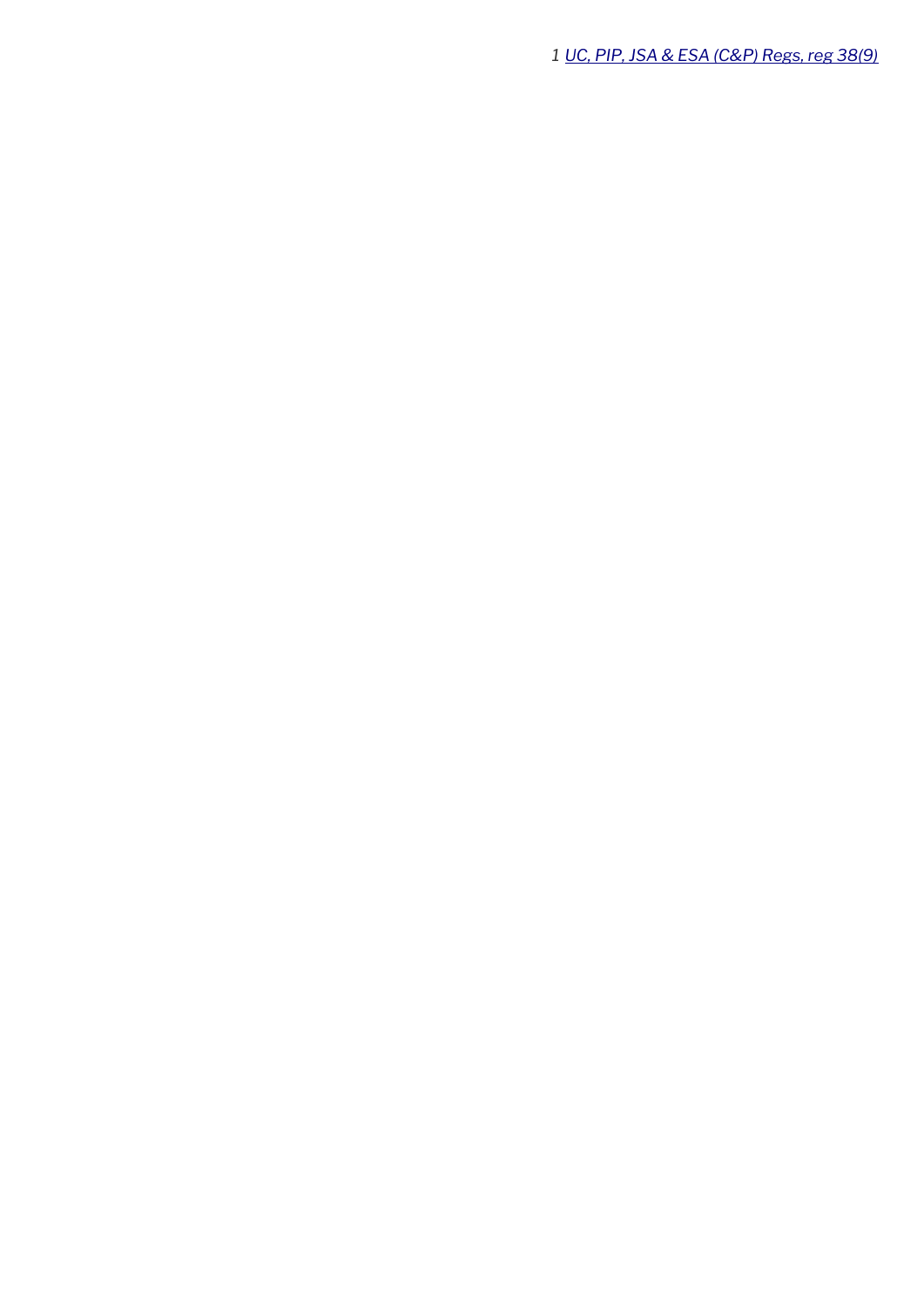## **Alternative means of notifying changes of circumstances A2127**

A2127 In such cases and subject to such conditions as the Secretary of State may specify, the duty to notify a change of circumstances may be discharged by notifying the Secretary of State as soon as reasonably practicable where the change of circumstances is a

1. birth or death, through an LA or a county council in England, by personal attendance at an office specifed that LA or county council, provided the Secretary of State has agreed for it to facilitate such notifcation1**or**

**2.** death, by telephone to a telephone number specified for that purpose by the Secretary of State<sup>2</sup>.

1 [UC, PIP, JSA & ESA \(C&P\) Regs, reg 39\(a\)](http://www.legislation.gov.uk/uksi/2013/380/regulation/39); 2 [reg 39\(b](http://www.legislation.gov.uk/uksi/2013/380/regulation/39))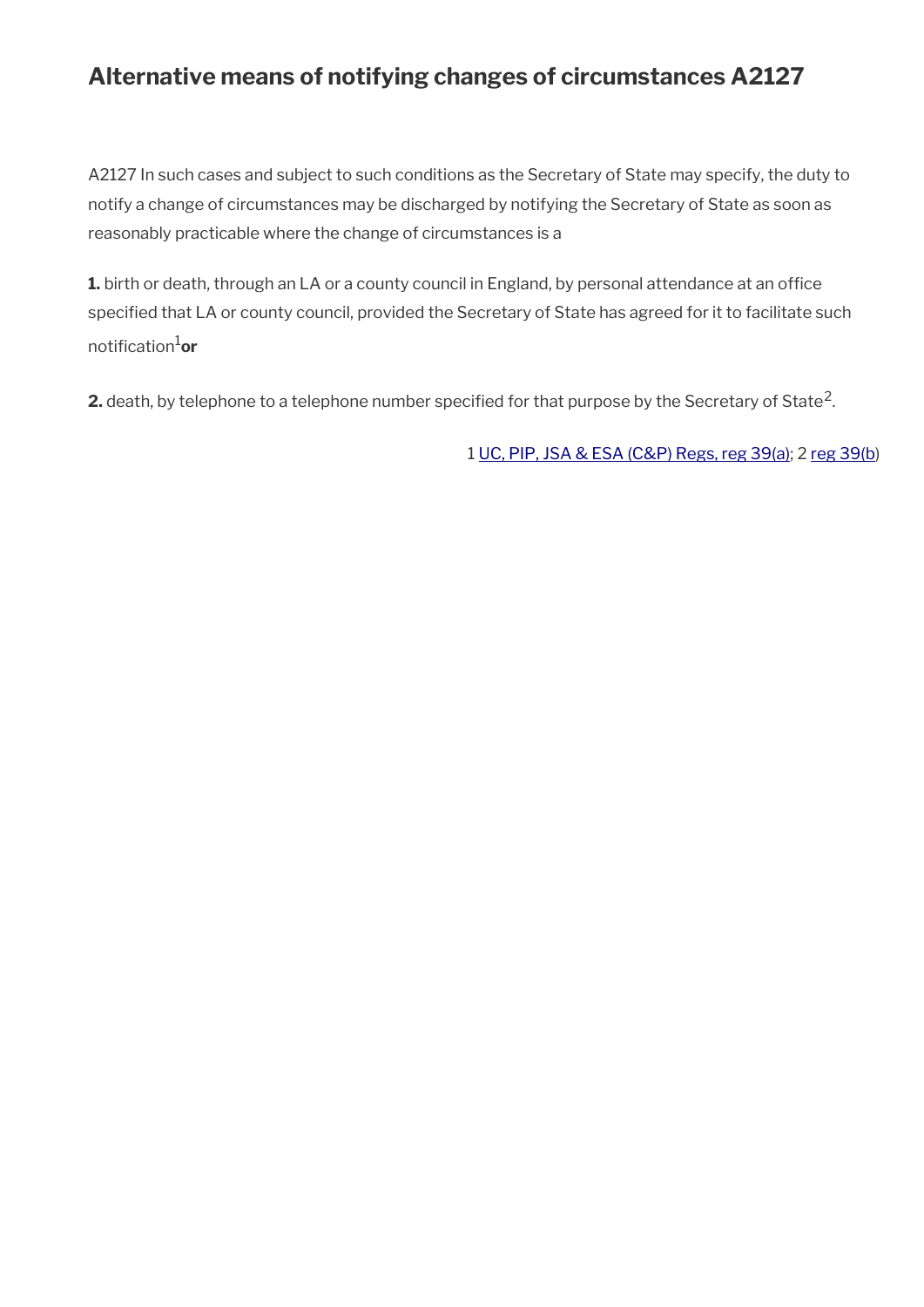## **Information provided to rent officers A2128 - A2130**

A2128 DWP must provide rent officers with information that is requested to enable the rent officer to carry out functions as in prescribed legislation $^1\!\!$ .

1 [UC, PIP, JSA & ESA \(C&P\) Regs, reg 40\(1\); H](http://www.legislation.gov.uk/uksi/2013/380/regulation/40)ousing Act 1996, s 122

A2129 The information referred to may include information required to make a determination and may  $include^1$ 

**1.** the name and address of the UC claimant in respect of whom the Secretary of State has applied for a determination

- **2.** the amount of any rent
- **3.** the amount of any service charge payments
- **4.** the number of bedrooms
- **5.** the name and address of the claimant's landlord.

**Note:** Landlord means any person to whom a claimant or partner is liable to make payments in respect of the occupation of the claimant's accommodation.

#### 1 [UC, PIP, JSA & ESA \(C&P\) Regs, reg 40\(2](http://www.legislation.gov.uk/uksi/2013/380/regulation/40))

A2130 The landlord must provide the rent officer with information or evidence as is reasonably required to make a determination $^1$  and which the rent officer is not able to obtain from DWP<sup>2</sup>. This evidence may include whether the property is let at an affordable rent as defined in prescribed legislation $^{\mathsf{3}}$ .

> 1 Rent Officers (universal Credit Functions) Order 2013; 2 [UC, PIP, JSA & ESA \(C&P\) Regs, reg 40\(3\)](http://www.legislation.gov.uk/uksi/2013/380/regulation/40); 3 [reg 40\(4\)](http://www.legislation.gov.uk/uksi/2013/380/regulation/40)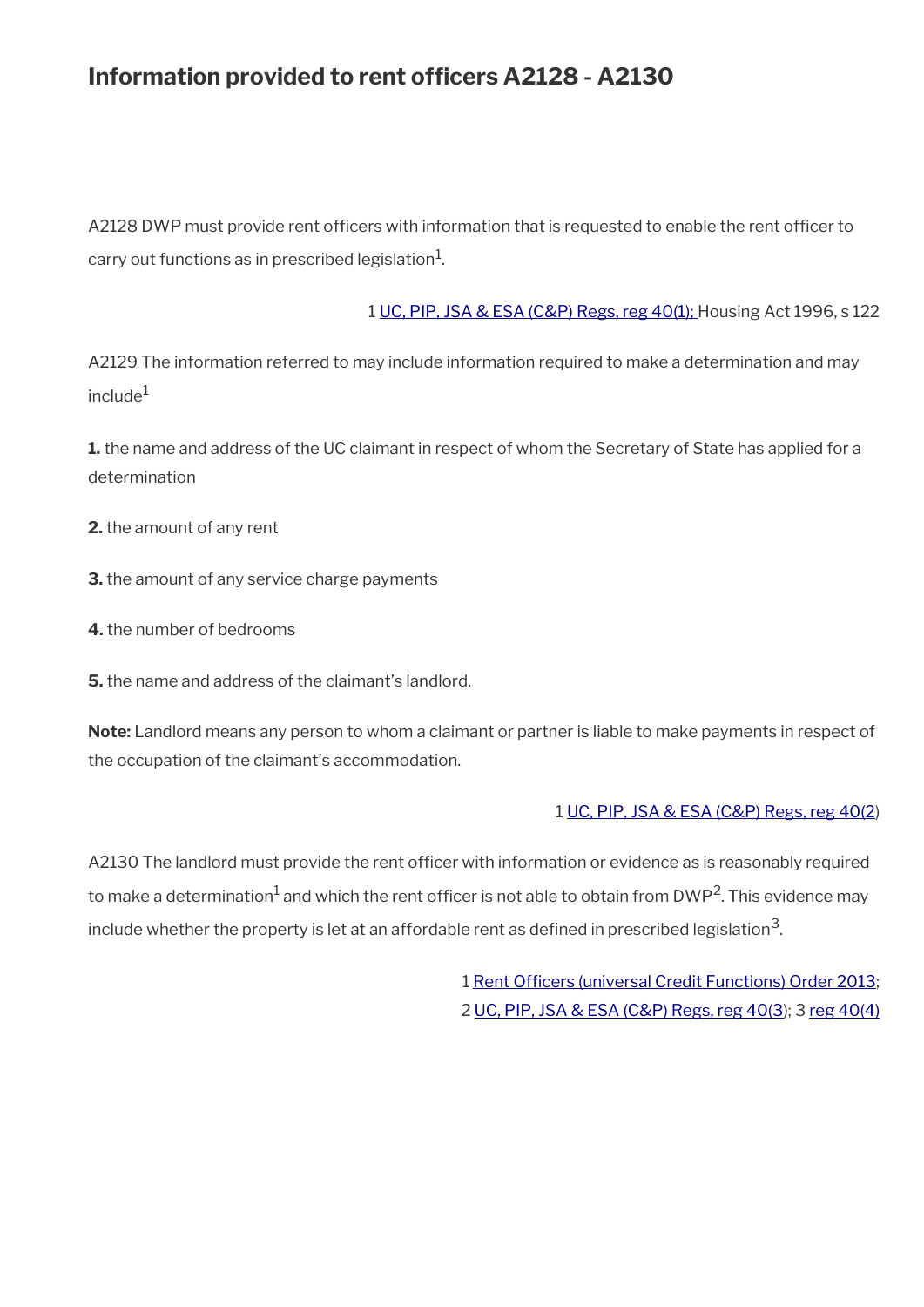# **Evidence and Information required from pension fund holders A2131 - A2134**

A2131 Where a claimant or their partner is aged not less than 60 and is a

**1.** member of, or is a person deriving entitlement to a pension under a personal pension scheme **or**

**2.** an occupational pension scheme

they must provide information where required to do so $^{\rm 1}$ .

#### 1 [UC, PIP, JSA & ESA \(C&P\) Regs, reg 41\(1\)](http://www.legislation.gov.uk/uksi/2013/380/regulation/41)

A2132 The information $^{\rm 1}$  required in A2130 is

**1.** the name and address of the pension fund holder **and**

**2.** such other information including any reference or policy number needed to enable the personal pension scheme or occupational pension scheme to be identifed

#### 1 [UC, PIP, JSA & ESA \(C&P\) Regs, reg 41\(1\)\(a-b\)](http://www.legislation.gov.uk/uksi/2013/380/regulation/41)

A2133 Where the pension fund holder receives a request for details of the personal pension scheme or occupational pension scheme then they must provide the Secretary of State with information calculated in prescribed legislation $^{\rm 1}$ .

#### 1 [UC, PIP, JSA & ESA \(C&P\) Regs, reg 41\(2\)](http://www.legislation.gov.uk/uksi/2013/380/regulation/41)

A2134 The guidance at A2130 - A2132 does not apply to PIP<sup>1</sup>. Any reference to "claimant" also includes a person where it is not a condition of entitlement to beneft that a claim is made.

1 [UC, PIP, JSA & ESA \(C&P\) Regs, reg 41\(5\)](http://www.legislation.gov.uk/uksi/2013/380/regulation/41)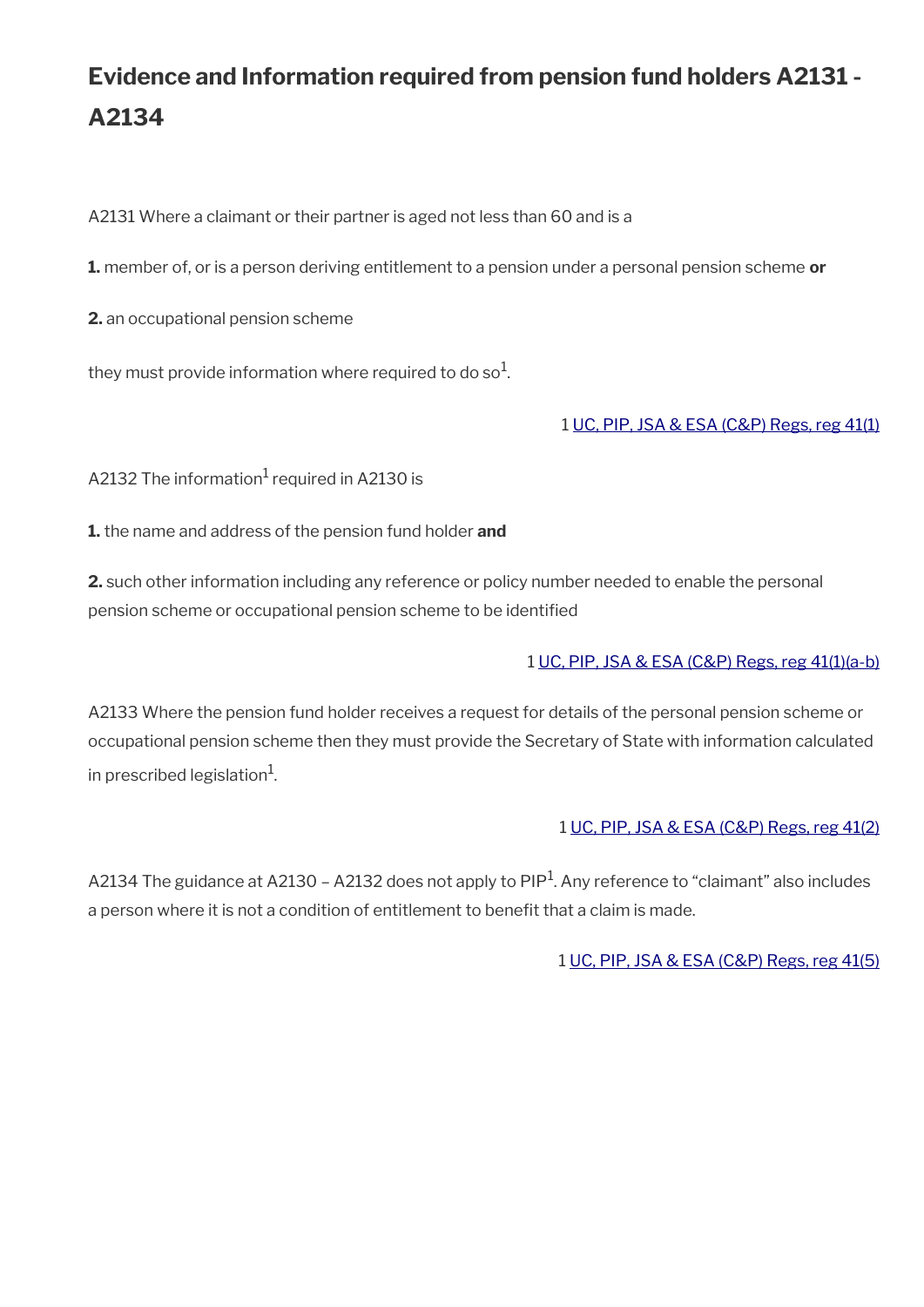## **Attendance in Person A2135**

A2135 Every person who makes a claim for benefit (apart from JSA), or any person entitled to benefit (except JSA) and any other person by whom or on whose behalf payments by way of such a benefit are receivable must

**1.** attend at such place and on such days and at such times as the Secretary of State may direct **and**

**2.** supply information or evidence under prescribed regulations $^1$ .

This applies to PIP claimants in cases where they are required to attend to provide information or evidence. Prescribed legislation<sup>2</sup> applies to PIP claimants who may be called for a consultation.

1 [UC, PIP, JSA & ESA \(C&P\) Regs, reg 35](http://www.legislation.gov.uk/uksi/2013/380/regulation/35), reg [37](http://www.legislation.gov.uk/uksi/2013/380/regulation/37)[-39](http://www.legislation.gov.uk/uksi/2013/380/regulation/39) & [reg 41](http://www.legislation.gov.uk/uksi/2013/380/regulation/41); 2 [SS \(PIP\) Regs, reg 9](http://www.legislation.gov.uk/uksi/2013/377/regulation/9)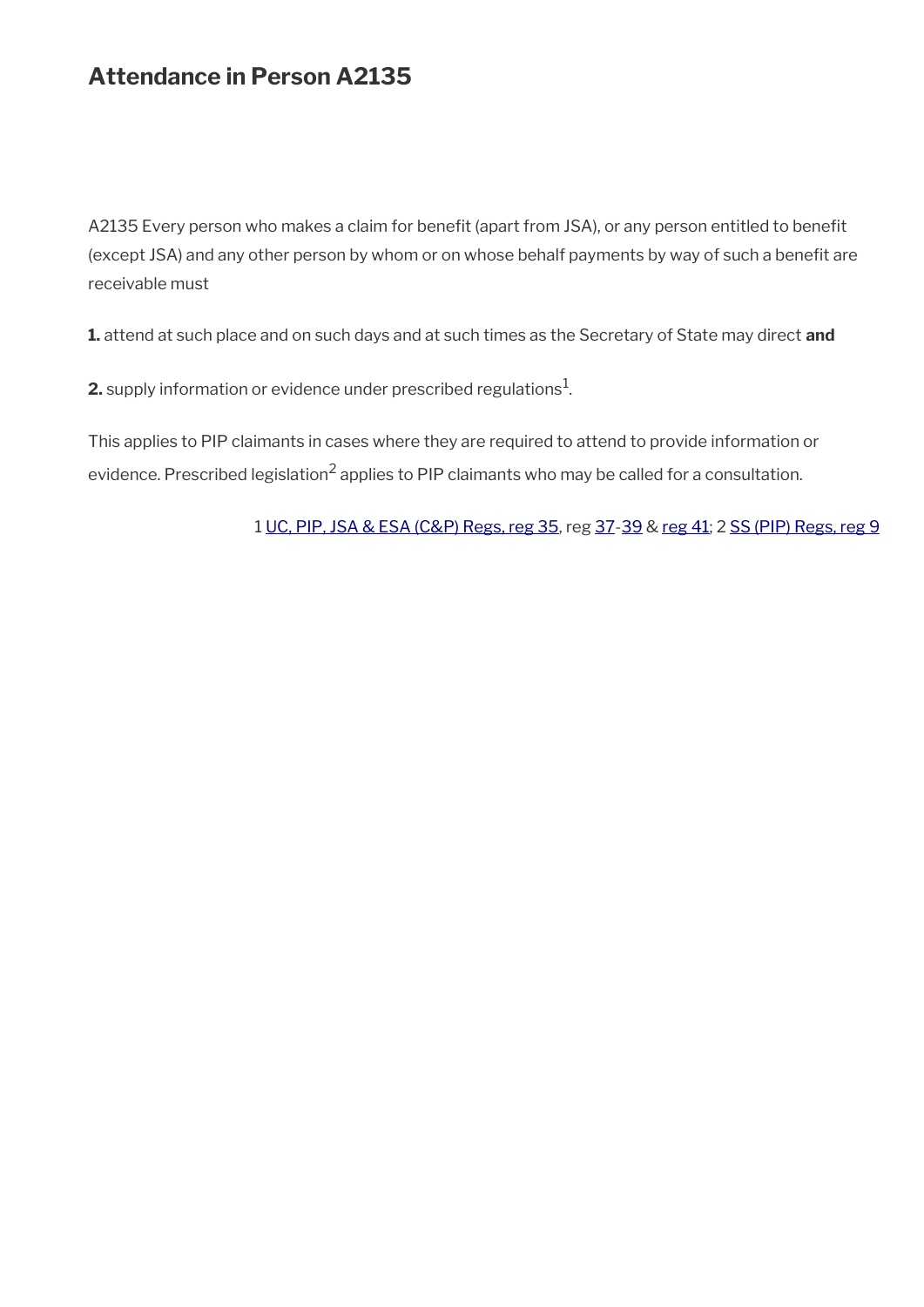## **Duration of awards A2136**

A2136 Claims for UC $^1$  are to be treated as made for an indefinite period and any award is to be made for an indefinite period.

1 [UC, PIP, JSA & ESA \(C&P\) Regs, reg 36\(1\)](http://www.legislation.gov.uk/uksi/2013/380/regulation/36)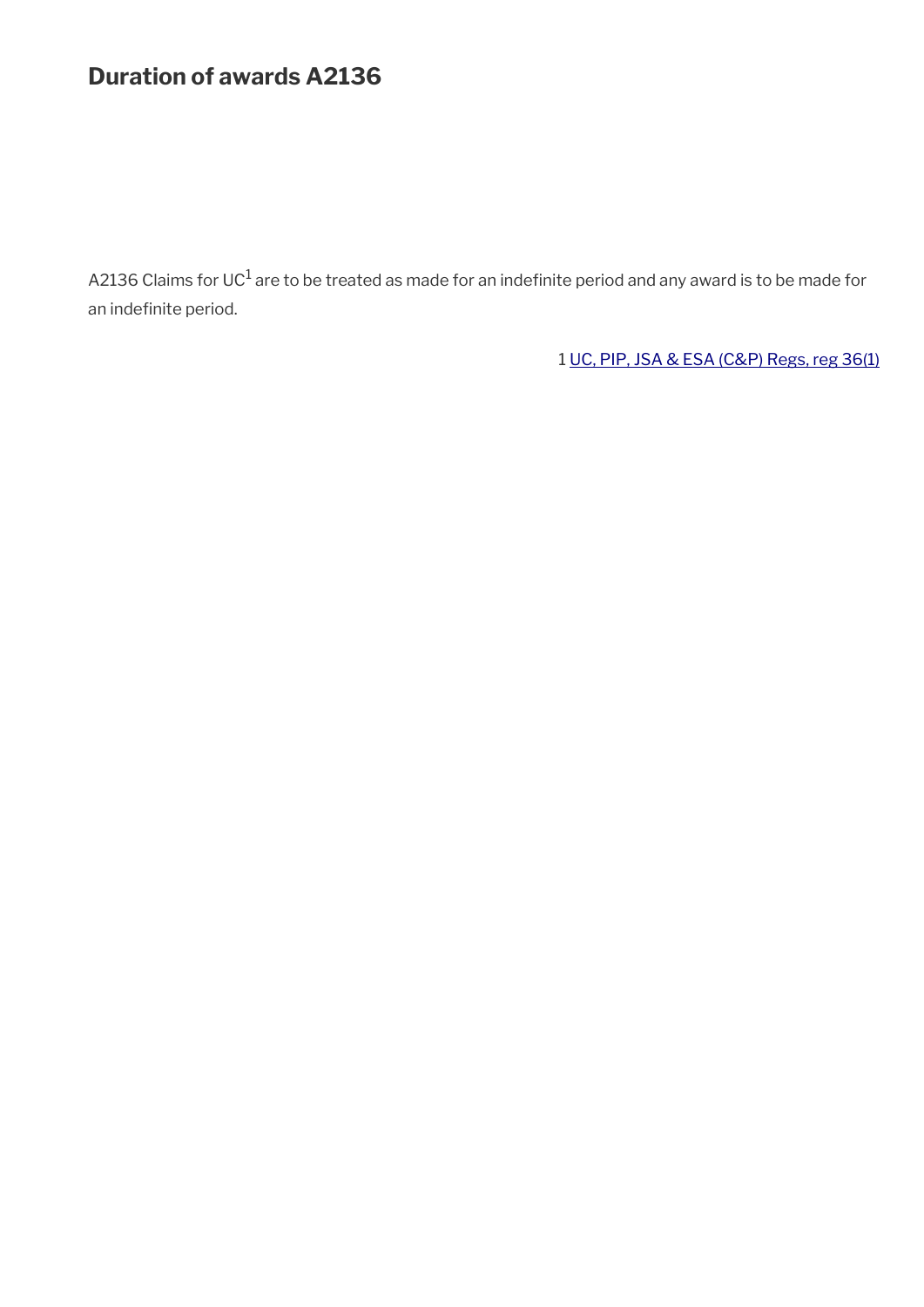# **Claims to JSA made during periods connected with public holidays A2137**

A2137 See Appendix 2 of this Chapter in relation to claims for JSA made during periods connected with public holidays $^1$ .

1 [UC, PIP, JSA & ESA \(C&P\) Regs, reg 36\(2\)](http://www.legislation.gov.uk/uksi/2013/380/regulation/36)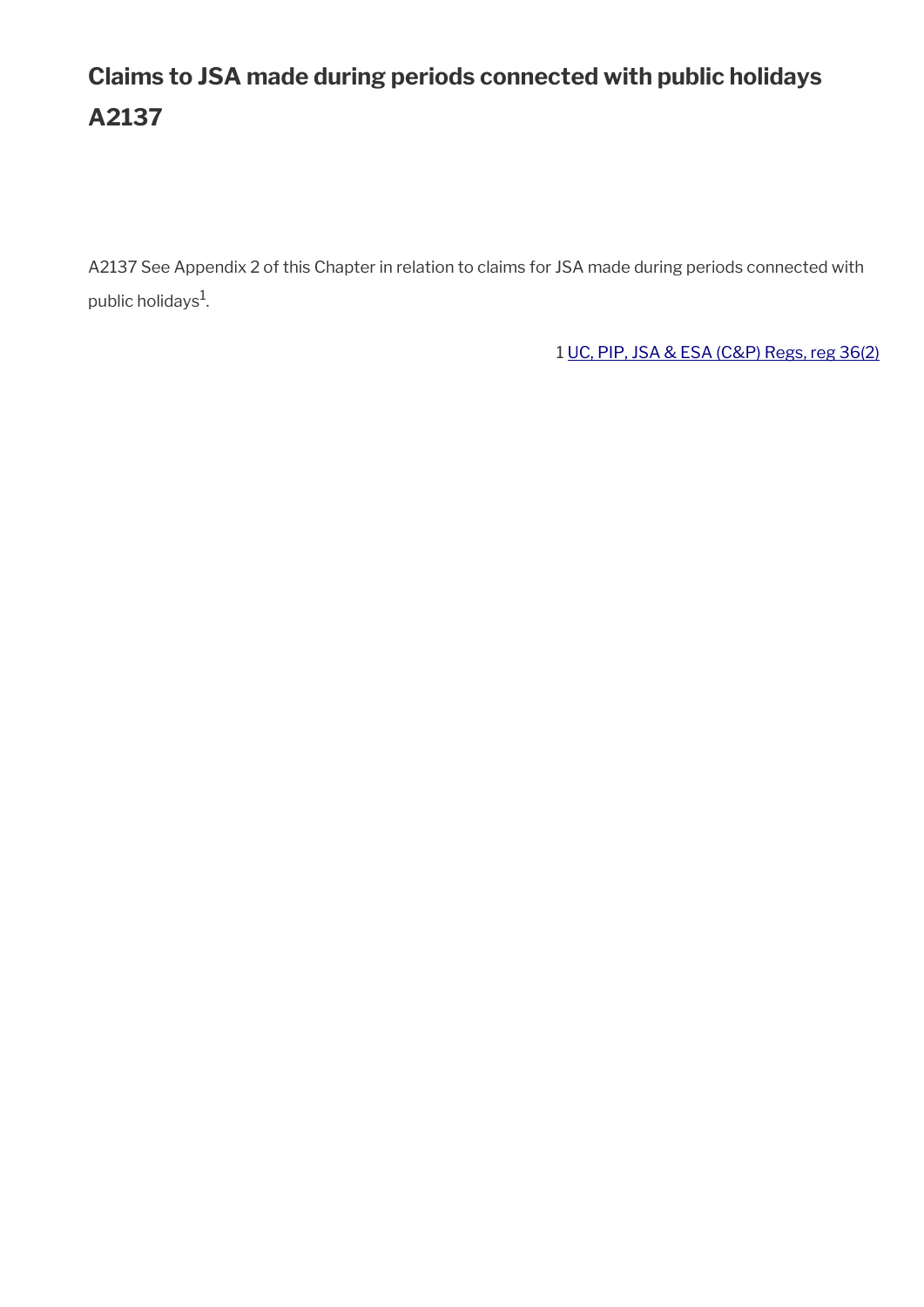## **Appointees A2138 - A2140**

[Claimants granted appointee in Scotland](#page-50-0) A2139

A2138 The Secretary of State can appoint a person to act on behalf of someone who is or may be entitled to beneft and is unable to act, for example because of mental health problems. The DM should treat any action of an appointee as if it had been taken by the claimant, noting that

**1.** appointments are not possible if someone has already been legally appointed to act on behalf of the claimant. This may be a deputy, attorney or a receiver $^1$ . In Scotland this might be a judicial factor or any guardian acting or appointed under specific legislation $^2$  who has the power to act on behalf of the claimant

**2.** the person must apply in writing. Individual appointees must be over 18 years old<sup>2</sup>

 ${\bf 3.}$  an appointee can be a body of people such as a firm of solicitors or a health authority $^3$ .

For further details about the appointment of appointees, the DM should refer to the [Agents, appointees,](https://www.gov.uk/government/publications/procedures-for-dealing-with-agents-appointees-attorneys-deputies-and-third-parties)  [attorneys, deputies and third parties: staff guide.](https://www.gov.uk/government/publications/procedures-for-dealing-with-agents-appointees-attorneys-deputies-and-third-parties)

### 1 [UC, PIP, JSA & ESA \(C&P\) Regs, reg 57;](http://www.legislation.gov.uk/uksi/2013/380/regulation/57) 2 [Adults with Incapacity \(Scotland\) Act 2000](http://www.legislation.gov.uk/asp/2000/4/contents); 3 [R\(SB\) 2/87.pdf](../file/877458/download/R%2528SB%2529%25202%252F87.pdf) ; [R\(A\) 2/81.pdf](../file/877462/download/R%2528A%2529%25202%252F81.pdf)

### <span id="page-50-0"></span>**Claimants granted appointee in Scotland**

A2139 Where in Scotland a person over the age of 18 has been appointed by Social Security Scotland under a qualifying appointment $^1$  to act for a claimant who cannot manage their own affairs because they are mentally and/or physically disabled, the DM can accept the same appointee without a fresh application, if the person agrees<sup>2</sup>.

1 UC, PIP, JSA & ESA (C&P) Regs, reg 57(1B); 2 Reg (1A)

A2140 Where an appointment $^{\rm 1}$  has been made

**1.** it may be revoked by the Secretary of State at any time

**2.** the person appointed may resign after giving one months notice to do so

**3.** any appointment is to be terminated when the Secretary of State is notified when a deputy, receiver, attorney or judicial factor/guardian in Scotland is appointed with full powers.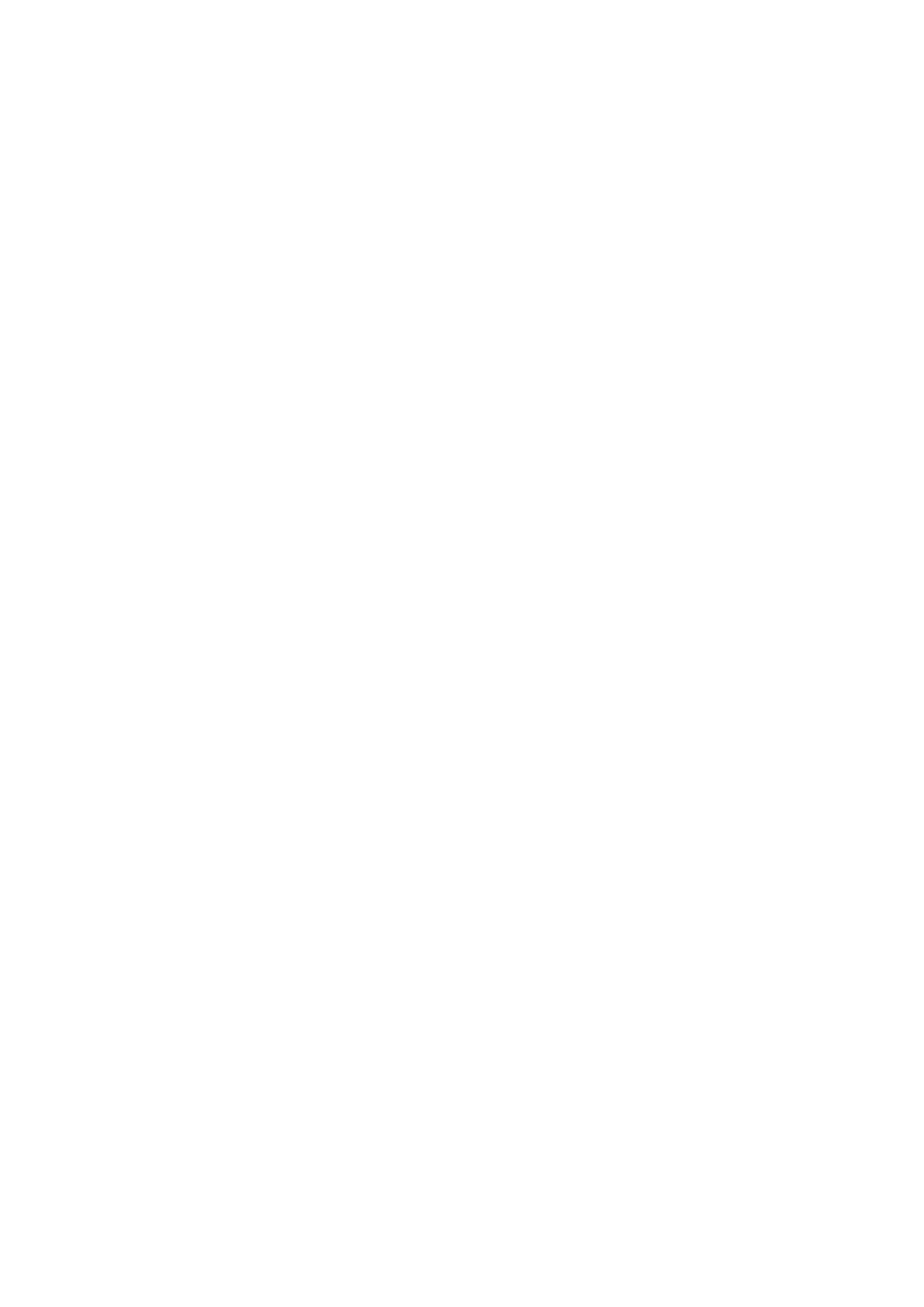## **Power of attorney A2141 - A2143**

A2141 A POA is a legal document (a deed) by which one person gives another person authority to handle their affairs. The power may be a

**1.** general - to handle all the person's affairs

**2.** specific - to handle some of the person's affairs - must be financial for benefit purposes

**3.** for a limited period - for example, while the person is ill or abroad $^1$ .

**4.** limited by capacity (see below)

#### 1 [Power of Attorney Act 71](http://www.legislation.gov.uk/ukpga/1971/27/contents)

A2142 In England and Wales the validity of POA depends on whether it is a General or Lasting POA. A General POA expires when the customer becomes mentally incapable. A Lasting POA must be registered before it can be used. It remains valid even after capacity is lost $^1\!$ 

Note: For more information see the [Agents, appointees, attorneys, deputies and third parties: staff guide.](https://www.gov.uk/government/publications/procedures-for-dealing-with-agents-appointees-attorneys-deputies-and-third-parties)

#### 1 [Mental Capacity Act 05](http://www.legislation.gov.uk/ukpga/2005/9/contents)

A2143 In Scotland the validity of a POA when a person becomes mentally incapable depends on the authority used to grant the power and the date it was granted $^1\!\!$  .

Note: For further details about POA, see the Agents, appointees, attorneys, deputies and third parties: [staff guide.](https://www.gov.uk/government/publications/procedures-for-dealing-with-agents-appointees-attorneys-deputies-and-third-parties)

1 [Adults with Incapacity \(Scotland\) Act 2000](http://www.legislation.gov.uk/asp/2000/4/contents)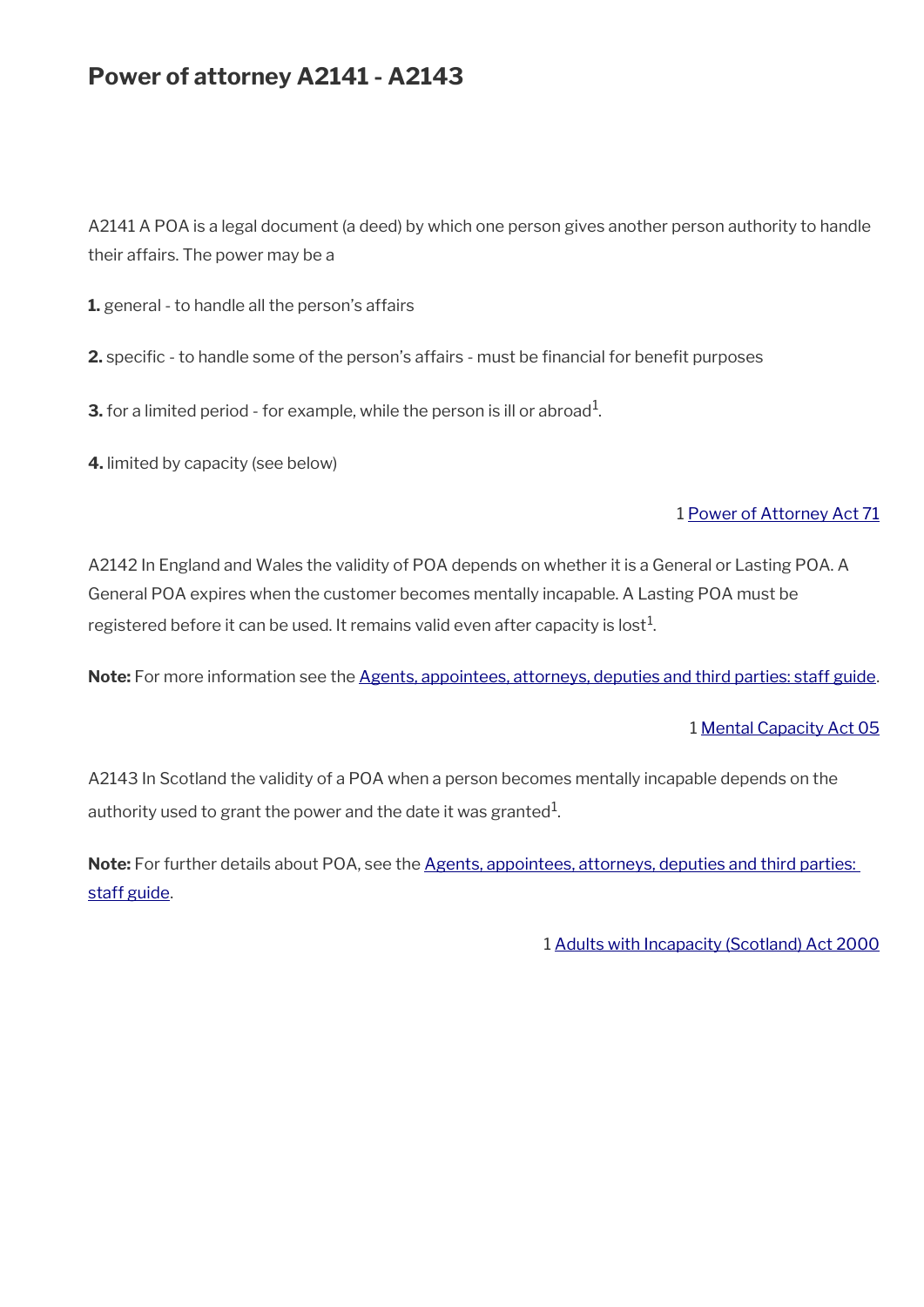## **Deputies and Guardians A2144 - A2145**

A2144 Where a person is incapable of managing their own affairs and therefore incapable of authorising someone else to act on their behalf, the Court of Protection may appoint a deputy to act for the person. A deputy who is appointed to act in all matters may make claims to benefit without further authority from the Secretary of State. Deputies replaced receivers in England and Wales as a consequence of specific legislation $^1$ . People already appointed as receivers under specified legislation $^2$  will continue in that capacity but will be treated as deputies $^{\rm 3}$ .

#### 1 [Mental Capacity Act 2005;](http://www.legislation.gov.uk/ukpga/2005/9/contents) 2 [Mental Health Act 1983;](http://www.legislation.gov.uk/ukpga/1983/20/contents) 3 [UC, PIP, JSA & ESA \(C&P\) Regs, reg 57](http://www.legislation.gov.uk/uksi/2013/380/regulation/57)

A2145 In Scotland a Sheriff may appoint a guardian to act in a similar way to a deputy $^{\mathrm{1}}$ .

Note: For further details about Deputies/Guardians, see the Agents, appointees, attorneys, deputies and [third parties: staff guide](https://www.gov.uk/government/publications/procedures-for-dealing-with-agents-appointees-attorneys-deputies-and-third-parties).

1 [Adults with Incapacity \(Scotland\) Act, s 57\(1\)](http://www.legislation.gov.uk/asp/2000/4/section/57)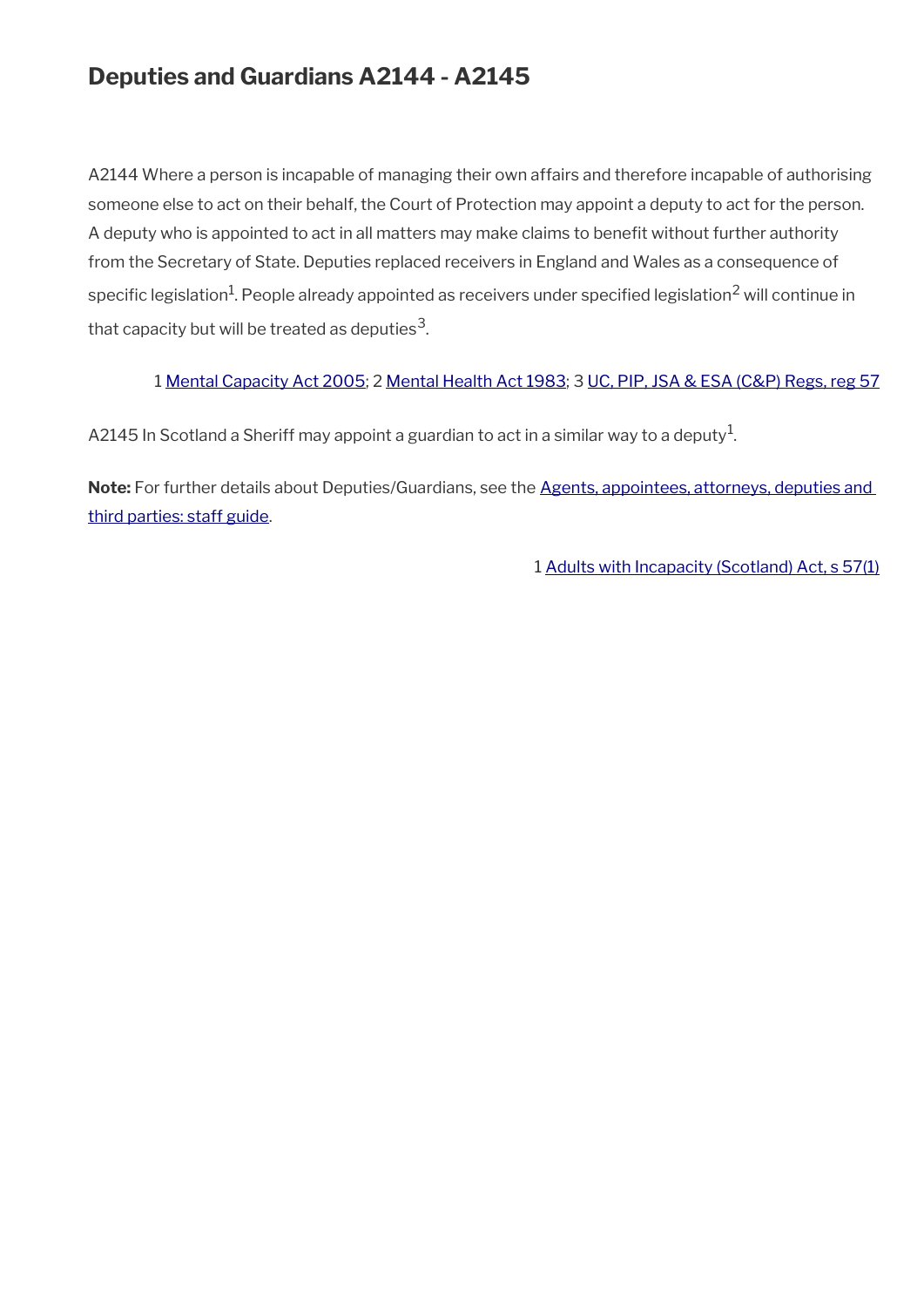## **Claims at Death A2146**

A2146 On the death of a person who has made a claim for benefit the Secretary of State may appoint such a person as they may think fit to proceed with the claim and any related issue of revision, supersession or appeal<sup>1</sup>. See ADM Chapter B1 for further guidance on payments after death.

**Note:** There are no provisions that enable a posthumous claim to UC, JSA, ESA or PIP to succeed.

1 [UC, PIP, JSA & ESA \(C&P\) Regs, reg 56\(1\)](http://www.legislation.gov.uk/uksi/2013/380/regulation/56)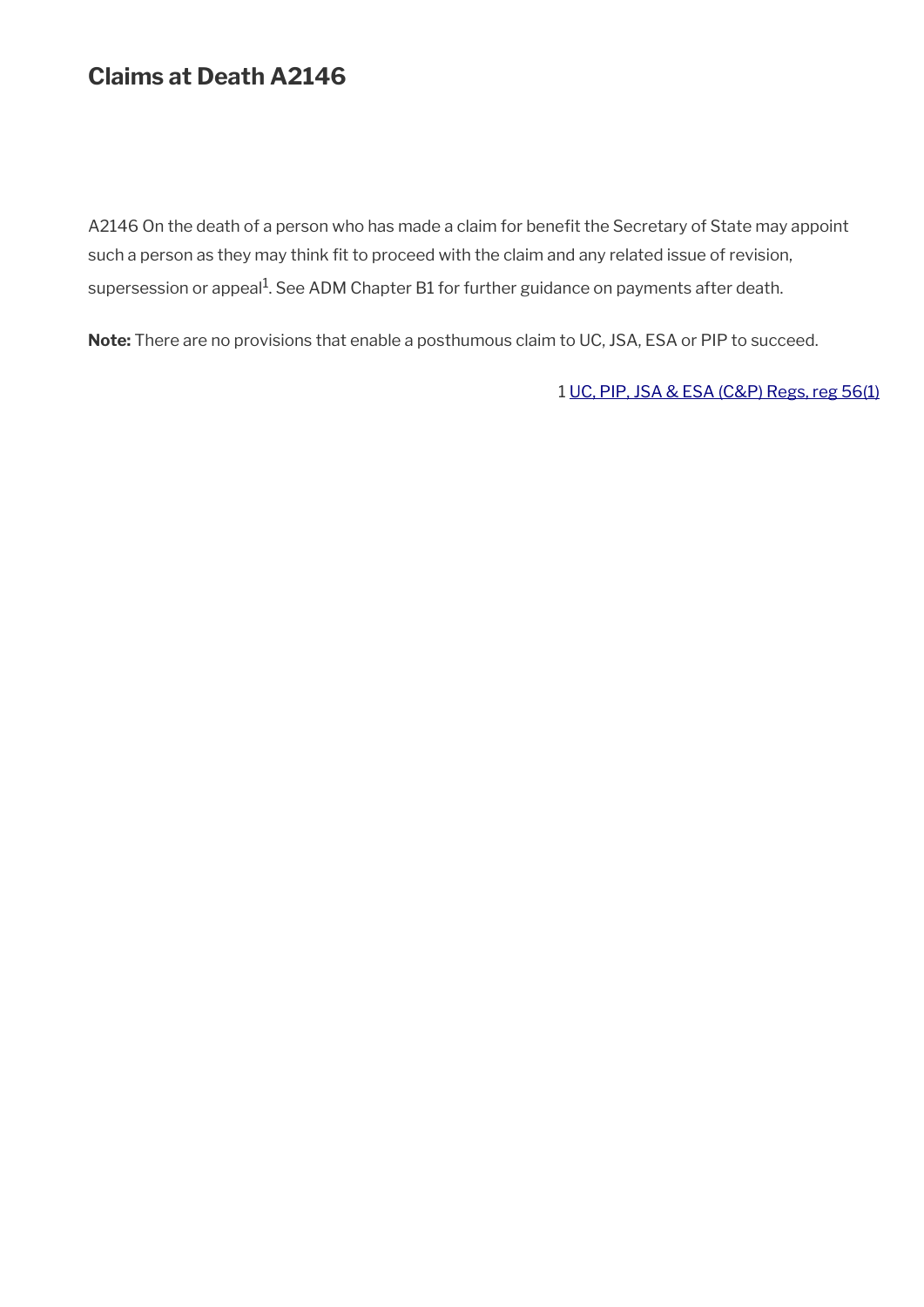## **Requirement to attend for a consultation A2147**

A2147 Before making a decision on a claim for PIP $^1$  the claimant may be required to attend and participate in a consultation with a person approved by the Secretary of State. This also applies where a re-determination of a claimant's ability to carry out activities is required<sup>2</sup>. Decisions on whether a consultation is required are made by the Health Professional. This does not apply to ESA and UC which have separate provisions.

1 [WR Act 12, s 80](http://www.legislation.gov.uk/ukpga/2012/5/section/80); [PIP Regs, reg 8](http://www.legislation.gov.uk/uksi/2013/377/regulation/8); [reg 11](http://www.legislation.gov.uk/uksi/2013/377/regulation/11)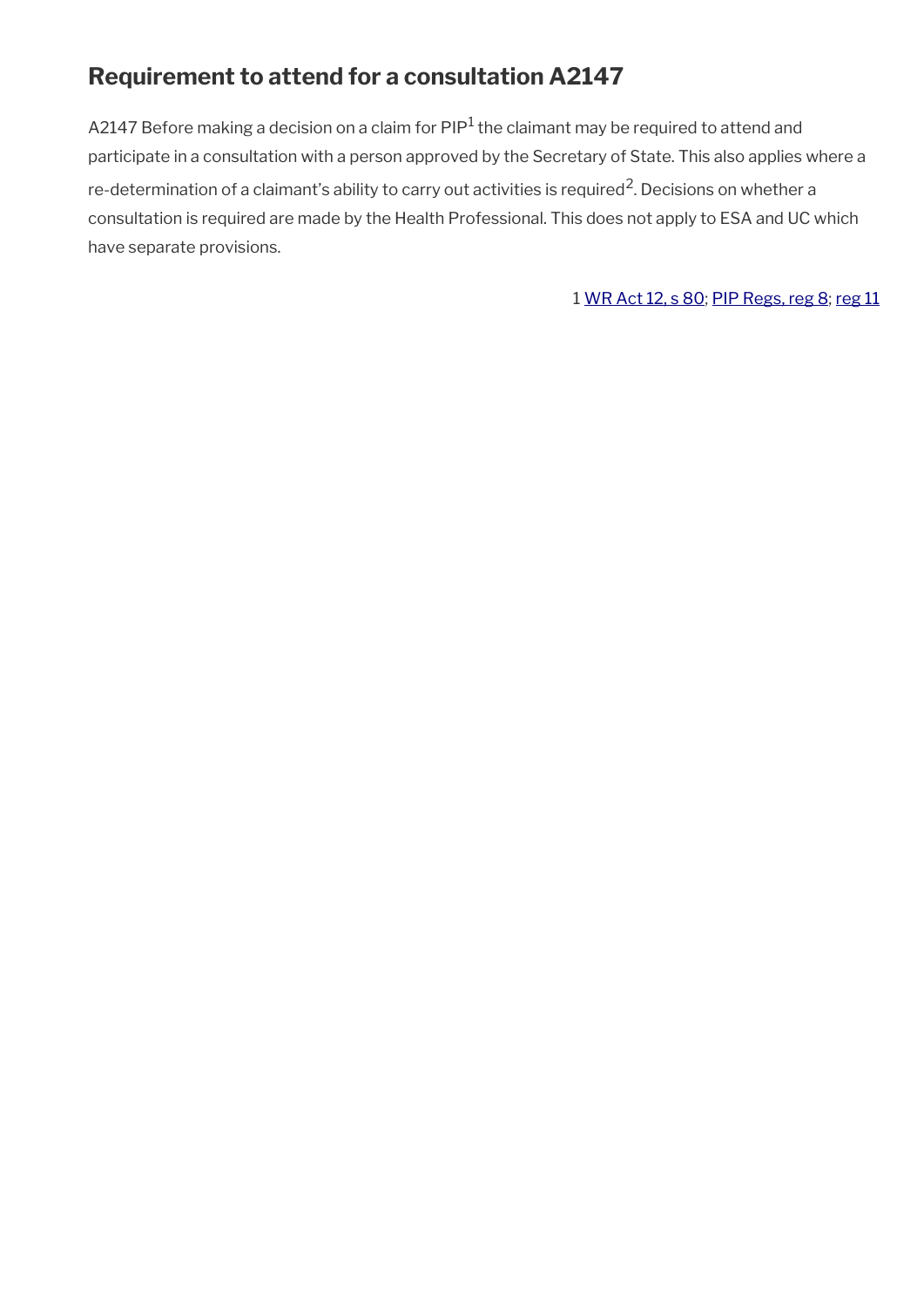## **Provision of NINOs A2148 - A2155**

A2148 The provision of sufficient information or evidence to establish the NINO is a specific requirement  $for<sup>1</sup>$ 

**1.** PIP

**2.** UC

**3.** ESA

**4.** JSA

**Note:** This does not apply to a child or qualifying young person in respect of whom UC is claimed<sup>2</sup>.

#### 1 [SS A Act 92, s 1\(1A\) & \(1B](http://www.legislation.gov.uk/ukpga/1992/5/contents)); 2 [UC, PIP, JSA & ESA \(C&P\) Regs, reg 5](http://www.legislation.gov.uk/uksi/2013/380/regulation/5)

A2149 There is no entitlement to benefits unless the claim is accompanied by sufficient information or evidence

**1.** to confirm the NINO quoted belongs to the claimant and any adult affected by the provisions

**2.** to enable the NINO to be traced where the NINO is unknown

**3.** to enable a NINO to be allocated where the claimant or adult does not have a NINO and they apply for one $^1$ .

If the claimant does not have a NINO (for example as a person who has recently migrated to the UK), then an application for a NINO will be initiated from within the DWP if entitlement to benefit is established. The claimant should provide sufficient information and evidence to enable a NINO to be traced or allocated.

#### 1 [SS \(NINO: Exemption\) Reg 97](http://www.legislation.gov.uk/uksi/1997/2676/contents/made)

A2150 The requirements must be satisfied each time a relevant claim to benefit is made. The DM should not accept that they are satisfed simply because they were accepted as satisfed on an earlier claim. Conficts in the evidence from the claimant and Departmental records should be resolved before the claim is referred to the DM.

A2151 If the provisions are not satisfed the DM decides that there is no entitlement because a condition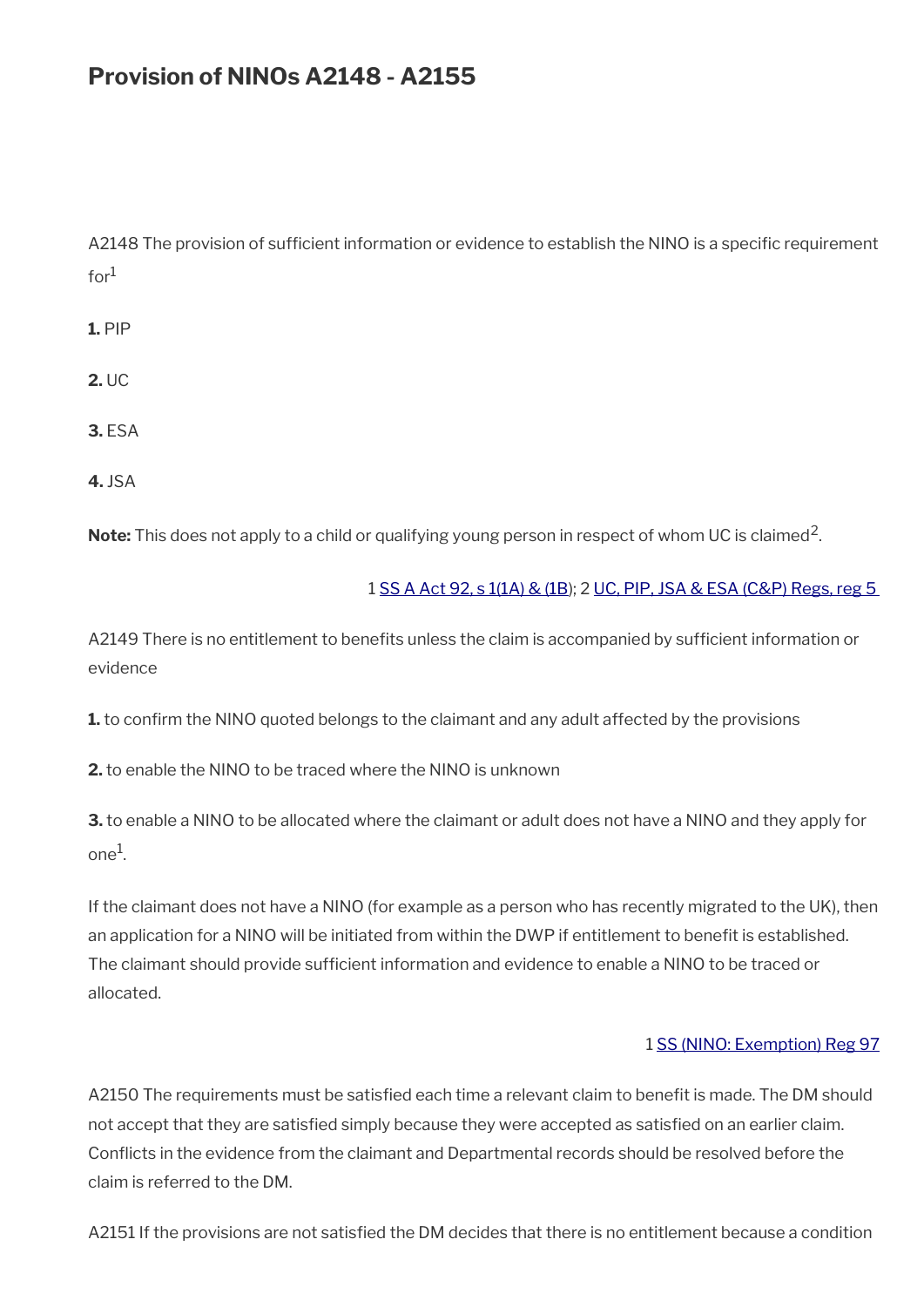of entitlement is not met. If the NINO is produced after a disallowance, or there is a doubt about a number during an award, reconsideration may be appropriate.

A2152 Where a claim is made jointly from a couple the NINO provisions must be satisfed for both claimants. If the conditions are not satisfed for either claimant the beneft should be disallowed. If a single claimant forms a joint claim couple with someone who was not a UC claimant and that person does not have a NINO or does not apply for one to be allocated then no award should be made.

### **NINO Exemptions**

A2153 Where a claim to benefit is received a NINO is required for both the claimant and any adult jointly entitled to claim. In the majority of cases where a NINO cannot be allocated to either the claimant or any adult in the claim there are grounds for deciding that the claimant is not entitled to the beneft.

A2154 In a small number of cases a NINO will not be allocated to a partner of the claimant where these individuals have no right to be in the UK and do not already have a NINO. These claims should not be disallowed for this reason. However if the partner already possesses a NINO they are required to state this on the claim form.

A2155 Where a claimant's partner is ineligible to claim UC but is part of the assessment unit (e.g. they do not meet the HRT) they will be referred to the NINO allocation unit. It is not a condition of entitlement that the ineligible partner must have a NINO.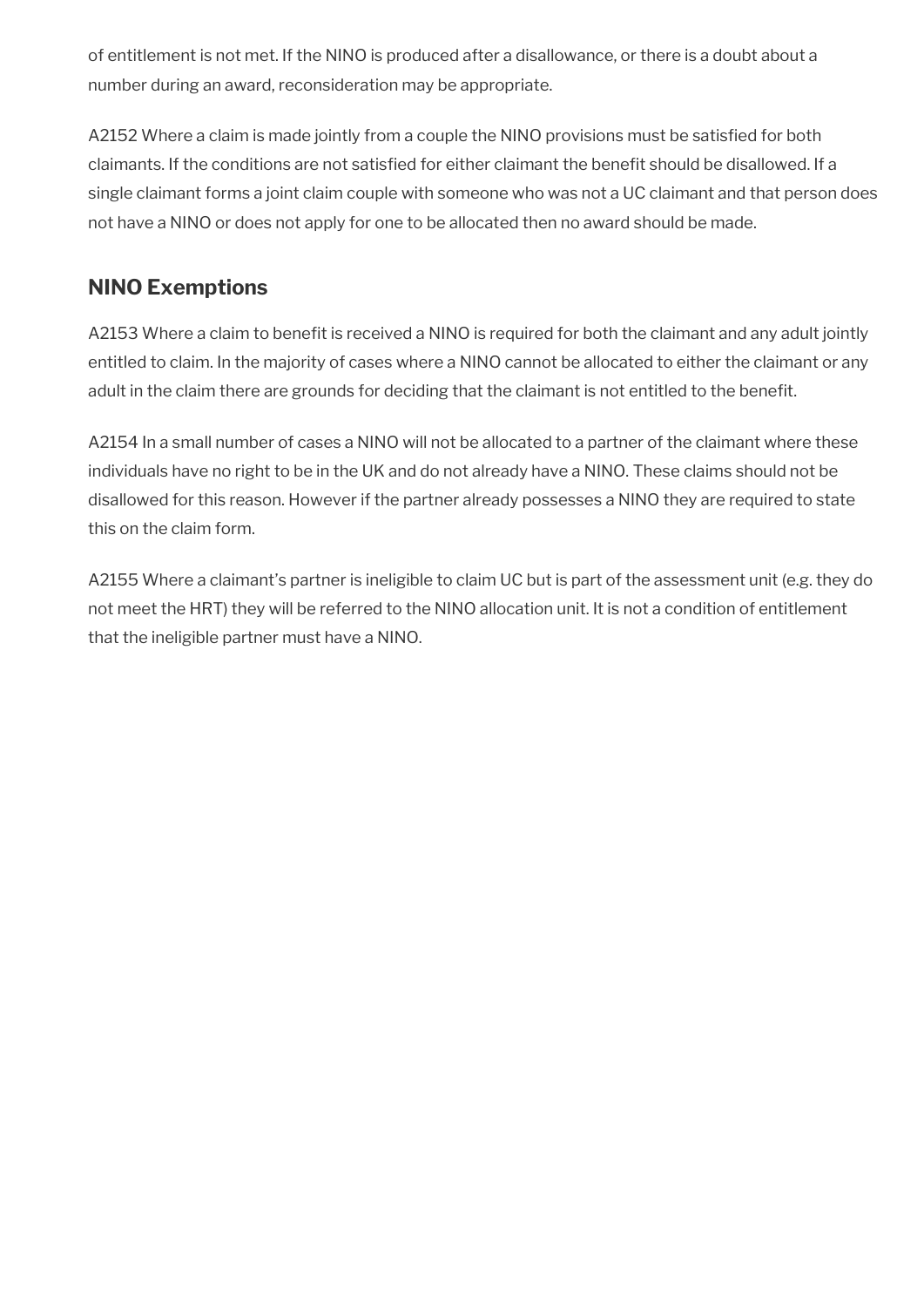## **Appendix 1 - Use of Electronic Communications**

#### **Definition**

[Use of electronic communications](#page-58-0)

### <span id="page-58-1"></span>**Definition**

 $1$  "Official computer system" means $^1$ a computer system maintained by or on behalf of the Secretary of State to

**1.** send or receive any claim or information **or**

**2.** process or store any claim or information

**Note :** "information" includes evidence and information authorised or required to be given in a notice or certificate

#### 1 [UC, PIP, JSA & ESA \(C&P\) Regs, reg 2](http://www.legislation.gov.uk/uksi/2013/380/regulation/2)

### <span id="page-58-0"></span>**Use of electronic communications**

2 The Secretary of State may use an electronic communication in connection with claims for, and awards of any benefit $^1$ .

#### 1 [UC, PIP, JSA & ESA \(C&P\) Regs, Sch 2, para 1](http://www.legislation.gov.uk/uksi/2013/380/schedule/2)

#### **Conditions for the use of electronic communications by other persons**

3 A person other than the Secretary of State may use an electronic communication in connection with the matters specified in paragraph 2 if the conditions in paragraphs 4 to 8 are met $^1\!$ 

**Note:** "Approved" means approved by means of a direction given by the Secretary of State.

#### 1 [UC, PIP, JSA & ESA \(C&P\) Regs, Sch 2, para 2\(1\)](http://www.legislation.gov.uk/uksi/2013/380/schedule/2)

4 The frst condition is that there is in force an authorisation given by the Secretary of State by means of a direction permitting the person concerned to use electronic communication $^1$ . Please refer to DMG, Annex B, Appendix A for the Social Security (Electronic Communications) Consolidation and Amendment Directions 2011 (as amended).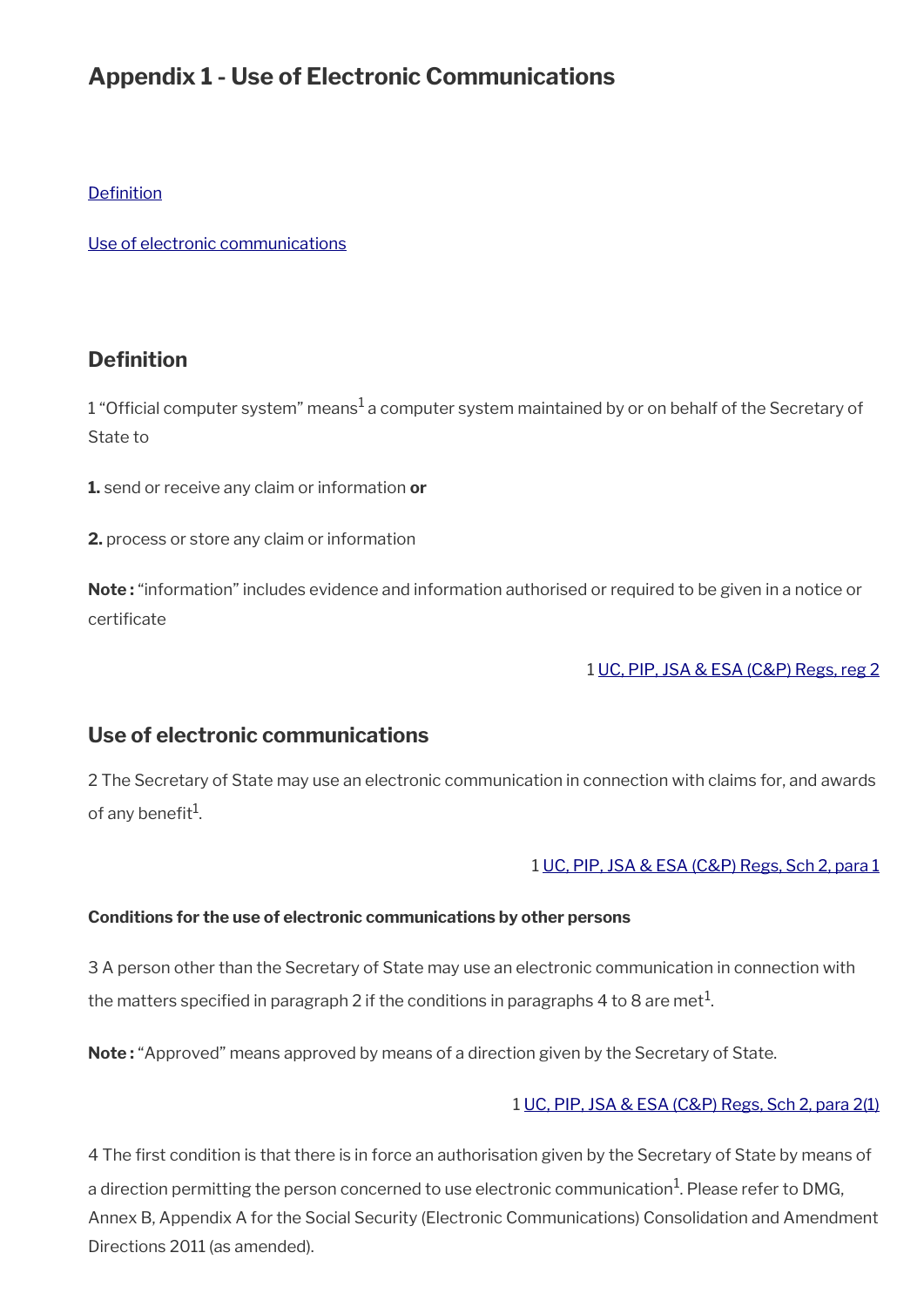5 The second condition is $^{\rm 1}$  that the person uses an approved method of

**1.** authenticating the identity of the sender

**2.** electronic communication

**3.** authenticating any claim or information delivered by means of electronic communication

**4.** submitting any claim or information to the Secretary of State.

#### 1 [UC, PIP, JSA & ESA \(C&P\) Regs, Sch 2, para 2\(3\)](http://www.legislation.gov.uk/uksi/2013/380/schedule/2)

6 The third condition is that any claim or information sent by electronic communication is in an approved form $^1$ .

#### 1 [UC, PIP, JSA & ESA \(C&P\) Regs, Sch 2, para 2\(4\)](http://www.legislation.gov.uk/uksi/2013/380/schedule/2)

7 The fourth condition is that the person keeps such records in written or electronic form as may be specified by the Secretary of State $1$  in a direction.

#### 1 [UC, PIP, JSA & ESA \(C&P\) Regs, Sch 2, para 2\(5\)](http://www.legislation.gov.uk/uksi/2013/380/schedule/2)

8 Where a person submits a claim or evidence by a method other than that approved by the Secretary of State then that claim or evidence **shall be treated as not having been submitted<sup>1</sup>** .

#### 1 [UC, PIP, JSA & ESA \(C&P\) Regs, Sch 2, para 2\(6\)](http://www.legislation.gov.uk/uksi/2013/380/schedule/2)

#### **Use of Intermediaries**

9 The Secretary of State may use, and may require other persons to use, intermediaries in connection with $1$ 

**1.** the delivery of any claim or evidence by means of an electronic communication **and**

**2.** the authentication or security of anything transmitted by electronic means.

#### 1 [UC, PIP, JSA & ESA \(C&P\) Regs, Sch 2, para 3](http://www.legislation.gov.uk/uksi/2013/380/schedule/2)

#### **Effect of delivering information by electronic means**

10 Any claim or information which is delivered by electronic means is to be treated as having been delivered on the day the conditions

**1.** in paragraphs 4 to 7 above **and**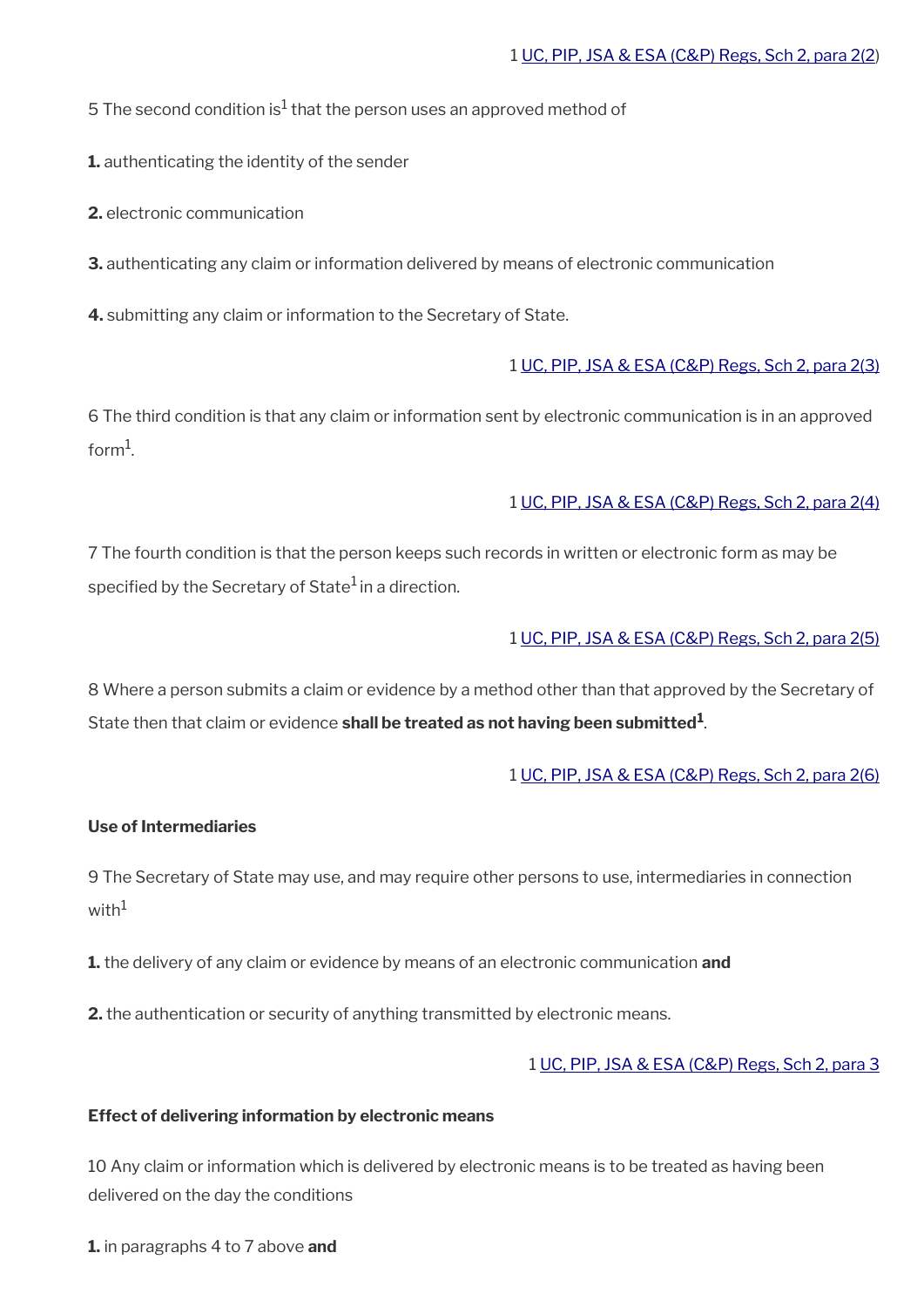**2.** under any applicable Act or regulation

are satisfied $^{\rm 1}$ .

#### 1 [UC, PIP, JSA & ESA \(C&P\) Regs, Sch 2, para 4\(1\)](http://www.legislation.gov.uk/uksi/2013/380/schedule/2)

11 The Secretary of State may make a direction determining that any claim or information is to be treated as delivered on a different day from that set out in paragraph 10 above $^1\!$ 

#### 1 [UC, PIP, JSA & ESA \(C&P\) Regs, Sch 2, para 4\(2\)](http://www.legislation.gov.uk/uksi/2013/380/schedule/2)

12 Information shall not be taken to have been delivered to an official computer system by means of an electronic communication unless it is accepted by the system to which it is delivered $^{\rm 1}$ .

1 [UC, PIP, JSA & ESA \(C&P\) Regs, Sch 2, para 4\(3\)](http://www.legislation.gov.uk/uksi/2013/380/schedule/2)

#### **Proof of delivery**

13 The use of an approved method of electronic communications is to be presumed<sup>1</sup>, unless the contrary is proved, to have resulted in delivery, in the case of any

**1.** claim or information falling to be delivered to the Secretary of State, if the delivery is recorded on an official computer system or

**2.** information that falls to be delivered by the Secretary of State, if the despatch of that information is recorded on an official computer system.

#### 1 [UC, PIP, JSA & ESA \(C&P\) Regs, Sch 2, para 5\(1\)](http://www.legislation.gov.uk/uksi/2013/380/schedule/2)

14 If delivery has not been recorded on an official computer system it will be presumed that it has not taken place $^{\rm 1}$ .

#### 1 [UC, PIP, JSA & ESA \(C&P\) Regs, Sch 2, para 5\(2\)](http://www.legislation.gov.uk/uksi/2013/380/schedule/2)

15 The time and date of receipt of a claim or information shall be presumed, unless the contrary is proved, to be that recorded on an official computer system $^1\!\!$ 

#### 1 [UC, PIP, JSA & ESA \(C&P\) Regs, Sch 2, para 5\(3\)](http://www.legislation.gov.uk/uksi/2013/380/schedule/2)

#### **Proving the identity of a sender or recipient**

16 If it is necessary to prove the identity of

**1.** a person who sent a claim or information to an official computer by electronic means or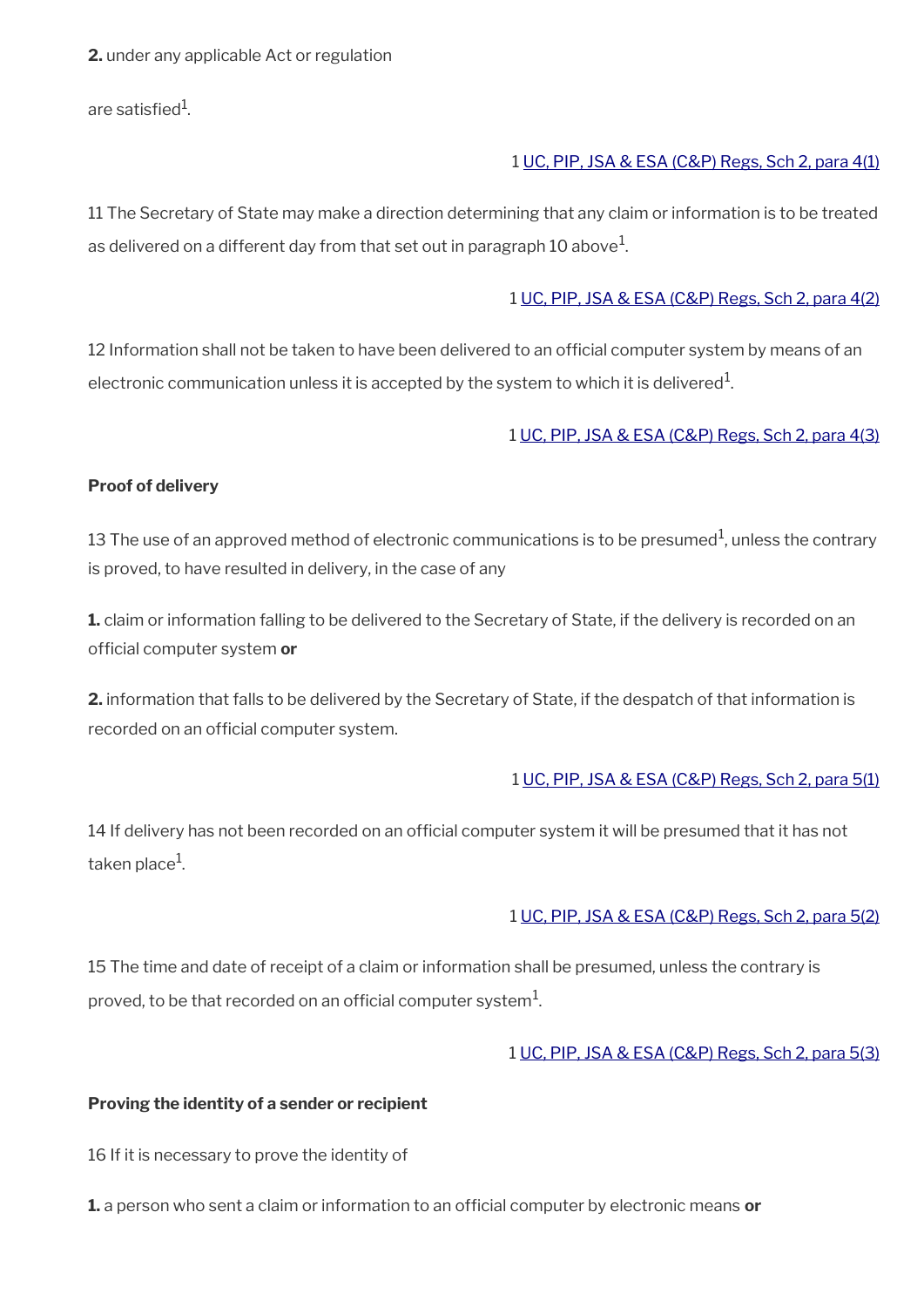**2.** the recipient of a claim or information from an official computer system

the sender or recipient shall be presumed to be the person recorded as such on the official computer system $^{\rm 1}$ .

#### 1 [UC, PIP, JSA & ESA \(C&P\) Regs, Sch 2, para 6\(1\)](http://www.legislation.gov.uk/uksi/2013/380/schedule/2)

17 Any claim or information delivered by an approved method of electronic communication on behalf of another person is to be deemed to have been delivered by that person unless they prove that it was delivered without their knowledge or connivance $^1\!\!$ 

#### 1 [UC, PIP, JSA & ESA \(C&P\) Regs, Sch 2, para 6\(2\)](http://www.legislation.gov.uk/uksi/2013/380/schedule/2)

18 If it is necessary to prove the content of a claim or information sent by electronic means, the content will be presumed to be that recorded on an official computer system $^1\!$ 

1 [UC, PIP, JSA & ESA \(C&P\) Regs, Sch 2, para 7](http://www.legislation.gov.uk/uksi/2013/380/schedule/2)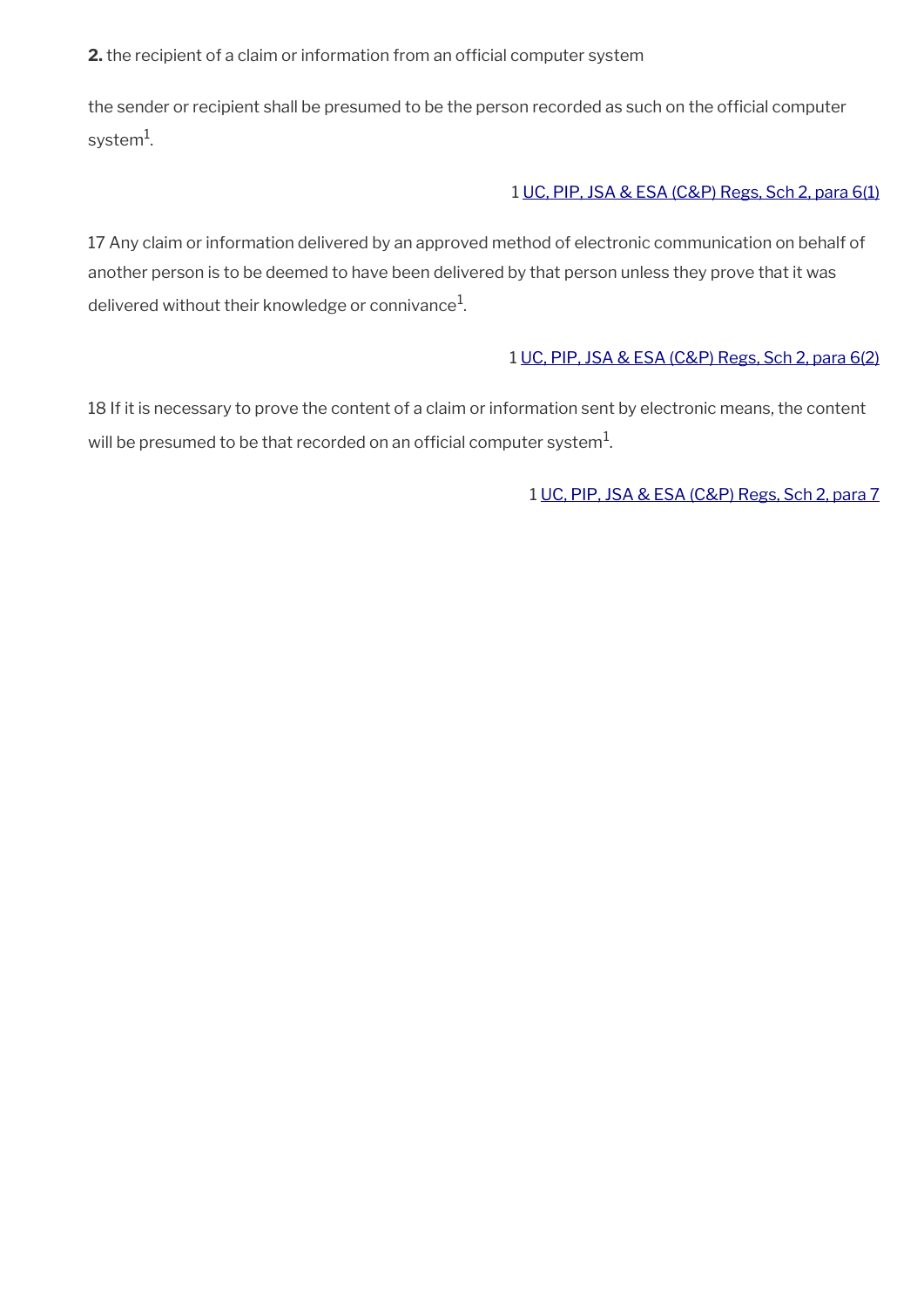# **Appendix 2 - Claims for JSA during periods connected with public holidays**

1 Special provisions apply where a claim to JSA is made<sup>1</sup>

**1.** in the case of Christmas and New Year holidays, in the period beginning with the start of the 35<sup>th</sup> day before the first day of the office closure and ending on midnight between the last day of office closure and the following day

2. in the case of Easter Holidays, in the period beginning with the start of the 16th day before the first day of the office closure and ending at midnight between the last day of office closure and the following day

**3.** in the case of any other public holiday, a period beginning with the start of the 14th day before the first day of office closure and ending at midnight between the last day of office closure and the following day

#### 1 [UC, PIP, JSA & ESA \(C&P\) Regs, Sch 4, para 3](http://www.legislation.gov.uk/uksi/2013/380/schedule/4)

2 A claim for JSA may be treated as a claim for that benefit for a period $^1$  (specified in the decision) not exceeding 35 days after the date of claim where that claim is made during the period specifed in paragraph 1**.1** above.

#### 1 [UC, PIP, JSA & ESA \(C&P\) Regs, Sch 4, para 2\(a\)](http://www.legislation.gov.uk/uksi/2013/380/schedule/4)

3 A claim for JSA may be treated as a claim for that benefit for a period $^1$  (specified in the decision) not exceeding 21 days after the date of claim where that claim is made during the period specifed in paragraph 1**.2** or 1**.3** above.

#### 1 [UC, PIP, JSA & ESA \(C&P\) Regs, Sch 4, para 2\(b\)](http://www.legislation.gov.uk/uksi/2013/380/schedule/4)

4 "Public Holiday" means Christmas Day, Good Friday or a bank holiday, or in Scotland a bank holiday or local holidays $^1$ .

#### 1 [UC, PIP, JSA & ESA \(C&P\) Regs, Sch 4, para 1\(a\)](http://www.legislation.gov.uk/uksi/2013/380/schedule/4)

5 "Christmas and New Year holidays" means in

**1.** England and Wales, the period beginning at the start of Christmas Day and terminating on the end of New Years Day. If New Year Day is a Sunday the period ends at the end of 2nd January.

2. Scotland, the period beginning at the start of Christmas Day and ending on the end of 2nd January. If New Year Day is a Saturday or Sunday the period terminates at the end of 3rd January.